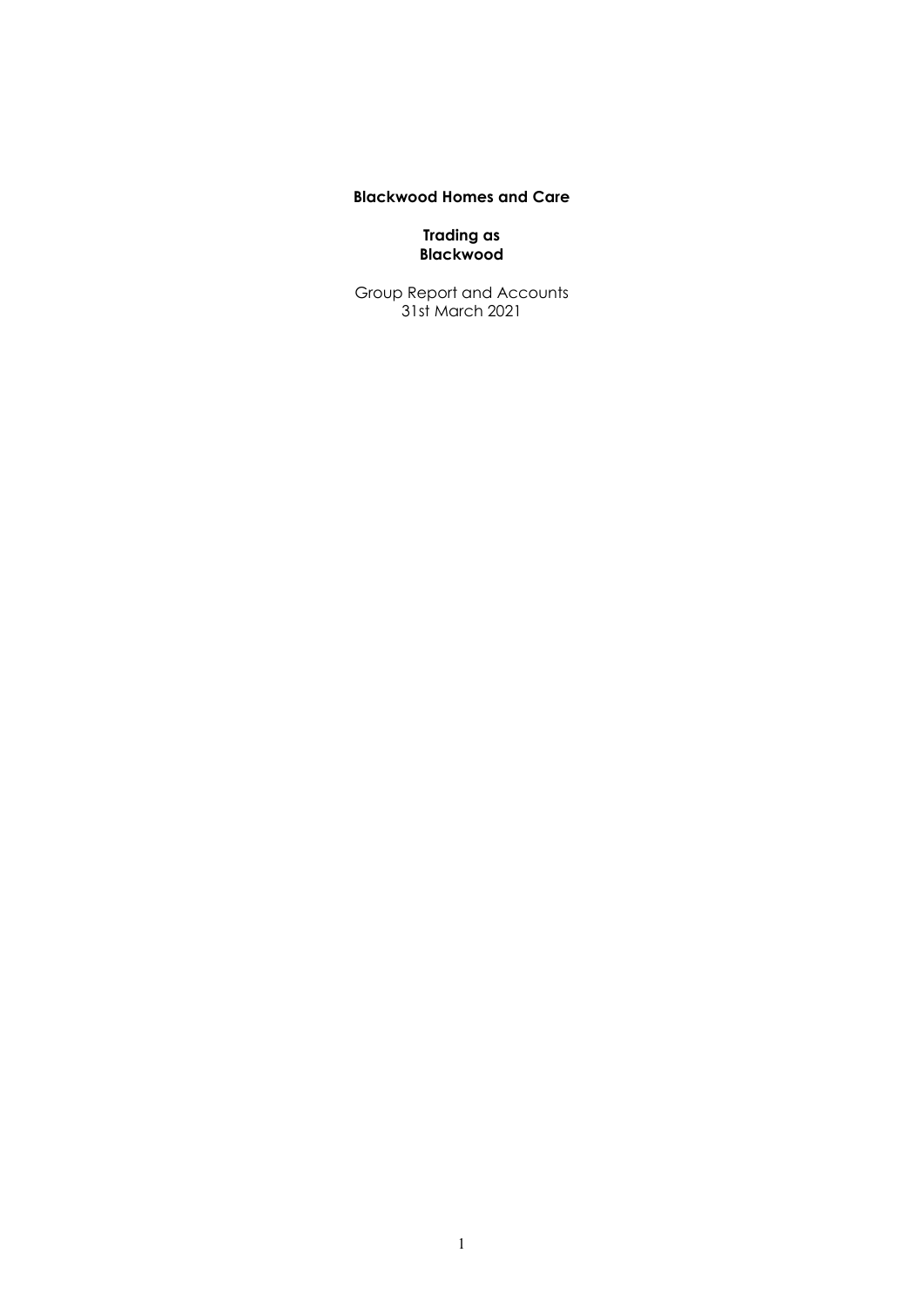# **Group Report and Financial Statements For the year ended 31 March 2021**

# **Contents**

| The Board, Executives and Advisers                        | 3               |
|-----------------------------------------------------------|-----------------|
| Report of the Board                                       | $\overline{4}$  |
| Statement of the Board's Responsibilities                 | 12 <sup>2</sup> |
| The Board's Statement of Internal Financial Control       | 13              |
| External Auditor's Report on Corporate Governance Matters | 14              |
| Independent Auditor's Report                              | 15              |
| Statements of Comprehensive Income                        | 19-20           |
| Statements of Financial Position                          | $21-22$         |
| Statements of Changes in Reserves                         | 23              |
| <b>Statements of Cashflows</b>                            | 24              |
| Notes to the Financial Statements                         | 25              |

Page

# **Registration Particulars:**

| <b>Financial Conduct Authority</b> | Co-operative and Community Benefit Societies Act<br>2014 Registered Number SP1728RS |
|------------------------------------|-------------------------------------------------------------------------------------|
| Scottish Housing Regulator         | Housing (Scotland) Act 2010<br>Registered Number HEP158                             |
| <b>Charity Number</b>              | SC007658                                                                            |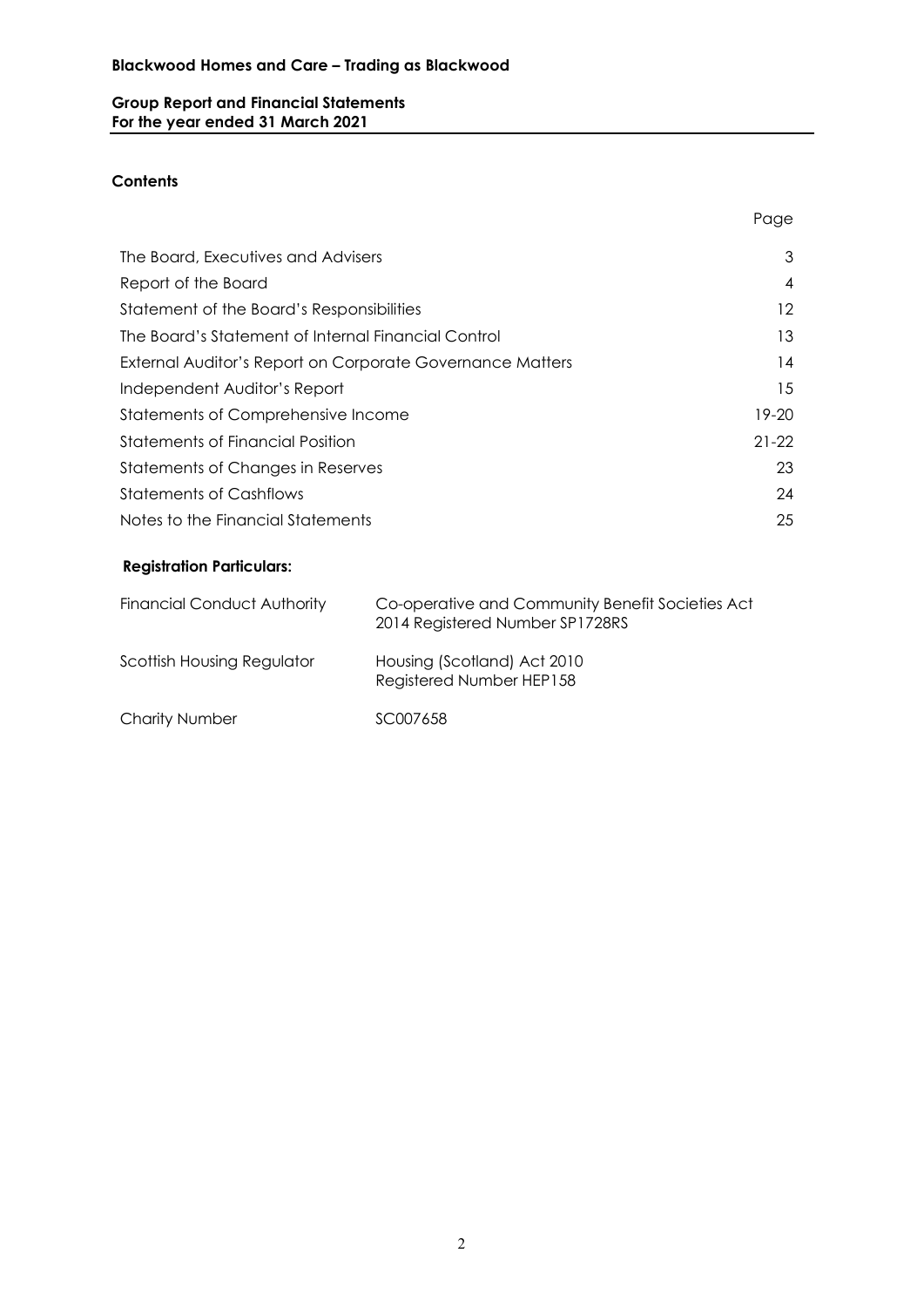#### **Blackwood Homes and Care – Trading as Blackwood**

## **The Board, Executives and Advisers For the year ended 31 March 2021**

The following were Board members up to the date of signing of the accounts:

Max Brown David Melvin – Vice Chair Derek Croll Peter Moir Louise Dunlop Martin Hensman Linda Duncan Julie McDowell - Chair Nick Tordoff Tom Cotter Fiona Thwaites David Tares Graeme McKinstry

# **Key Management Personnel**

Fanchea Kelly – Chief Executive Doug Moyes – Customer Services Director Simon Fitzpatrick – Development & Commercial Director Debbie Collins – Finance Director

Fanchea Kelly – Company Secretary

#### **Registered Office Solicitors**

Edinburgh The Cad'oro EH11 1DQ 45 Gordon Street

#### **Auditor** G1 3PE

RSM UK Audit LLP First Floor, Quay 2 TC Young Edinburgh EH3 9QG Glasgow

# **Bankers**

Clydesdale Bank PLC 50 Lothian Road Edinburgh EH3 9BY

Lloyds Bank PLC Corporate Banking Henry Duncan House 120 George Street Edinburgh EH2 4LH

Triodos Bank NV Deanery Road Bristol BS1 5AS

160 Dundee Street **Harper Macleod LLP** Glasgow

139 Fountainbridge 7 West George Street G2 1BA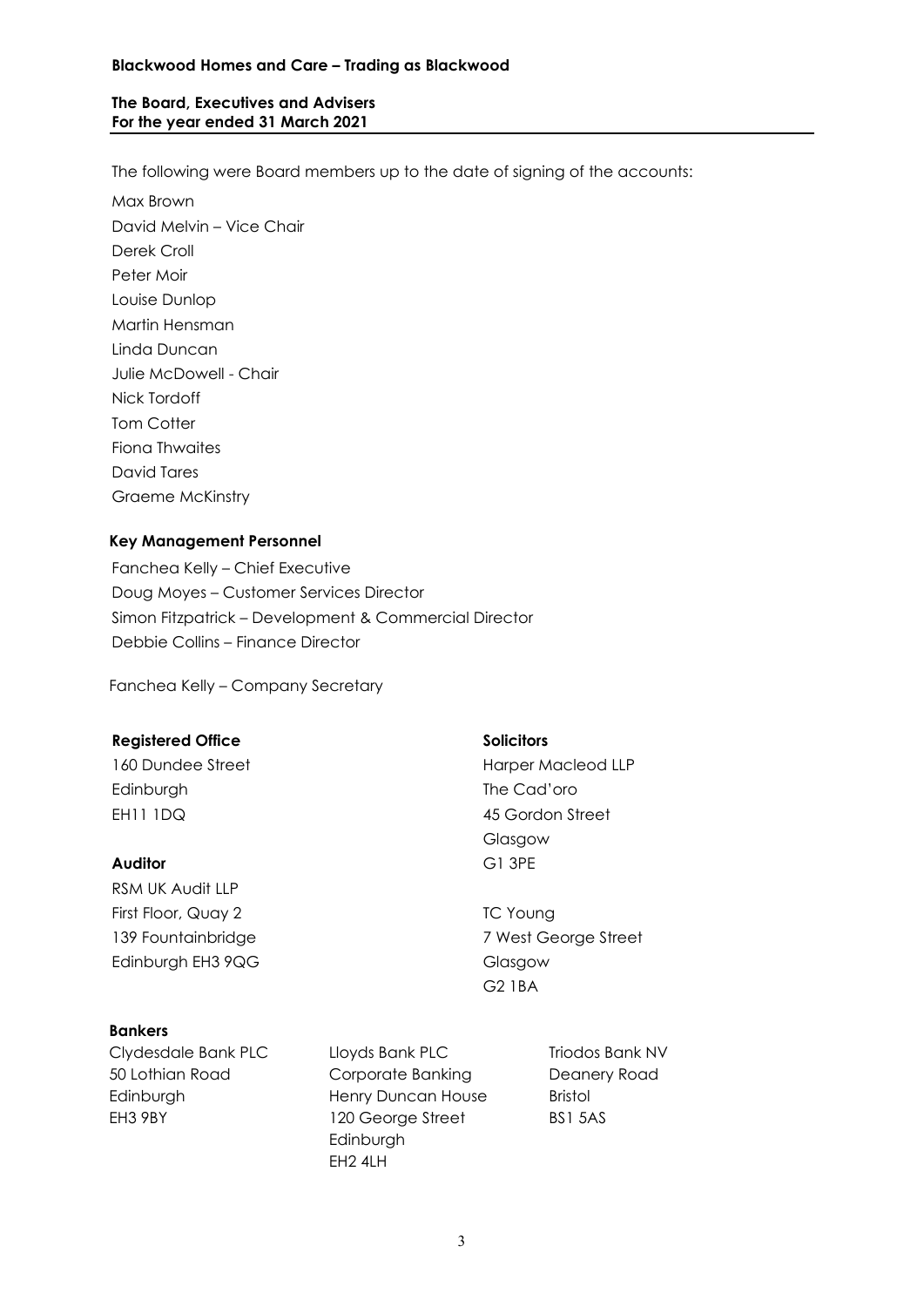#### **The Report of the Board for the year ended 31 March 2021**

The Board of Blackwood presents its group report and audited financial statements for the year ended 31 March 2021.

#### **Principal Activities**

Blackwood Homes and Care is a charity, and a registered Housing Association within the Cooperative and Community Benefit Society Act 2014. Its primary purpose is to provide high quality housing, support, and care services to enable people to live independently. Blackwood Homes and Care has a dormant subsidiary, Margaret Blackwood Technical Consultants Limited.

Blackwood aims to '**help people live their life to the full**' and is guided in how it does business by its values set out in our Business Plan.

Its Five-Year Strategy and Business Plan 2015-2020 was rolled forward during for 2020/21 to assess prospects for scaling up the Blackwood offer for independent living with new investment and partnerships.

The Strategy has delivered services, products and thought leadership on independent living in Scotland with;

- A Design Guide and delivery programme for the Blackwood House. The result is a new standard for a highly accessible, beautiful, affordable, and connected house, using technology to help people remain independent, with 30 new homes in Dundee and Glasgow and a future programme of up to 400 new homes within mixed tenure developments.
- CleverCogs™, an interoperable system which gives people more choice and control over their life accompanied by a programme of broadband installation in all housing developments across Scotland.
- An expanded care service offer including a 24/7 Responder Service in Glasgow and Edinburgh using CleverCogs to deliver sustainable independent living services.
- A Housing Strategy co-designed with tenants and front line staff to offer on-line engagement and new services, supported by digital coaches. Services such as handyperson services have been enhanced to support independent living, along with increasing opportunities for volunteering.
- Increased annual income from £15.6m to £21m strengthening Blackwood's financial sustainability with increased assets of £6.4m and improve care margins of £1.3m.

This was an unprecedented year as Blackwood operated under the COVID-19 pandemic ensuring that customers were safe and supported. We supported our customers with regular personal contact, with affordable rents, broadband in our developments, mobile devices, digital coaching and welfare advice to help customers receive benefits that they are entitled to.

Our previous investment in technology proved its value during COVID-19 restrictions throughout the year. All housing and corporate staff successfully worked from home, and CleverCogs helped customers stay safe and connected through:

- Linking people to their GP through 'Near Me', the national virtual service for primary care
- Virtual care visits
- Friends and family video calls
- Connecting to over 4000 websites, including entertainment and health information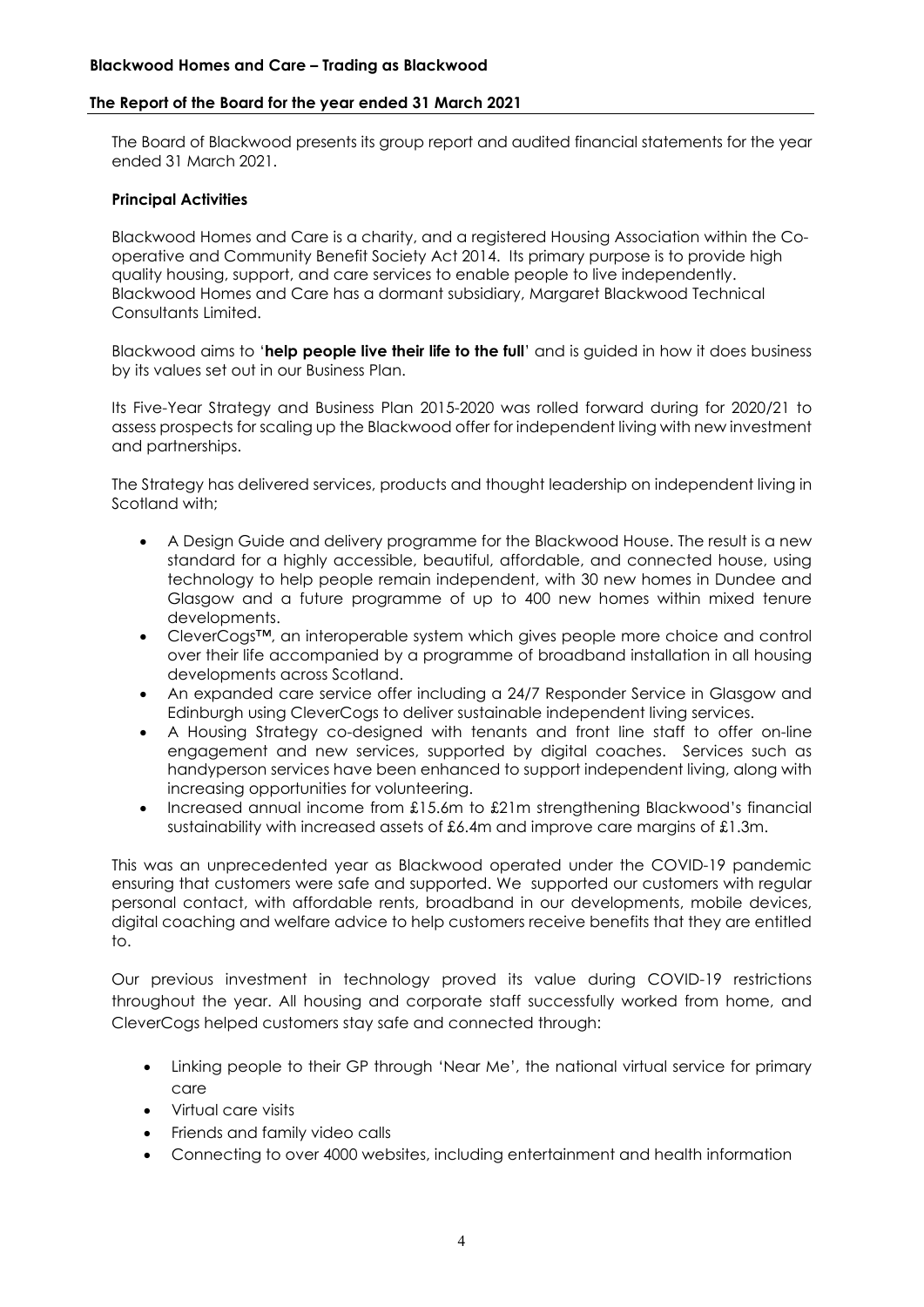The need for safe and secure independent living models has been highlighted dramatically during the pandemic. Combined with the outcomes of the Feeley review for Adult Social Care Services, Blackwood's strategy of investing in sustainable growth and reimagining services through digital routes means we are well placed to capture opportunities in the next few years.

With growing demand, and award winning products developed with customer engagement, the Board has confirmed its new Strategy for 2021-2026 to support more customers to live their lives to the full as a sustainable not-for-profit business. The Strategy is to build the business through the Blackwood House programme, the 24/7 Responder Service, and our neighbourhood programme on Healthy Ageing with residents and with industry and academic partners. We aim to increase our asset value and our margins, increase customer satisfaction, and create additional investment to grow the business.

In uncertain economic times we aim to ensure resilience in our financial base by;

- investing in opportunities for sustainable growth
- ensuring excellent stewardship of Blackwood's resources and assets
- achieving consistently high customer satisfaction.

During the year the Board engaged in partnership discussions to establish how it could fulfil more of its ambitions to offer more to customers and people in need in Scotland which supported the new Strategy.

Blackwood successfully transferred services from Freespace, a not-for-profit care provider in Edinburgh to Blackwood. This saw 40 customers, 130 employees, 3,350 hours of care per week and an annual turnover of £3.7m transfer to Blackwood in August 2020. The transfer protected the quality of service to Freespace's customers.

A key strategic milestone was achieved towards the end of the financial year as Blackwood was awarded £6m matched funding from Innovate UK, - part of the UK Research and Innovation agency (UKRI). This funding is to set up a 'Trailblazer' programme for Healthy Ageing that develops and delivers products, services, and business models which support people as they age to live independently in their own homes. This programme enables Blackwood's thought leadership on independent living to be delivered in practice with residents and with major academic and industrial partners and is an exciting part of our strategy over the next three years.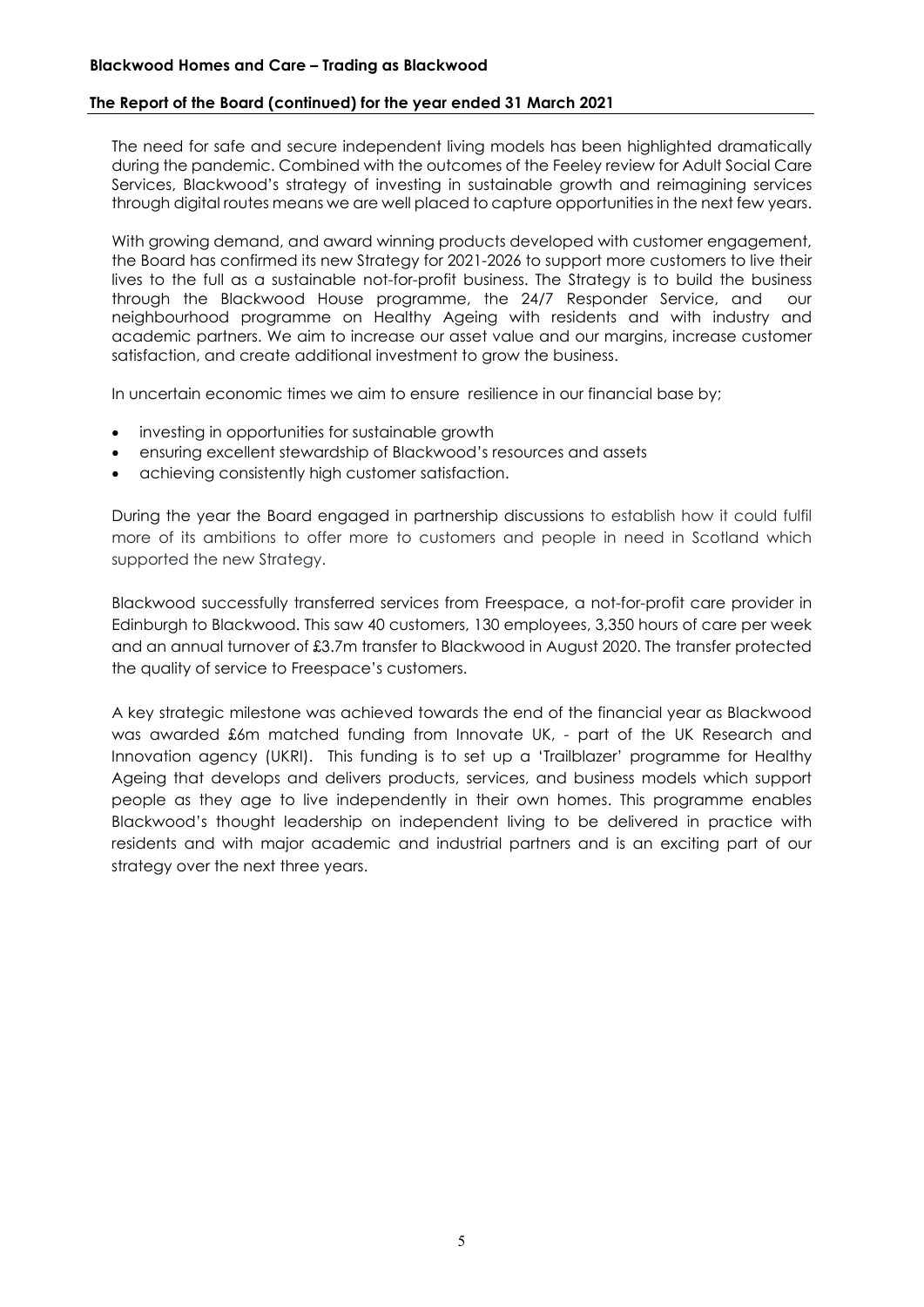#### **Summary of Annual Performance**

The performance for the year as expected reflects the challenges presented from the COVID-19 pandemic. The financial performance was strong despite the pandemic. Operational performance was impacted by the national restrictions on lettings and on non-emergency work within tenants' homes. Recovery of services to tenants was aujokly put in place as restrictions eased, and continues into 2021.

## **Operational Surplus**

Blackwood's operational surplus strengthened during the year having taken the decisions to withdraw from unsustainable care services in 2019/20.

| <b>OPERATIONAL SURPLUS</b>                     | 2021<br>£'000 | 2020<br>£'000 |
|------------------------------------------------|---------------|---------------|
| <b>TOTAL COMPREHENSIVE INCOME FOR THE YEAR</b> | 305           | (836)         |
| Add:                                           |               |               |
| Net Interest                                   | 675           | 684           |
| Depreciation                                   | 3,431         | 3.121         |
| Closure of a Care Home                         | O             | 475           |
| Closure of a Care at Home service              | 0             | 93            |
| Less:                                          |               |               |
| Development Grant Amortisation                 | (1, 555)      | (1, 546)      |
| <b>OPERATIONAL SURPLUS FOR THE YEAR</b>        | 2.856         | 1.991         |

The operating surplus reflects;

- Continued investment in tenants' homes
- New income from rent and care from 24 new homes in Glasgow
- $\bullet$ The continued roll out of CleverCoas with digital coaching support for customers
- Improved sustainability of care services including the recent transfer from Freespace and withdrawal from loss-making care at home services

#### **Asset Management**

£1.47m was invested in planned maintenance programmes and Blackwood is 100% compliant with the Scottish Housing Quality Standard (SHQS), 99.8% of homes meet the Energy Efficiency Standard for Social Housing (EESSH) and the 2021 target of 100% completion will be met. Over 91% of tenants are satisfied with the quality of their home.

Adaptations grants of £0.45m from Scottish Government, and Edinburgh and Glasgow City Councils, enabled 192 households to retain their independence in the year.

Emergency repairs were completed in an average of 4.8 hours and non-emergencies in just under 5 working days.

Following the annual programme of fire risk assessments we began to upgrade all fire detection and alarm systems within homes to comply with the Housing (Scotland) Act 1987 (Tolerable Standards) (Extension of Criteria) Order 2019 with 88% of alarms installed and the remainder scheduled for completion by the due date of February 2022.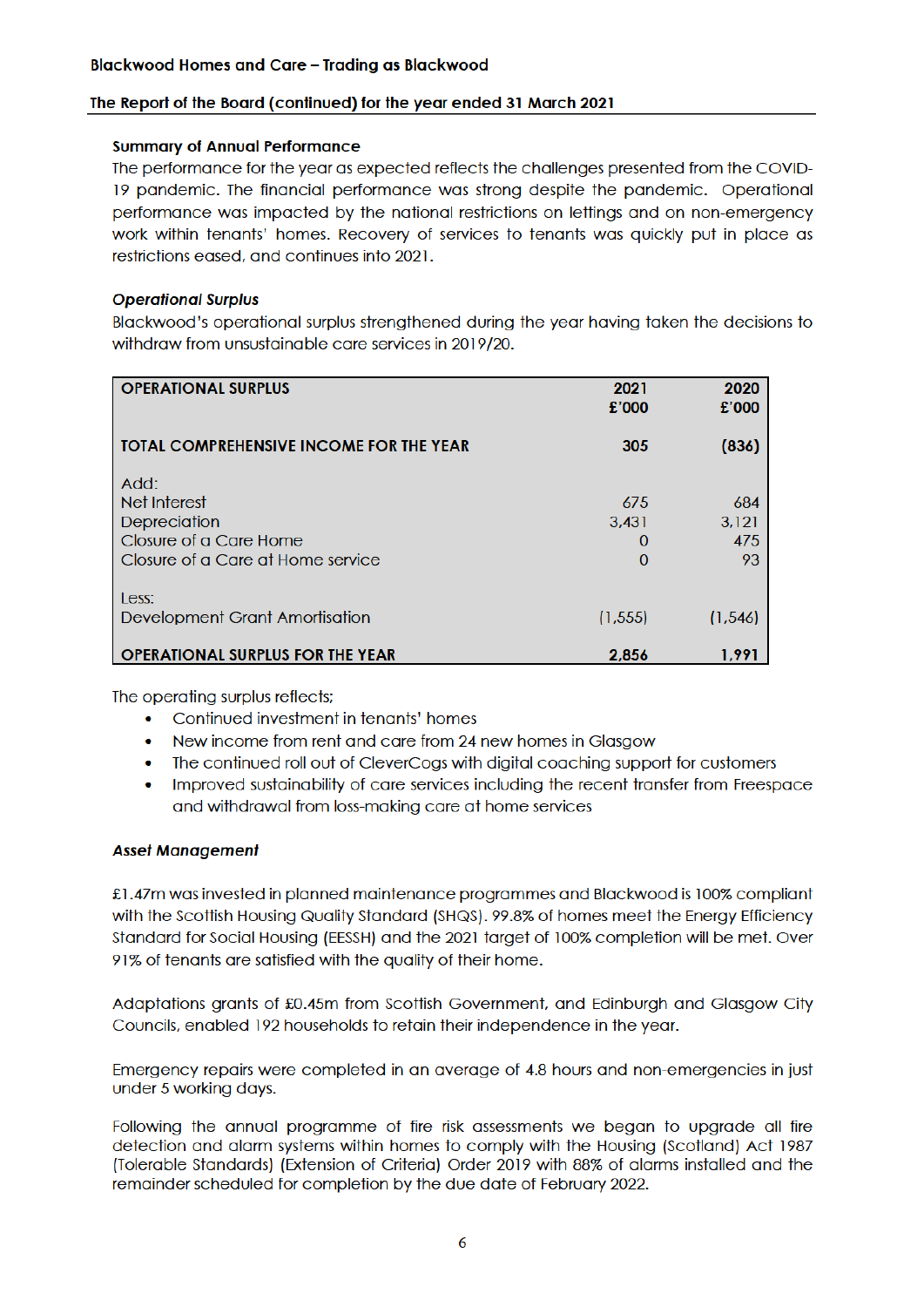Our Helenvale development of 24 new Blackwood Homes in Glasgow was completed with tenants moving in from October 2020, and opened by the Housing Minister. Planning permission for 66 homes in Dundee was approved and work commenced in May 2021 to remodel our care home in Greenock to 22 flats. Work with Edinburgh City Council began to develop new homes on several sites there.

#### *Housing performance*

There were high levels of engagement during the year throughout COVID-19 to ensure our tenants felt safe and supported, with all tenants being contacted by the Housing teams to assess their needs in the early stage of lockdown. Over 70% of tenants were shielding or selfisolating and the data from the housing team engagement meant we could offer the right support or signpost to the right assistance during the year.

75% of our homes now benefit from the wi-fi programme with the remainder to be completed during 2021. This is an exciting and unique part of the housing strategy, so that more services can be done on-line and we can engage with tenants across Scotland. 300+ devices with CleverCogs, supported by digital coaching, were issued to tenants during the year to help people live independently. This played an essential role during lockdown to help tenants remain connected to friends and family.

Despite Covid restrictions we ended the year with 123 homes re-let.

Gross rent arrears were 3.5% at year end compared to 3.4% in the prior year, and 101% of rent due was successfully collected. Tenants received advice from Shelter Scotland (who are commissioned to offer independent and confidential financial advice to tenants) alongside help from Housing Officers to navigate the Universal Credit and benefits system, supporting tenants who were financially impacted by COVID-19 and keeping arrears under control.

95% of anti-social behaviour (ASB) and neighbour nuisance cases were resolved within target, ensuring that tenants are supported and safe in their homes.

#### *Support and Care performance*

Blackwood continued to focus on care sustainability during the year with a new care service at Helenvale (Glasgow), growth of our service in Aberdeen as we joined the new Granite Consortium, expansion of the 24/7 responder service and the transfer of care services from Freespace. In response to Covid we made sure all customers in our care homes were safe and are pleased to report that it remained the case throughout the year. All our services include providing care customers with connected devices along with digital coaching, to enhance the care service provision and support customers to be independent and connected.

The investment in new services and the decision to withdraw from loss-making services in 2019/20 has seen care services become more financially sustainable with significant improvement in care service margins.

99% of Blackwood's customers said that services were either 'Good' or 'Very Good'. There were no inspections carried out during the year by the Care Inspectorate due to COVID-19.

#### **Governance**

The Board is elected according to the Rules, based on SFHA Charitable Model Rules (Scotland) 2020. Blackwood has a Good Governance Guide and manages its business in line with Standing Orders and delegations, and regularly reviews them.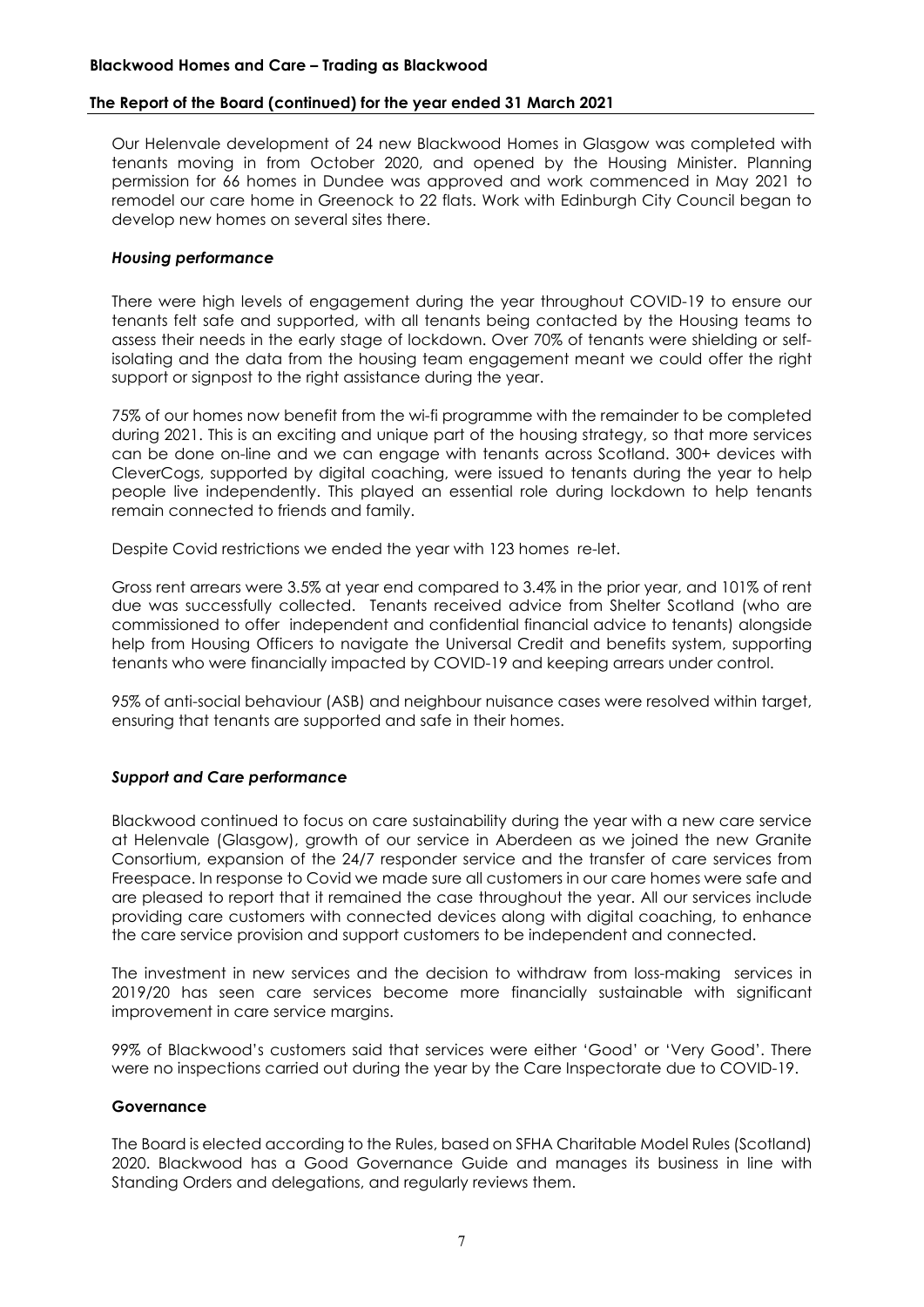#### **Blackwood Homes and Care – Trading as Blackwood**

#### **The Report of the Board (continued) for the year ended 31 March 2021**

Blackwood had two standing Committees which supported the Board to develop and deliver its Strategy. The Audit, Performance and Finance Committee provided independent assurance, and on-going scrutiny of compliance, performance and financial scrutiny. The Services Committee oversaw detailed discussion and shared understanding of more complex issues, contributing to the Board's development of its future strategy.

During the year, the Board carried out a review of its committees and agree that a new People Committee be established to support the delivery of key strategic people aspects of the new Strategy and Business Plan 2021-26 and to ensure Blackwood as an employer has the right employment practices and policies in place to support its employees.

All Board meetings were held virtually over the year. Two virtual Strategy sessions, in addition to Board meetings, ensured that all Board Members participated in developing the new Strategy and Business Plan for 2021-26 which was then approved by Board in March 2021.

We updated our Rules in line with the SHFA Model Rules 2020 to reflect changes to housing legislation and subsequent changes to powers of the Scottish Housing Regulator (SHR). The revised rules also set out the provision for Blackwood to hold virtual Annual General Meetings (AGMs) and Special General Meetings (SGMs) on an ongoing basis in addition to what was required for 2020 due to COVID-19. The new rules were approved at a virtual SGM in September 2021.

The second Annual Assurance Statement for SHR was approved by Board following a selfassessment process, supported by an evidence bank, which demonstrates the breadth and depth of the Board's understanding of Blackwood's business and its financial and operational issues.

The annual Board appraisal system and a succession plan ensured that the right mix of skills and experience were available to direct the growing complexity and risk profile of the business while staying closely in touch with customer experience. Board members have a Learning and Development programme which helps develop a shared understanding of the opportunities and risks Blackwood faces.

In March 2021 Max Brown stepped down as Chair and the Board elected a new Chair Julie McDowell. Max Brown had contributed to the Board since 2012 and leadership as Chair since 2017, with notable achievements such as the Blackwood House programme, ISCF and growing a sustainable care service.

#### **The Board**

The following people were Board members during the year and up to the date of signing of the accounts:

Max Brown **Tom Cotter** Derek Croll Louise Dunlop Martin Hensman David Melvin Nick Tordoff Fiona Thwaites

Karen Moore **Resigned July 2020**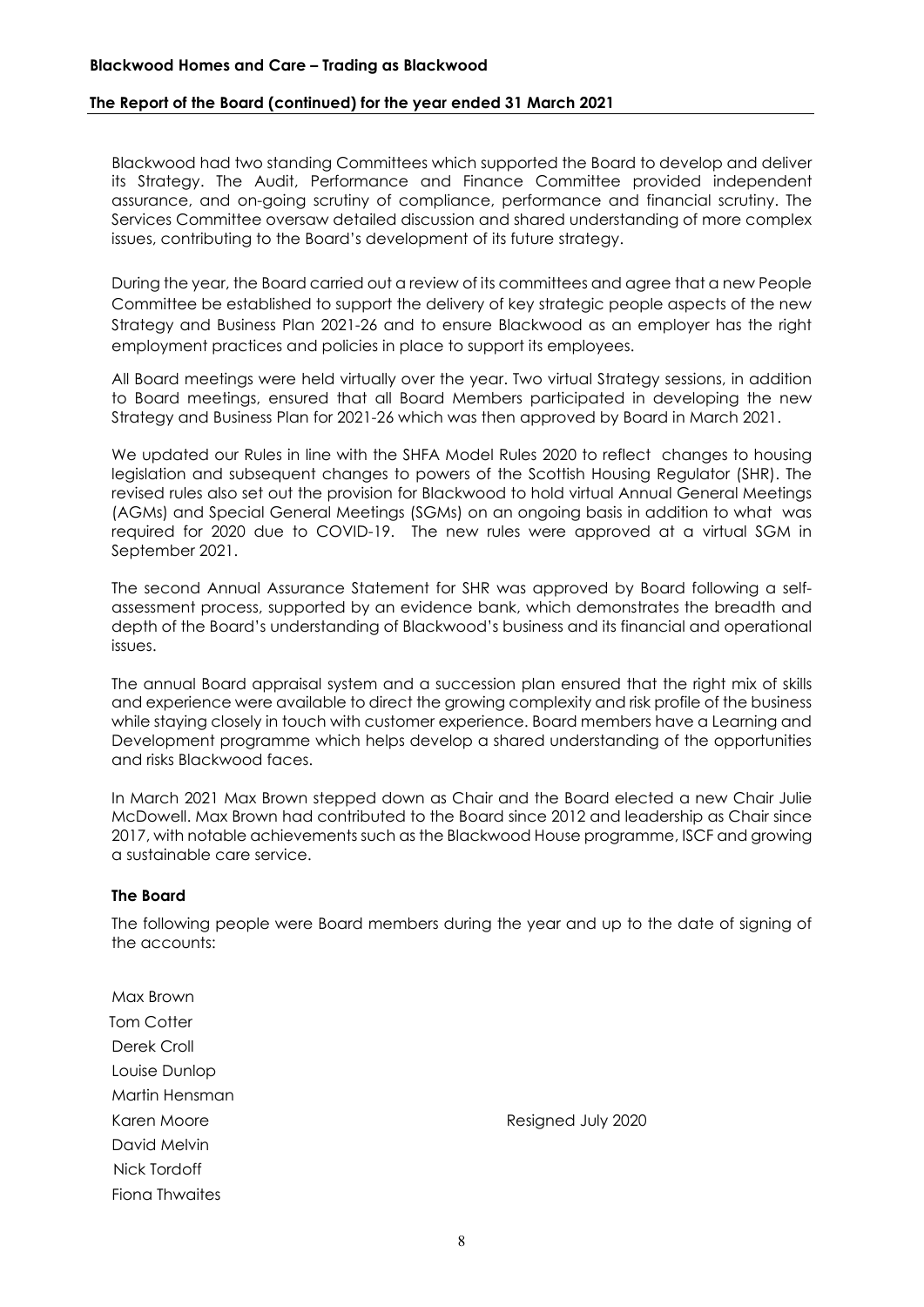| Peter Moir       |                       |
|------------------|-----------------------|
| Julie McDowell   |                       |
| David Tares      |                       |
| Linda Duncan     | Co-opted January 2021 |
| Graeme McKinstry | Co-opted January 2021 |

# **Principal Risks and Uncertainties**

Blackwood's Board Assurance & Risk Management Framework consists of strategic risk themes aligned to the Strategic Objectives and KPIs which are monitored throughout the year. This enables the Board to be assured that controls are in place to mitigate risks, realise opportunities, and keep visibility of any major uncertainties.

| <b>Strategic Risk Theme</b>                         | <b>Assurances</b>                                                                                                                                                                                                                     |
|-----------------------------------------------------|---------------------------------------------------------------------------------------------------------------------------------------------------------------------------------------------------------------------------------------|
| Investing in Blackwood<br>Homes                     | Asset Management Strategy and treasury plan<br>Structured Gateway approval process<br>Positive Internal Audit of contract management<br>Professional capacity on Board and in-house team, with<br>$\bullet$<br>expert external advice |
| <b>Ensuring our Care Business</b><br>Is Sustainable | Regular operational and financial monitoring<br>$\bullet$<br>Quality Control Framework in place<br>٠<br>Service Improvement plan reporting<br>Carefully managed withdrawal from unsustainable<br>services                             |
| Delivering & Developing our<br>Digital Offer        | Low cost broadband roll -out<br>Digital coaching programme for customers and staff<br>Device roll out offer to all customers<br>Future focused systems review                                                                         |
| Health, Safety, and<br>Wellbeing                    | Regular reporting on audits and actions<br>New focus on fire safety, and on workforce wellbeing<br>Regular reporting on COVID-19 pandemic response and<br>policy approval                                                             |

# **Key Financial Performance Indicators**

Blackwood's income increased in total by £3m from 2019/20 due to the growth in new care services, rental income from new homes, application of a general rent increase of 3.5% and care rate uplifts for the Scottish Living Wage from Heath and Social Care Partnerships of 3.3%. In addition income of £0.68m was received from various funds to support the additional cost of COVID-19 such as personal protective equipment.

- Operating costs increased by £1.9m through growth in new care services, uplift in paying Scottish Living Wage and additional cost from COVID-19.
- The operating surplus of £0.3m reflects the improved care sustainability from new and existing care services and rental income from 24 new homes at Helenvale.
- Net interest payable has decreased from £0.703m to £0.675m reflecting the full year benefit of temporary repayment of a Triodos Revolving credit facility.
- Cash balances decreased by £1.3m to £8.5m during 2020/21 to support investment in in our development programme in Glasgow, Dundee and Greenock.
- £3m of excess funds were held on deposit all year until required for the development programme.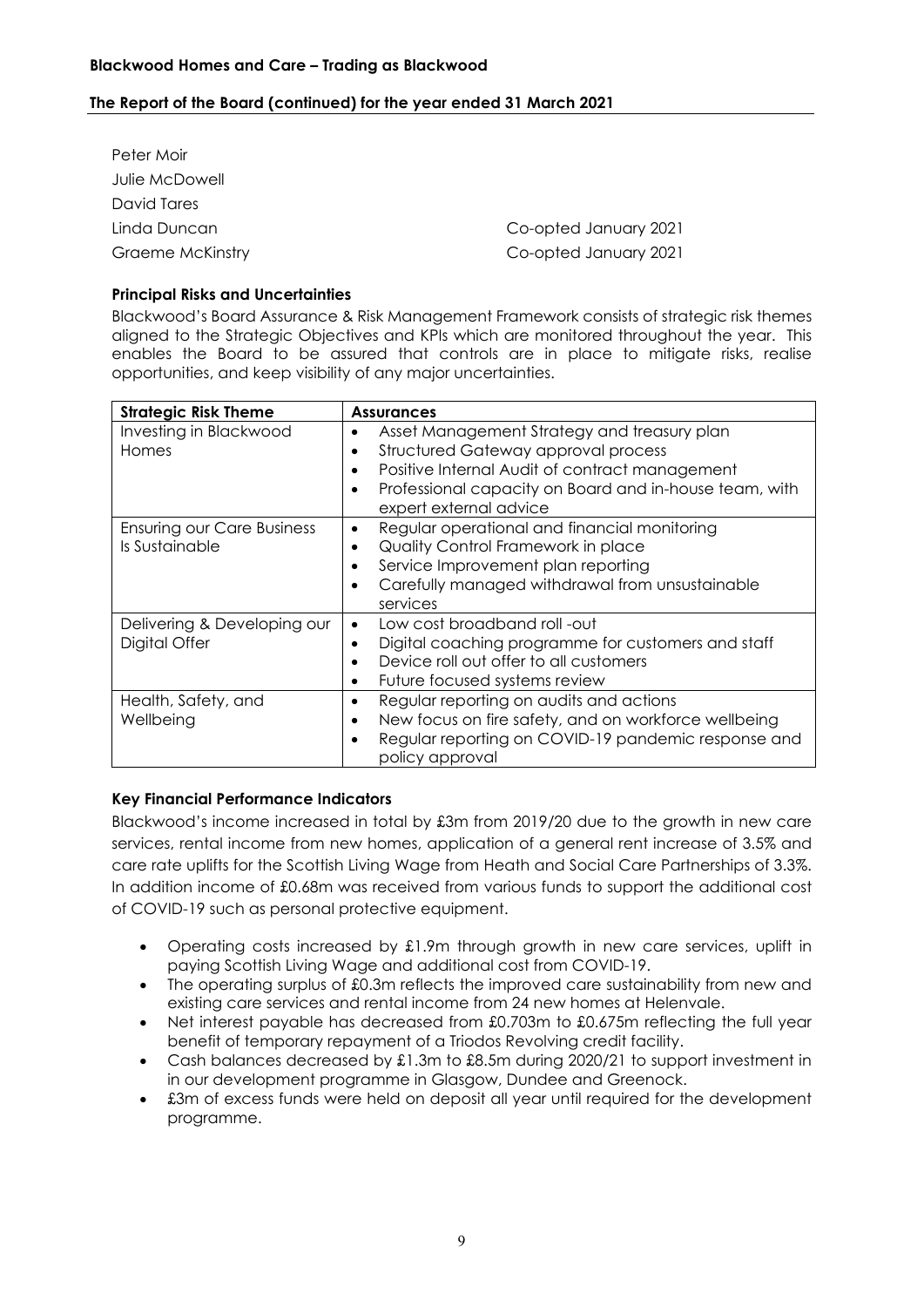#### **Key financial policies**

The following policies were all in place during the year and supported the financial results.

- Epidemic and Pandemic Policy setting out the approach that will be taken by Blackwood Homes and Care in response to either an epidemic or pandemic being declared which supported managing the impact of COVID-19.
- The Treasury Management policy enables Blackwood to control borrowing and investing risks. The Triodos RCF facility and Allia Bond continue to fund the planned investments for the next two years to support the Blackwood House development programme.
- The Rent Policy is in line with accepted Housing Association practice. The Housing Strategy ensures that we keep affordability and Value for Money for tenants under review and develop engagement with tenants on their key priorities.
- The Debt Recovery Policy for Care continues to ensure that debt for care services is collected timely with any issued being addressed early.
- The Insurance Management Policy ensures that Blackwood has adequate insurance cover to safeguard its assets, protect its reputation and comply with banking covenants.
- The Credit Payment Procedure ensured Blackwood complies with industry guidelines and maintains good relations with creditors.
- The Asset Management Strategy (AMS) aims to retain strong demand for Blackwood homes, as well as meeting all requirements such as Scottish Housing Quality Standards (SHQS), asbestos and legionella, and preparation for the Energy Efficiency Standards for Social Housing (EESSH). The new homes programme adds to the rent roll as well as securing further care income. The capitalisation of replacement components during the year is in line with accounting practice and complies with the current Housing Association Statement of Recognised Practice (SORP).
- The Reserves Policy sets targets which Blackwood met during the year. The cumulative revenue reserves now stand at £15.6 million.
- The Financial Standing Orders were reviewed with minor updates at the end of the year.

#### **Going Concern**

The Board's assessment of Blackwood shows no significant doubts about its ability to continue as a going concern. There are no matters of known material uncertainties that would require disclosure.

The Board has considered the continuing impact of COVID-19 in its 2021/22 Budget and its 5 year financial plan which have been stress tested. This exercise has assessed that Blackwood's finances are resilient.

The revolving credit facility of £5m from Triodos Bank and the £12m Allia Bond facility has enabled Blackwood to continue its AMS programme and will support the investment programme for 2021/22 as it commences the remodelling of its care home in Greenock and new build in Dundee later in the year.

The Board continues to monitor the sustainability of its Care Services following a strong financial position in 2020/21 to manage the volatility of these services.

The Board has a reasonable expectation that Blackwood has adequate resources to continue in operational existence for the foreseeable future. Thus, it continues to adopt the going concern basis of accounting in preparing the annual financial statements.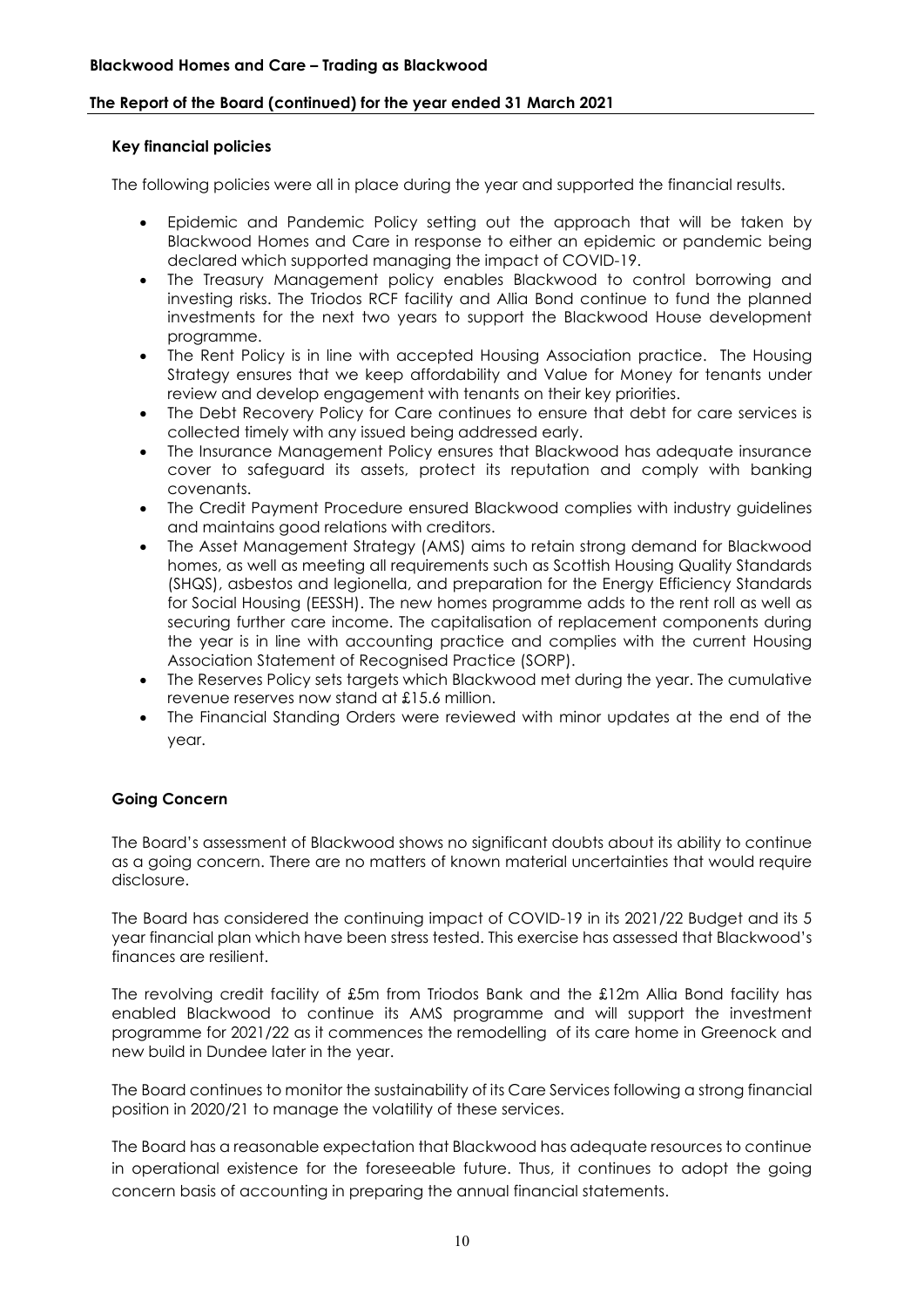#### **Blackwood Homes and Care – Trading as Blackwood**

#### **The Report of the Board (continued) for the year ended 31 March 2021**

#### **Disclosure of Information to the Auditor**

The members of the Board at the date of approval of these financial statements have confirmed, as far as they are aware, that there is no relevant information of which the auditors are unaware. They confirm that they have taken all steps that they ought to have taken to make themselves aware of any relevant audit information and to establish that it has been communicated to the auditors.

# **Auditor**

Blackwood retendered its External Audit Services in July 2021 and a resolution for the appointment of RSM, as auditors of Blackwood, will be proposed at the Annual General meeting.

By Order of the Board



Position **Chair** 

Date 18 August 2021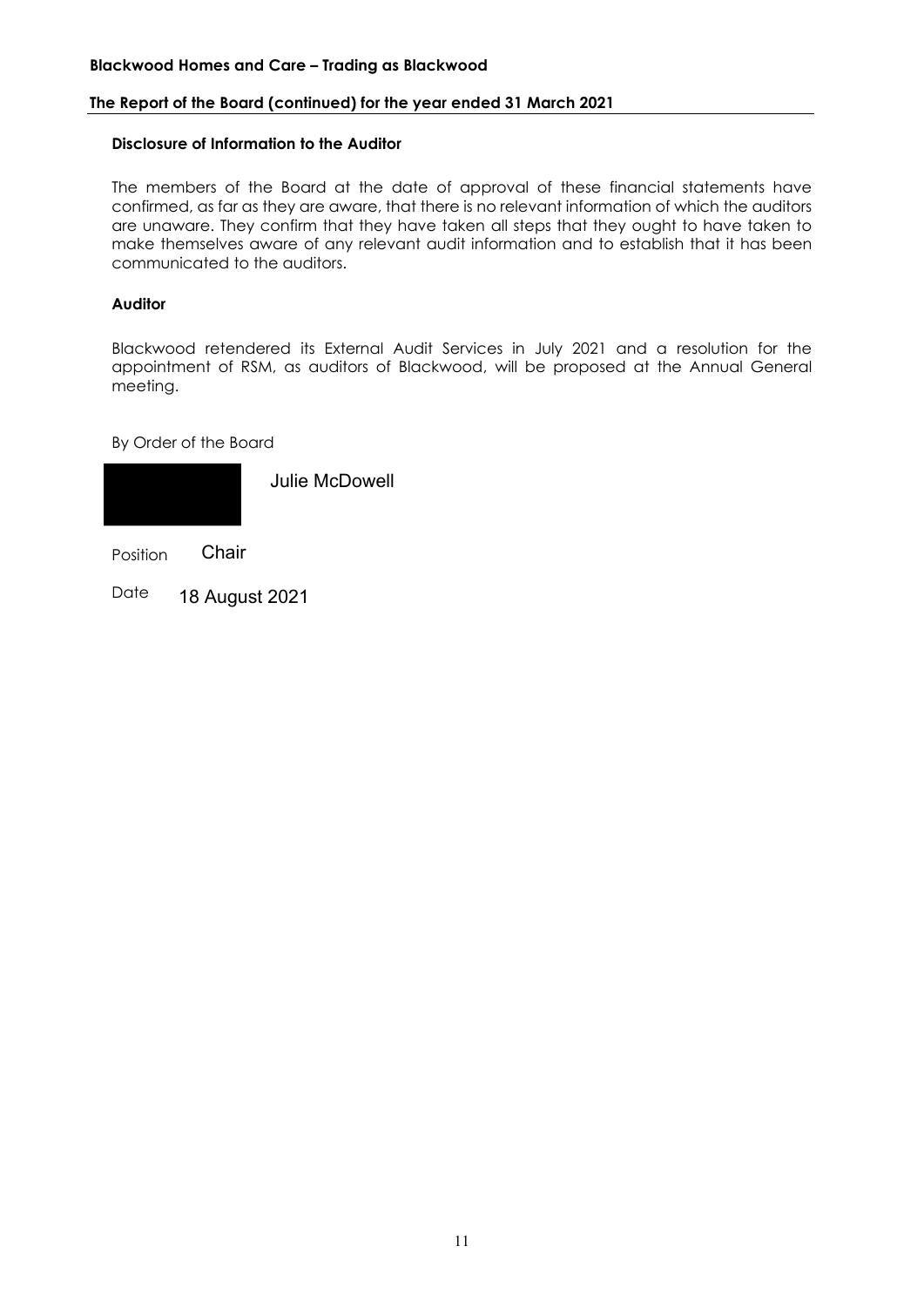# **The Statement of Board Responsibilities for the year ended 31 March 2021**

The Co-operative and Community Benefit Societies Act 2014 and registered social housing legislation require the Board to ensure that financial statements are prepared for each financial year, which give a true and fair view of the affairs of the Group and of the surplus or deficit of the Association and Group for that period. In preparing those financial statements, the Board is required to:

- select suitable accounting policies and apply them consistently;
- make judgements and estimates that are reasonable and prudent;
- state whether applicable accounting standards have been followed, subject to any material departures being disclosed and explained in the financial statements; and
- prepare the financial statements on the going concern basis unless it is not appropriate to presume that the Association will continue in business.

The Board is responsible for the keeping of proper accounting records which disclose with reasonable accuracy, at any time, the financial position of the Association. The Board must ensure that the financial statements comply with the Co-operative and Community Benefit Societies Act 2014, the Housing (Scotland) Act 2010 and the Registered Housing Associations Determination of Accounting Requirements 2019. It is responsible for safeguarding the assets of the Association and hence for taking reasonable steps for the prevention and detection of fraud and other irregularities. It has general responsibility for taking reasonable steps to safeguard the assets of the RSL and to prevent and detect fraud and other irregularities.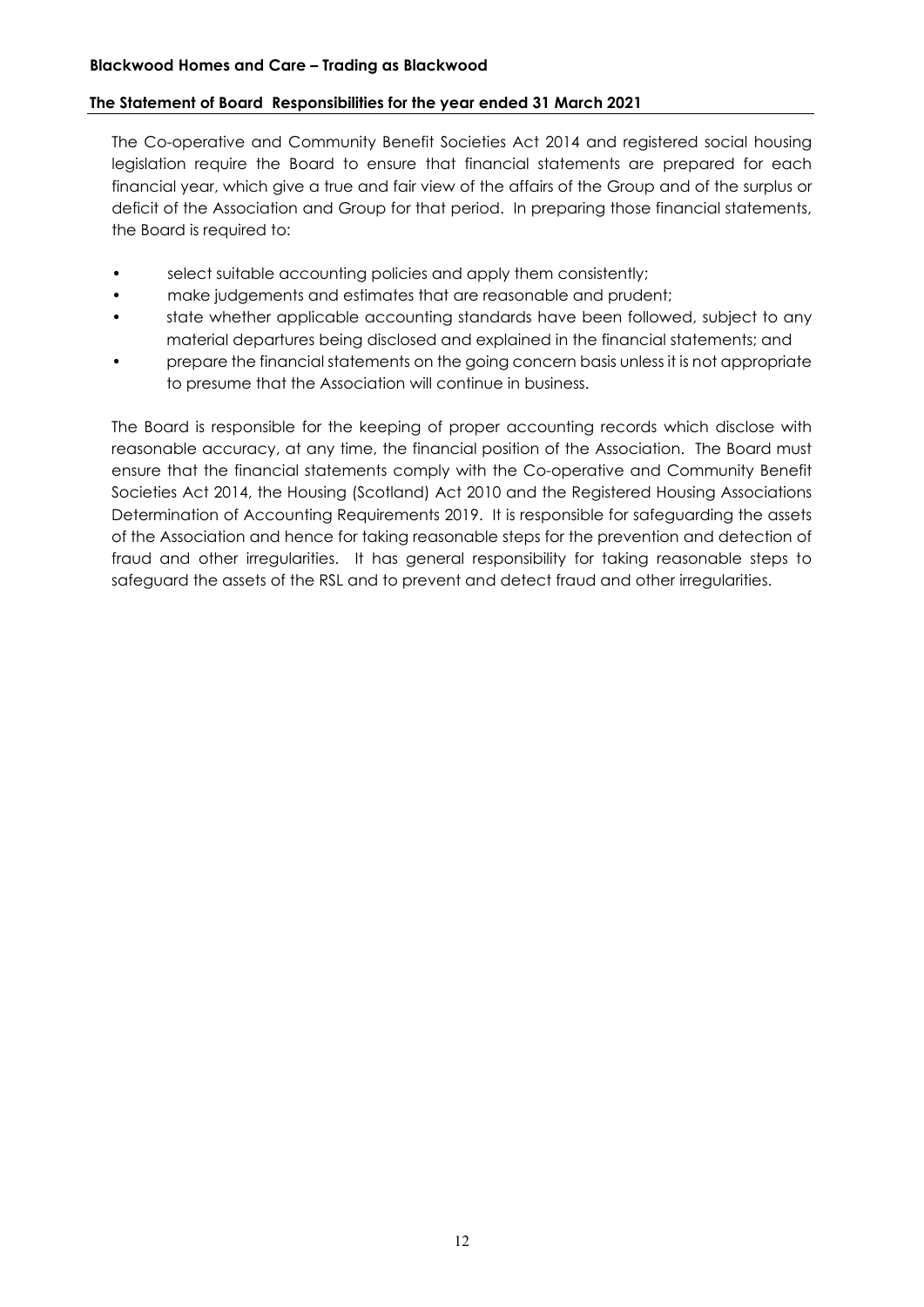# **The Board's Statement of Internal Financial Control for the year ended 31 March 2021**

The Board acknowledges its ultimate responsibility for ensuring that the Group has in place a system of controls that is appropriate for the business environment in which it operates. These controls are designed to give reasonable assurance with respect to:

- the reliability of financial information used within the Group, or for publication;
- the maintenance of proper accounting records; and
- the safeguarding of assets against unauthorised use or disposition.

It is the Board's responsibility to establish and maintain systems of internal financial control. Such systems can only provide reasonable, and not absolute, assurance against material financial mis-statement or loss or failure to meet objectives. Key elements of the Association's systems include ensuring that:

- formal policies and procedures are in place, including the ongoing documentation of key systems and rules relating to the delegation of authority which allow the monitoring of controls and restrict the unauthorised use of the Association's assets;
- experienced and suitably qualified staff take responsibility for the important business functions and annual appraisal procedures have been established to maintain standards of performance;
- forecasts and budgets are prepared which allow the Management Team and Board to monitor the key business risks, financial objectives and progress being made towards achieving the financial plans set for the year and for the medium term;
- monthly/quarterly management accounts are prepared promptly, providing relevant, reliable and up-to-date financial and other information, with significant variances from budget being investigated as appropriate;
- regulatory returns are prepared, authorised and submitted promptly to the relevant regulatory bodies;
- all significant new initiatives, major commitments and investment projects are subject to formal authorisation procedures through the Board;
- the Audit and Performance Committee receives reports from management and from the external and internal auditors, to provide reasonable assurance that control procedures are in place and are being followed, and that a general review of the major risks facing the Group is undertaken; and
- formal procedures have been established for instituting appropriate action to correct any weaknesses identified through internal and external audit reports.

The effectiveness of the Group's system of internal financial control has been reviewed by the Audit, Performance and Finance Committee for the year ended 31 March 2021. No weaknesses were found in internal financial controls which resulted in material losses, contingencies, or uncertainties which require disclosure in these financial statements or in the auditor's report on the financial statements.

By Order of the Board

**Position** 

Julie McDowell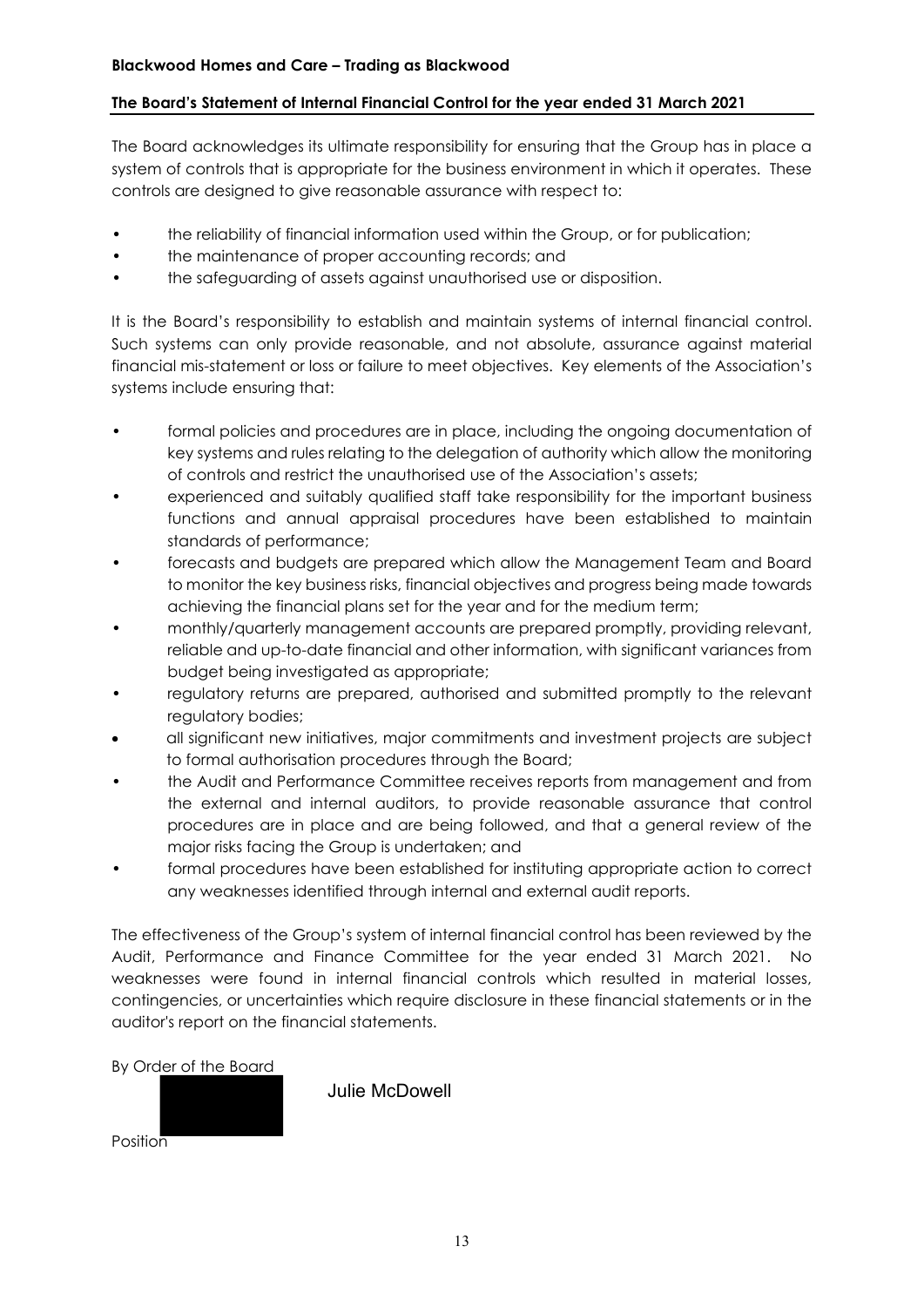#### **Blackwood Homes and Care - Trading as Blackwood**

### Report by the Auditors to the Members of Blackwood Homes and Care on Corporate Governance for the year ended 31 March 2021

In addition to our audit of the Financial Statements, we have reviewed your statement on Page 13 concerning the Association's compliance with the information required by the Requlatory Standards in respect of internal financial controls contained within the publication "Our Regulatory Framework" and associated Regulatory Advisory Notes which are issued by the Scottish Housing Regulator.

#### **Basis of Opinion**

We carried out our review having regard to the requirements to corporate governance matters within Bulletin 2006/5 issued by the Financial Reporting Council through enguiry of certain members of the Management Committee and Officers of the Association and examination of relevant documents. The Bulletin does not require us to review the effectiveness of the Association's procedures for ensuring compliance with the auidance notes, nor to investigate the appropriateness of the reason given for non-compliance.

#### **Opinion**

In our opinion the Statement of Internal Financial Control on page 13 has provided the disclosures required by the relevant Requlatory Standards within the publication "Our Reaulatory Framework" and associated Reaulatory Advisory Notes issued by the Scottish Housing Regulator in respect of internal financial controls and is consistent with the information which came to our attention as a result of our audit work on the Financial Statements.

#### **RSM UK AUDIT LLP Statutory Auditor Chartered Accountants** First Floor, Quay 2, 139 Fountainbridge, Edinburgh, EH3 9QG

Date: 19 August 2021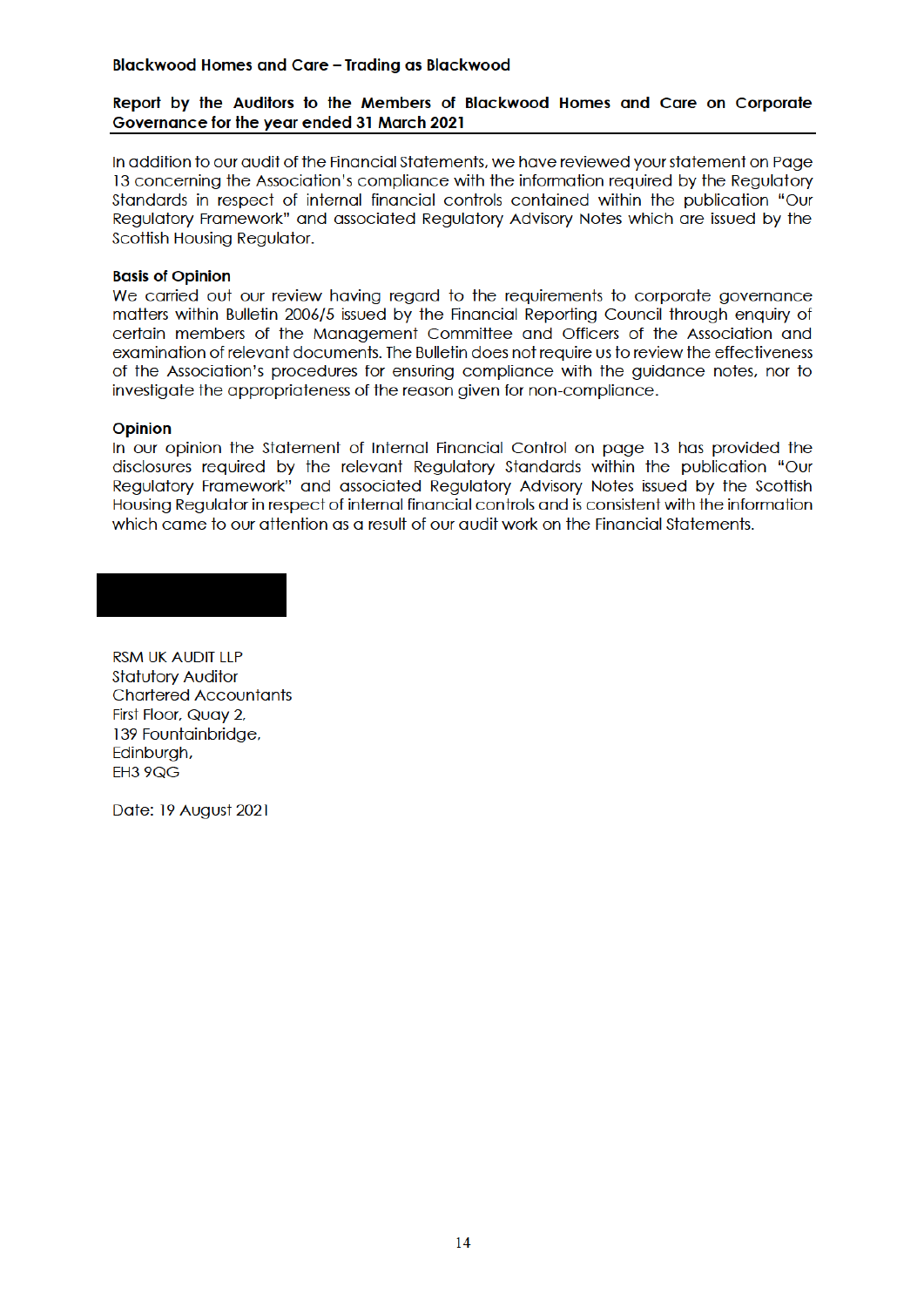# **The Independent Auditor's Report to the Members of Blackwood Homes and Care Scottish I & P RSL CCBS for the year ended 31 March 2021**

# **Opinion**

We have audited the financial statements of Blackwood Homes and Care (the 'Association') and its subsidiaries (the 'group') for the year ended 31 March 2021 which comprise the Group Statement of Comprehensive Income, Association Statement of Comprehensive Income, Group Statement of Financial Position, Association Statement of Financial Position, Group Statement of Changes in Reserves, Association Statement of Changes in Reserves, Group Statement of Cash Flows, Association Statement of Cash Flows and notes to the financial statements, including significant accounting policies. The financial reporting framework that has been applied in their preparation is applicable law and United Kingdom Accounting Standards including FRS 102 "The Financial Reporting Standard applicable in the UK and Republic of Ireland" (United Kingdom Generally Accepted Accounting Practice).

In our opinion the financial statements:

- give a true and fair view of the state of the group's and the Association's affairs as at 31 March 2021 and of the group's income and expenditure for the year then ended;
- have been properly prepared in accordance with United Kingdom Generally Accepted Accounting Practice;
- have been prepared in accordance with the requirements of the Companies Act 2006, Part 6 of the Housing (Scotland) Act 2010 and the Determination of Accounting Requirements – February 2019.

# **Basis for opinion**

We conducted our audit in accordance with International Standards on Auditing (UK) (ISAs (UK)) and applicable law. Our responsibilities under those standards are further described in the Auditor's responsibilities for the audit of the financial statements section of our report. We are independent of the group and the parent association in accordance with the ethical requirements that are relevant to our audit of the financial statements in the UK, including the FRC's Ethical Standard, and we have fulfilled our other ethical responsibilities in accordance with these requirements. We believe that the audit evidence we have obtained is sufficient and appropriate to provide a basis for our opinion.

#### **Conclusions relating to going concern**

In auditing the financial statements, we have concluded that the Board's use of the going concern basis of accounting in the preparation of the financial statements is appropriate.

Based on the work we have performed, we have not identified any material uncertainties relating to events or conditions that, individually or collectively, may cast significant doubt on the group's or the association's ability to continue as a going concern basis for a period of at least twelve months from when the financial statements are authorised for issue.

Our responsibilities and the responsibilities of the Board with respect to going concern are described in the relevant sections of this report.

#### **Other information**

The other information comprises the information included in the annual report, other than the financial statements and our auditor's report thereon. The Board is responsible for the other information contained within the annual report. Our opinion on the financial statements does not cover the other information and, except to the extent otherwise explicitly stated in our report, we do not express any form of assurance conclusion thereon.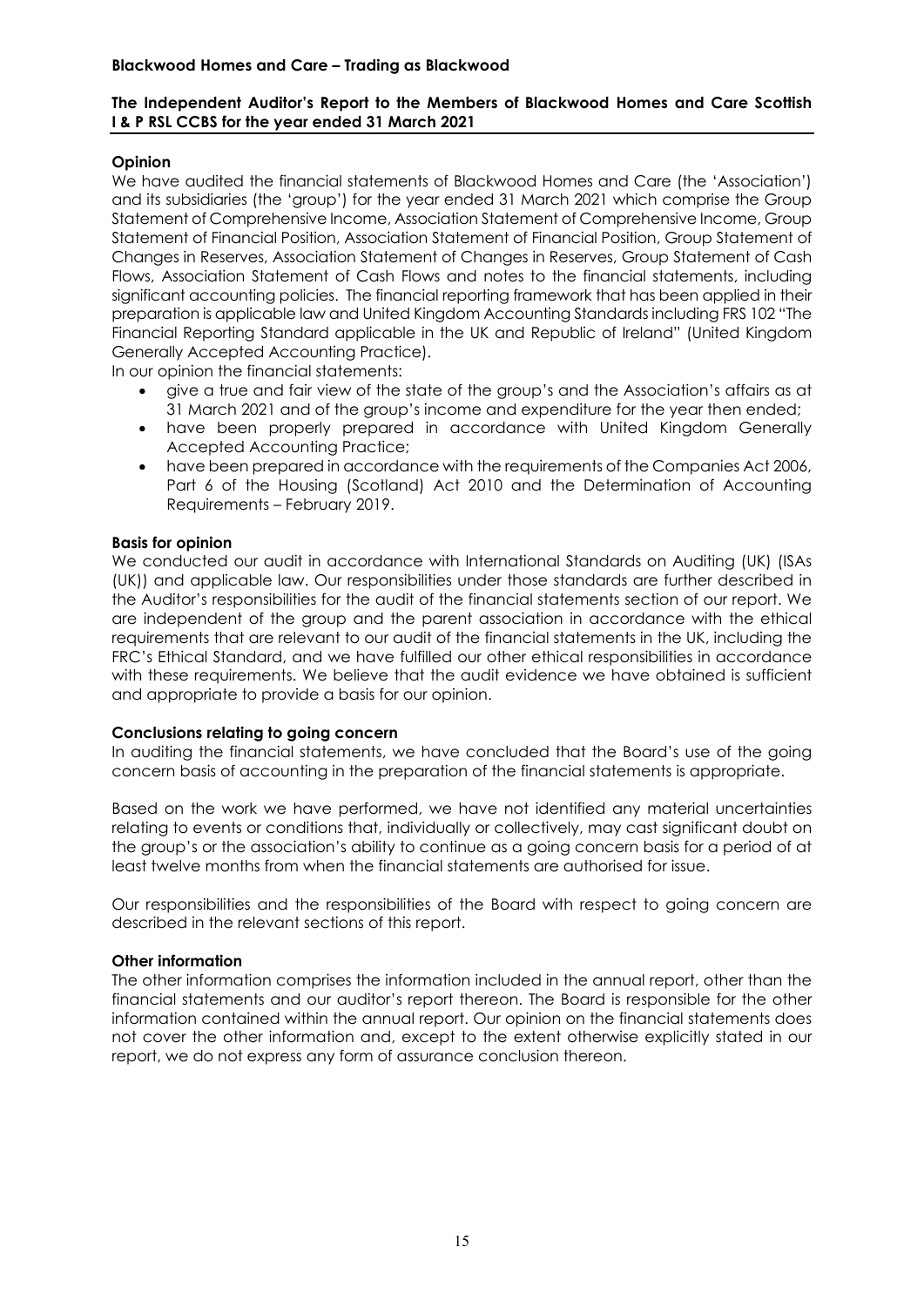# **Blackwood Homes and Care – Trading as Blackwood**

## **The Independent Auditor's Report to the Members of Blackwood Homes and Care Scottish I & P RSL CCBS for the year ended 31 March 2021**

In connection with our audit of the financial statements, our responsibility is to read the other information and, in doing so, consider whether the other information is materially inconsistent with the financial statements or our knowledge obtained in the course of the audit or otherwise appears to be materially misstated. If we identify such material inconsistencies or apparent material misstatements, we are required to determine whether this gives rise to a material misstatement in the financial statements themselves. If, based on the work we have performed, we conclude that there is a material misstatement of this other information, we are required to report that fact.

We have nothing to report in this regard.

#### **Opinions on other matters prescribed by the Companies Act 2006**

In our opinion, based on the work undertaken in the course of the audit:

- the information given in the Board's report for the financial year for which the financial statements are prepared is consistent with the financial statements; and
- the Board's report has been prepared in accordance with applicable legal requirements.

#### **Matters on which we are required to report by exception**

In the light of the knowledge and understanding of the group and the parent Association and their environment obtained in the course of the audit, we have not identified material misstatements in the Board's report.

We have nothing to report in respect of the following matters in relation to which the Companies Act 2006 requires us to report to you if, in our opinion:

- adequate accounting records have not been kept by the Association, or returns adequate for our audit have not been received from branches not visited by us; or
- the parent Association financial statements are not in agreement with the accounting records and returns; or
- certain disclosures of the Board's remuneration specified by law are not made; or
- we have not received all the information and explanations we require for our audit.

#### **Responsibilities of the Board**

As explained more fully in the Board's responsibilities statement set out on page …, the Board is responsible for the preparation of the financial statements and for being satisfied that they give a true and fair view, and for such internal control as the Board determines is necessary to enable the preparation of financial statements that are free from material misstatement, whether due to fraud or error.

In preparing the financial statements, the Board is responsible for assessing the group's and Association's ability to continue as a going concern, disclosing, as applicable, matters related to going concern and using the going concern basis of accounting unless the Board either intends to liquidate the group or the association or to cease operations, or have no realistic alternative but to do so.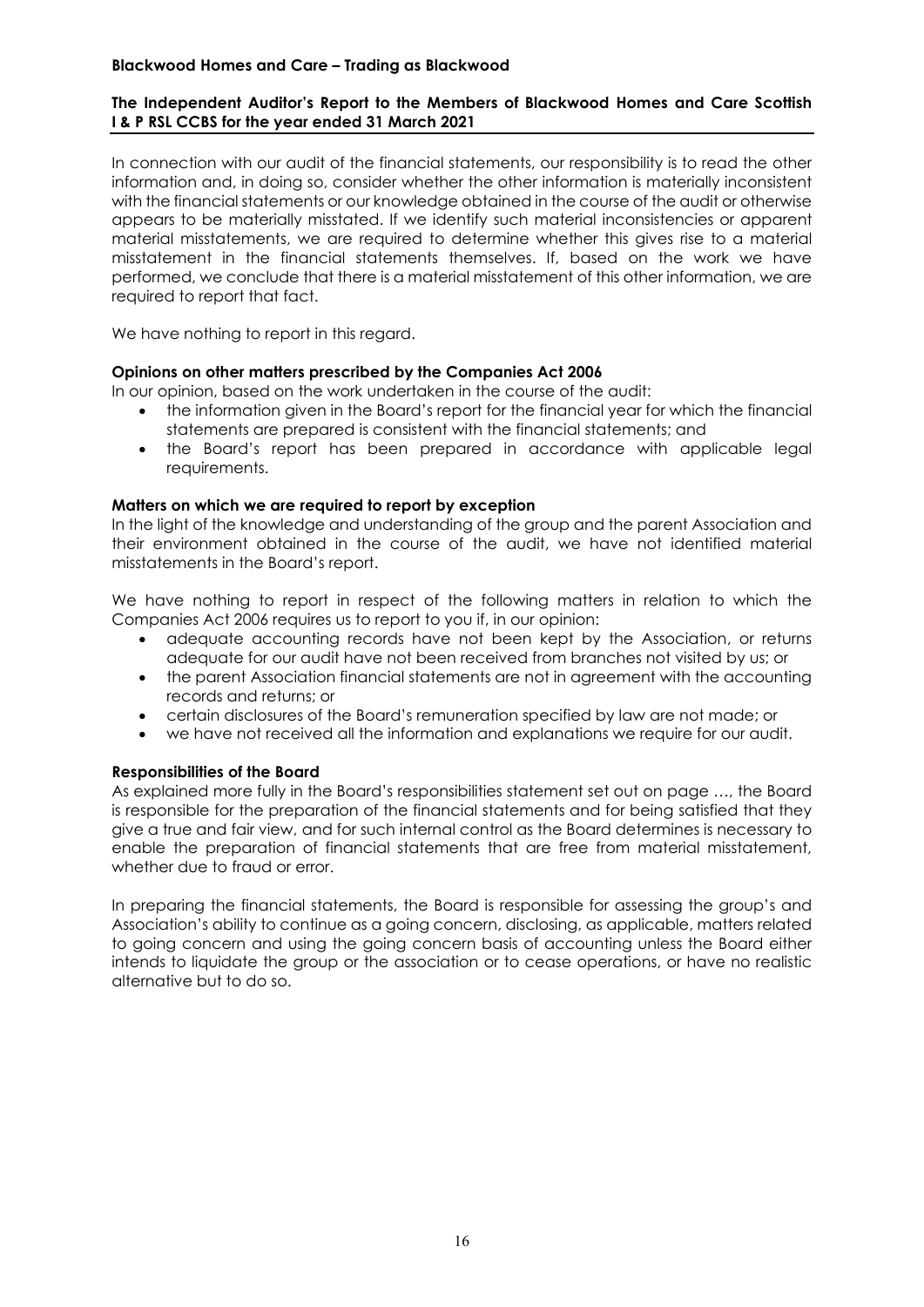# **The Independent Auditor's Report to the Members of Blackwood Homes and Care Scottish I & P RSL CCBS for the year ended 31 March 2021**

# **Auditor's responsibilities for the audit of the financial statements**

Our objectives are to obtain reasonable assurance about whether the financial statements as a whole are free from material misstatement, whether due to fraud or error, and to issue an auditor's report that includes our opinion. Reasonable assurance is a high level of assurance, but is not a guarantee that an audit conducted in accordance with ISAs (UK) will always detect a material misstatement when it exists. Misstatements can arise from fraud or error and are considered material if, individually or in the aggregate, they could reasonably be expected to influence the economic decisions of users taken on the basis of these financial statements.

# **The extent to which the audit was considered capable of detecting irregularities, including fraud**

Irregularities are instances of non-compliance with laws and regulations. The objectives of our audit are to obtain sufficient appropriate audit evidence regarding compliance with laws and regulations that have a direct effect on the determination of material amounts and disclosures in the financial statements, to perform audit procedures to help identify instances of noncompliance with other laws and regulations that may have a material effect on the financial statements, and to respond appropriately to identified or suspected non-compliance with laws and regulations identified during the audit.

In relation to fraud, the objectives of our audit are to identify and assess the risk of material misstatement of the financial statements due to fraud, to obtain sufficient appropriate audit evidence regarding the assessed risks of material misstatement due to fraud through designing and implementing appropriate responses and to respond appropriately to fraud or suspected fraud identified during the audit.

However, it is the primary responsibility of management, with the oversight of those charged with governance, to ensure that the entity's operations are conducted in accordance with the provisions of laws and regulations and for the prevention and detection of fraud.

In identifying and assessing risks of material misstatement in respect of irregularities, including fraud, the group audit engagement team:

- obtained an understanding of the nature of the sector, including the legal and regulatory framework that the group and the Association operate in and how the group and the Association are complying with the legal and regulatory framework;
- inquired of management, and those charged with governance, about their own identification and assessment of the risks of irregularities, including any known actual, suspected or alleged instances of fraud;
- discussed matters about non-compliance with laws and regulations and how fraud might occur including assessment of how and where the financial statements may be susceptible to fraud.

As a result of these procedures we consider the most significant laws and regulations that have a direct impact on the financial statements are FRS 102, Housing SORP 2018, the Scottish Housing Regulator's Determination of Accounting Requirements – February 2019, the Cooperative and Community Benefit Societies Act 2014 and the Housing (Scotland) Act 2010. We performed audit procedures to detect non-compliances which may have a material impact on the financial statements which included reviewing financial statement disclosures.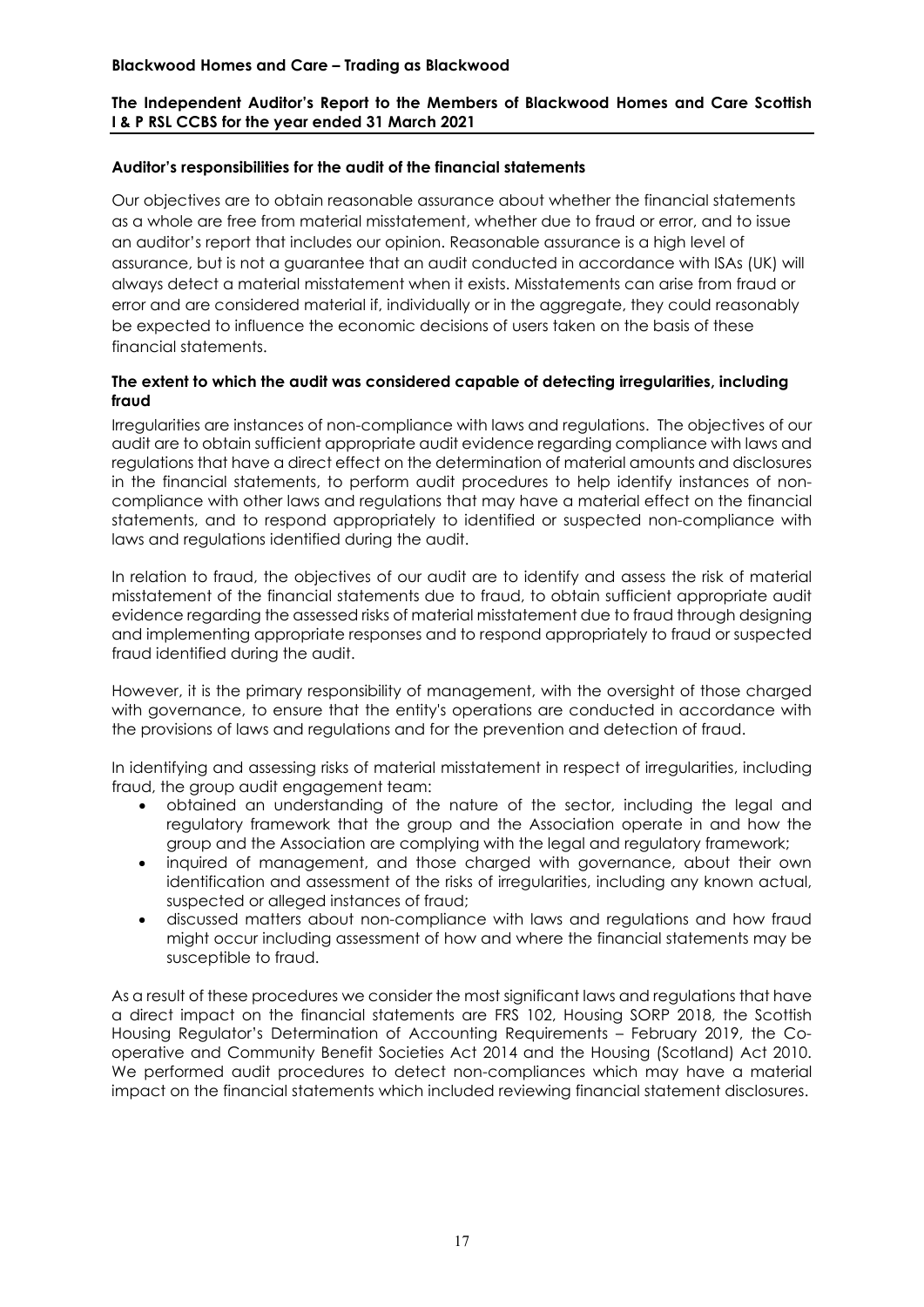#### **Blackwood Homes and Care - Trading as Blackwood**

## The Independent Auditor's Report to the Members of Blackwood Homes and Care Scottish I & P RSL CCBS for the year ended 31 March 2021

The most significant laws and regulations that have an indirect impact on the financial statements are the Housing (Scotland) Acts 2006 and 2014, the Scottish Housing Regulator's Reaulatory Framework (published 2019), the Health and Social Care Standards, and the Social Care and Social Work Improvement Scotland (Requirements for Care Services) Regulations 2011. We performed audit procedures to inquire of management and those charaed with governance whether the group is in compliance with these law and regulations and inspected correspondence with licensing or regulatory guthorities.

The group qudit engagement team identified the risk of management override of controls as the area where the financial statements were most susceptible to material misstatement due to fraud. Audit procedures performed included but were not limited to testing manual journal entries and other adjustments, evaluating the business rationale in relation to significant, unusual transactions and transactions entered into outside the normal course of business.

A further description of our responsibilities for the audit of the financial statements is provided on the Financial Reporting Council's website at: https://www.frc.org.uk/auditorsresponsibilities. This description forms part of our auditor's report.

#### Use of our report

This report is made solely to the association's members, as a body, in accordance with Chapter 3 of Part 16 of the Companies Act 2006. Our audit work has been undertaken so that we might state to the association's members those matters we are required to state to them in an auditor's report and for no other purpose. To the fullest extent permitted by law, we do not accept or assume responsibility to anyone other than the association and the association's members as a body, for our audit work, for this report, or for the opinions we have formed.

**RSM UK AUDIT LLP Statutory Auditor Chartered Accountants** First Floor, Quay 2 139 Fountainbridge Edinburgh **EH3 9QG** 

Date: 19 August 2021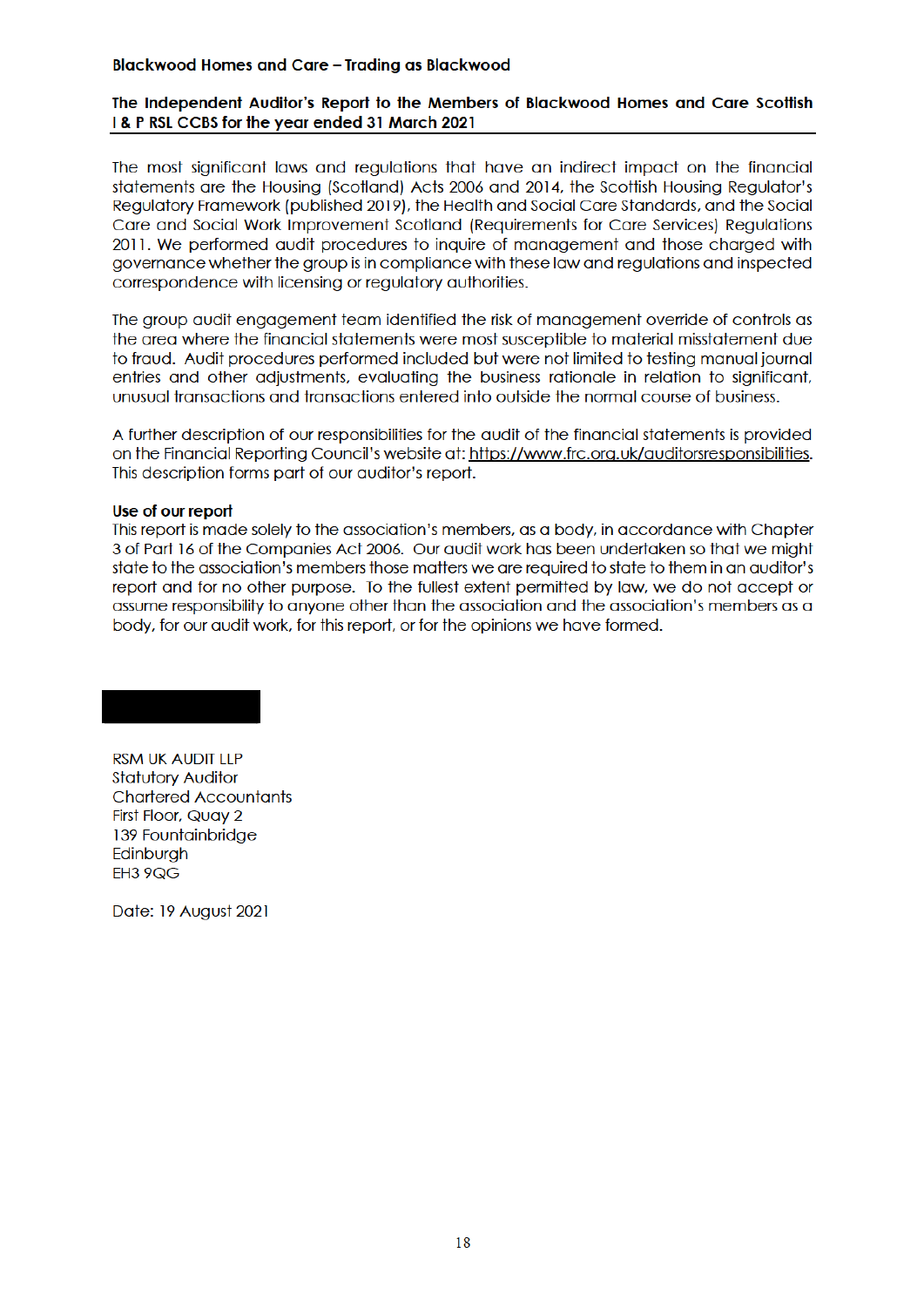# **Group Statement of Comprehensive Income For the year ended 31 March 2021**

|                                                          | <b>Notes</b>   | 2021<br>£'000 | 2020<br>£'000 |
|----------------------------------------------------------|----------------|---------------|---------------|
| <b>TURNOVER</b>                                          | $\overline{2}$ | 21,195        | 18,202        |
| Operating expenditure                                    | $\overline{2}$ | (20, 267)     | (18, 344)     |
| Gain/(Loss) on disposal of property, plant and equipment | 2              | 15            | (10)          |
| OPERATING SURPLUS/(DEFICIT)                              |                | 943           | (152)         |
| Interest receivable<br>Interest and financing costs      | 6<br>7         | 37<br>(675)   | 19<br>(703)   |
| SURPLUS/(DEFICIT) BEFORE TAX                             |                | 305           | (836)         |
| Taxation                                                 |                |               |               |
| TOTAL COMPREHENSIVE INCOME FOR THE YEAR                  |                | 305           | (836)         |

The results relate wholly to continuing activities.

The accompanying notes form part of these financial statements.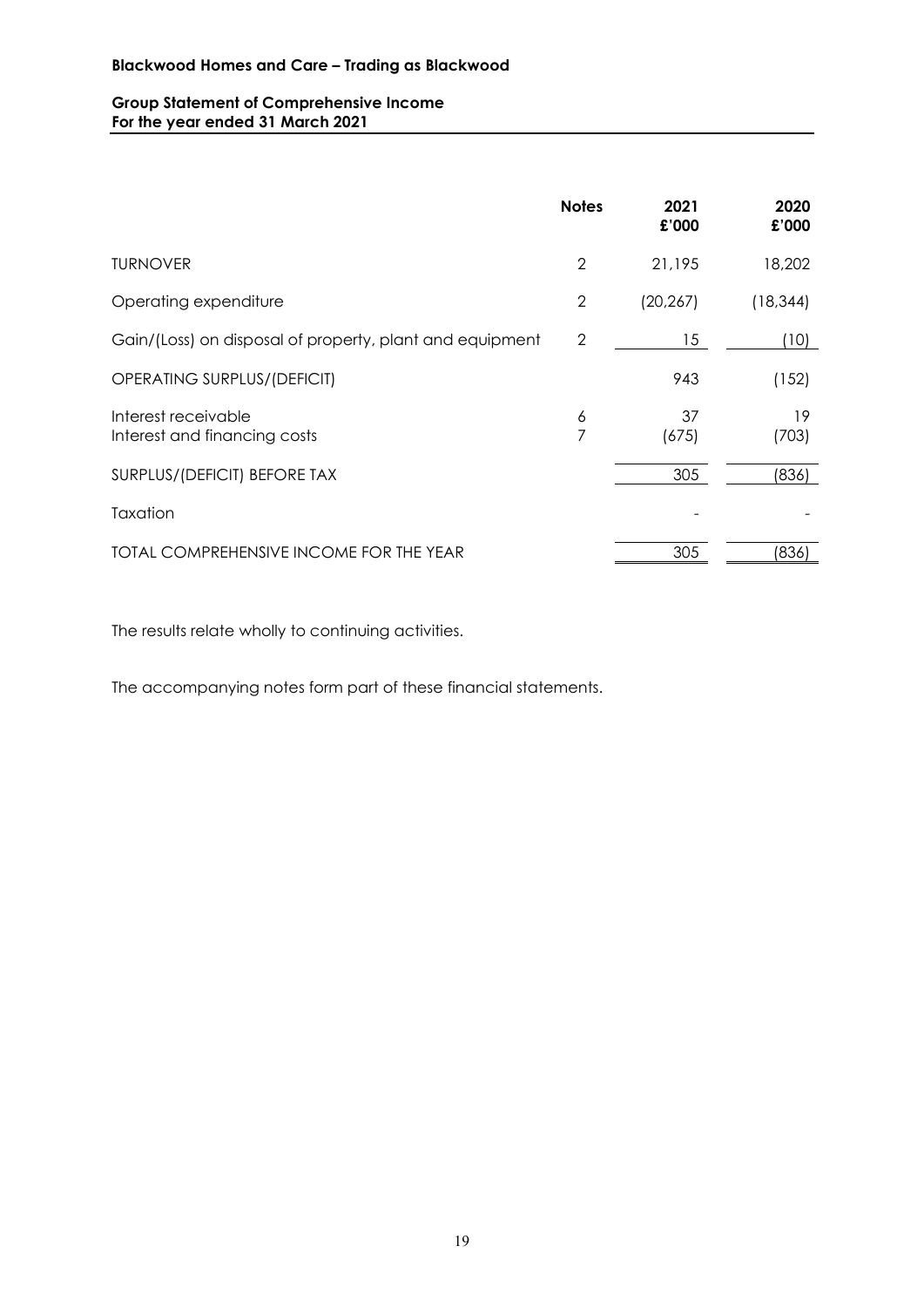# **Association Statement of Comprehensive Income For the year ended 31 March 2021**

|                                                          | <b>Notes</b>   | 2021<br>£'000 | 2020<br>£'000 |
|----------------------------------------------------------|----------------|---------------|---------------|
| <b>TURNOVER</b>                                          | $\overline{2}$ | 21,195        | 18,202        |
| Operating expenditure                                    | $\overline{2}$ | (20, 267)     | (18, 344)     |
| Gain/(Loss) on disposal of property, plant and equipment | $\overline{2}$ | 15            | (10)          |
| SURPUS/(DEFICIT)                                         |                | 943           | (152)         |
| Interest receivable<br>Interest and financing costs      | 6<br>7         | 37<br>(675)   | 19<br>(703)   |
| SURPLUS/(DEFICIT) BEFORE TAX                             |                | 305           | (836)         |
| Taxation                                                 |                |               |               |
| TOTAL COMPREHENSIVE INCOME FOR THE YEAR                  |                | 305           | (836)         |

The results relate wholly to continuing activities.

The accompanying notes form part of these financial statements.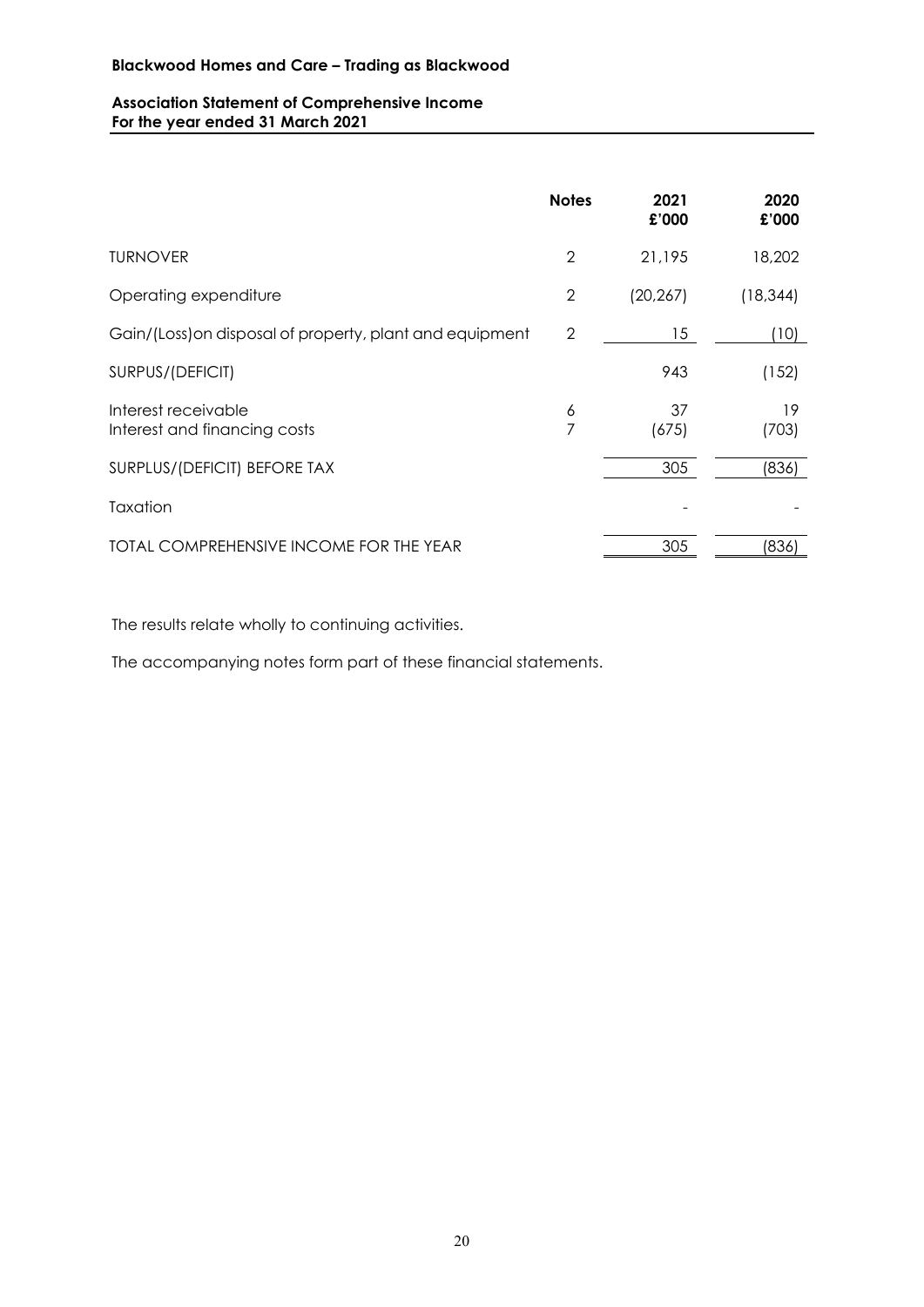### **Group Statement of Financial Position As at year ended 31 March 2021**

| <b>FIXED ASSETS</b><br>Intangible assets<br>11<br>306<br>193<br>86,023<br>Housing properties<br>12.A<br>86,628<br>Other fixed assets<br>12.B<br>859<br>902<br>87,231<br>87,680<br><b>CURRENT ASSETS</b><br>Trade and other debtors<br>2,160<br>14<br>1,868<br>21<br>8,541<br>9,806<br>Cash and cash equivalents<br>10,701<br>11,674<br><b>CURRENT LIABILITIES</b><br>15<br>Creditors: amounts falling due within one year<br>(6,169)<br>(5, 478)<br><b>NET CURRENT ASSETS</b><br>4,532<br>6,196<br>92,212<br><b>TOTAL ASSETS LESS CURRENT LIABILITIES</b><br>93,427<br>Creditors: Amounts falling due after more than one year<br>16<br>(78,067)<br>(76, 497)<br>Provisions for liabilities<br>19<br>(100)<br>(50)<br>Other provisions<br>15,310<br>15,615<br><b>TOTAL NET ASSETS</b><br><b>RESERVES</b><br>15,615<br>15,310<br>Income and expenditure reserve<br>15,615<br>15,310<br><b>TOTAL RESERVES</b> | <b>Notes</b> | 2021<br>£'000 | 2020<br>£'000 |
|-------------------------------------------------------------------------------------------------------------------------------------------------------------------------------------------------------------------------------------------------------------------------------------------------------------------------------------------------------------------------------------------------------------------------------------------------------------------------------------------------------------------------------------------------------------------------------------------------------------------------------------------------------------------------------------------------------------------------------------------------------------------------------------------------------------------------------------------------------------------------------------------------------------|--------------|---------------|---------------|
|                                                                                                                                                                                                                                                                                                                                                                                                                                                                                                                                                                                                                                                                                                                                                                                                                                                                                                             |              |               |               |
|                                                                                                                                                                                                                                                                                                                                                                                                                                                                                                                                                                                                                                                                                                                                                                                                                                                                                                             |              |               |               |
|                                                                                                                                                                                                                                                                                                                                                                                                                                                                                                                                                                                                                                                                                                                                                                                                                                                                                                             |              |               |               |
|                                                                                                                                                                                                                                                                                                                                                                                                                                                                                                                                                                                                                                                                                                                                                                                                                                                                                                             |              |               |               |
|                                                                                                                                                                                                                                                                                                                                                                                                                                                                                                                                                                                                                                                                                                                                                                                                                                                                                                             |              |               |               |
|                                                                                                                                                                                                                                                                                                                                                                                                                                                                                                                                                                                                                                                                                                                                                                                                                                                                                                             |              |               |               |
|                                                                                                                                                                                                                                                                                                                                                                                                                                                                                                                                                                                                                                                                                                                                                                                                                                                                                                             |              |               |               |
|                                                                                                                                                                                                                                                                                                                                                                                                                                                                                                                                                                                                                                                                                                                                                                                                                                                                                                             |              |               |               |
|                                                                                                                                                                                                                                                                                                                                                                                                                                                                                                                                                                                                                                                                                                                                                                                                                                                                                                             |              |               |               |
|                                                                                                                                                                                                                                                                                                                                                                                                                                                                                                                                                                                                                                                                                                                                                                                                                                                                                                             |              |               |               |
|                                                                                                                                                                                                                                                                                                                                                                                                                                                                                                                                                                                                                                                                                                                                                                                                                                                                                                             |              |               |               |
|                                                                                                                                                                                                                                                                                                                                                                                                                                                                                                                                                                                                                                                                                                                                                                                                                                                                                                             |              |               |               |
|                                                                                                                                                                                                                                                                                                                                                                                                                                                                                                                                                                                                                                                                                                                                                                                                                                                                                                             |              |               |               |
|                                                                                                                                                                                                                                                                                                                                                                                                                                                                                                                                                                                                                                                                                                                                                                                                                                                                                                             |              |               |               |
|                                                                                                                                                                                                                                                                                                                                                                                                                                                                                                                                                                                                                                                                                                                                                                                                                                                                                                             |              |               |               |
|                                                                                                                                                                                                                                                                                                                                                                                                                                                                                                                                                                                                                                                                                                                                                                                                                                                                                                             |              |               |               |
|                                                                                                                                                                                                                                                                                                                                                                                                                                                                                                                                                                                                                                                                                                                                                                                                                                                                                                             |              |               |               |
|                                                                                                                                                                                                                                                                                                                                                                                                                                                                                                                                                                                                                                                                                                                                                                                                                                                                                                             |              |               |               |
|                                                                                                                                                                                                                                                                                                                                                                                                                                                                                                                                                                                                                                                                                                                                                                                                                                                                                                             |              |               |               |
|                                                                                                                                                                                                                                                                                                                                                                                                                                                                                                                                                                                                                                                                                                                                                                                                                                                                                                             |              |               |               |
|                                                                                                                                                                                                                                                                                                                                                                                                                                                                                                                                                                                                                                                                                                                                                                                                                                                                                                             |              |               |               |
|                                                                                                                                                                                                                                                                                                                                                                                                                                                                                                                                                                                                                                                                                                                                                                                                                                                                                                             |              |               |               |

The financial statements on pages 19 to 43 were approved by the Board and authorised for issue on 17<sup>th</sup> August 2021 and are signed on its behalf by:

Julie McDowell Board Chairman David Melvin Board Vice Chairman Fanchea Kelly Company Secretary 18 August 2021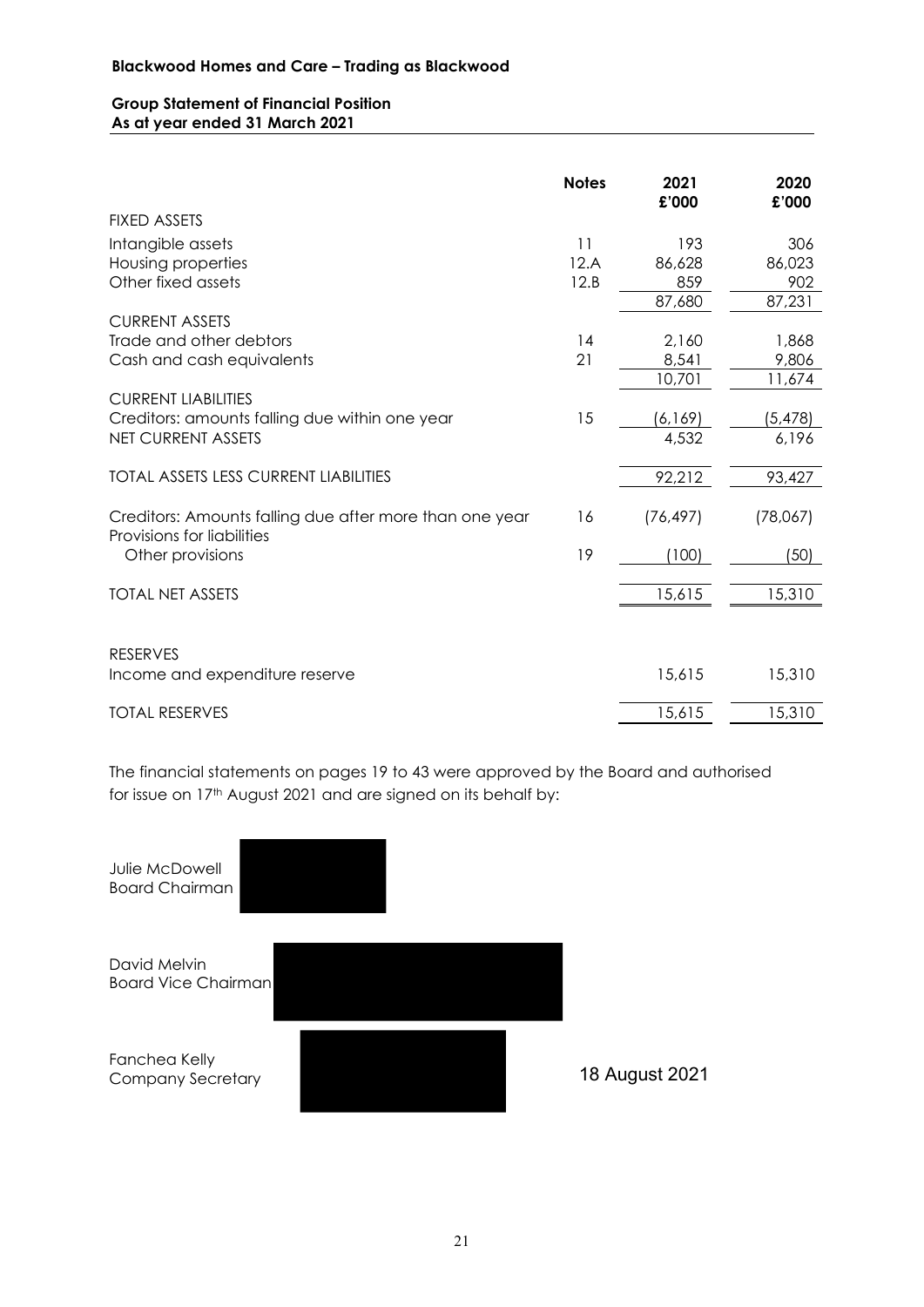# **Association Statement of Financial Position For the year ended 31 March 2021**

|                                                            | <b>Notes</b> | 2021<br>£'000 | 2020<br>£'000 |
|------------------------------------------------------------|--------------|---------------|---------------|
| <b>FIXED ASSETS</b>                                        |              |               |               |
| Intangible assets                                          | 11           | 193           | 306           |
| Housing properties                                         | 12.A         | 86,628        | 86,023        |
| Other fixed assets                                         | 12.B         | 859           | 902           |
| Investment in subsidiaries                                 | 13           |               |               |
| <b>CURRENT ASSETS</b>                                      |              | 87,680        | 87,231        |
| Trade and other debtors                                    | 14           | 2,160         | 1,868         |
| Cash and cash equivalents                                  | 21           | 8,541         | 9,806         |
|                                                            |              | 10,701        | 11,674        |
| <b>CURRENT LIABILITIES</b>                                 |              |               |               |
| Creditors: amounts falling due within one year             | 15           | (6, 169)      | (5, 478)      |
| <b>NET CURRENT ASSETS</b>                                  |              | 4,532         | 6,196         |
| <b>TOTAL ASSETS LESS CURRENT LIABILITIES</b>               |              | 92,212        | 93,427        |
| Creditors: Amounts falling due after more than<br>one year | 16           | (76, 497)     | (78,067)      |
| Provisions for liabilities                                 |              |               |               |
| Other provisions                                           | 19           | (100)         | (50)          |
| <b>TOTAL NET ASSETS</b>                                    |              | 15,615        | 15,310        |
|                                                            |              |               |               |
| <b>RESERVES</b>                                            |              |               |               |
| Income and expenditure reserve                             |              | 15,615        | 15,310        |
| <b>TOTAL RESERVES</b>                                      |              | 15,615        | 15,310        |

The financial statements on pages 19 to 43 were approved by the Board and authorised for issue on 17<sup>th</sup> August 2021 and are signed on its behalf by:

| Julie McDowell<br><b>Board Chairman</b>    |  |  |
|--------------------------------------------|--|--|
| David Melvin<br><b>Board Vice Chairman</b> |  |  |
| Fanchea Kelly<br><b>Company Secretary</b>  |  |  |

18 August 2021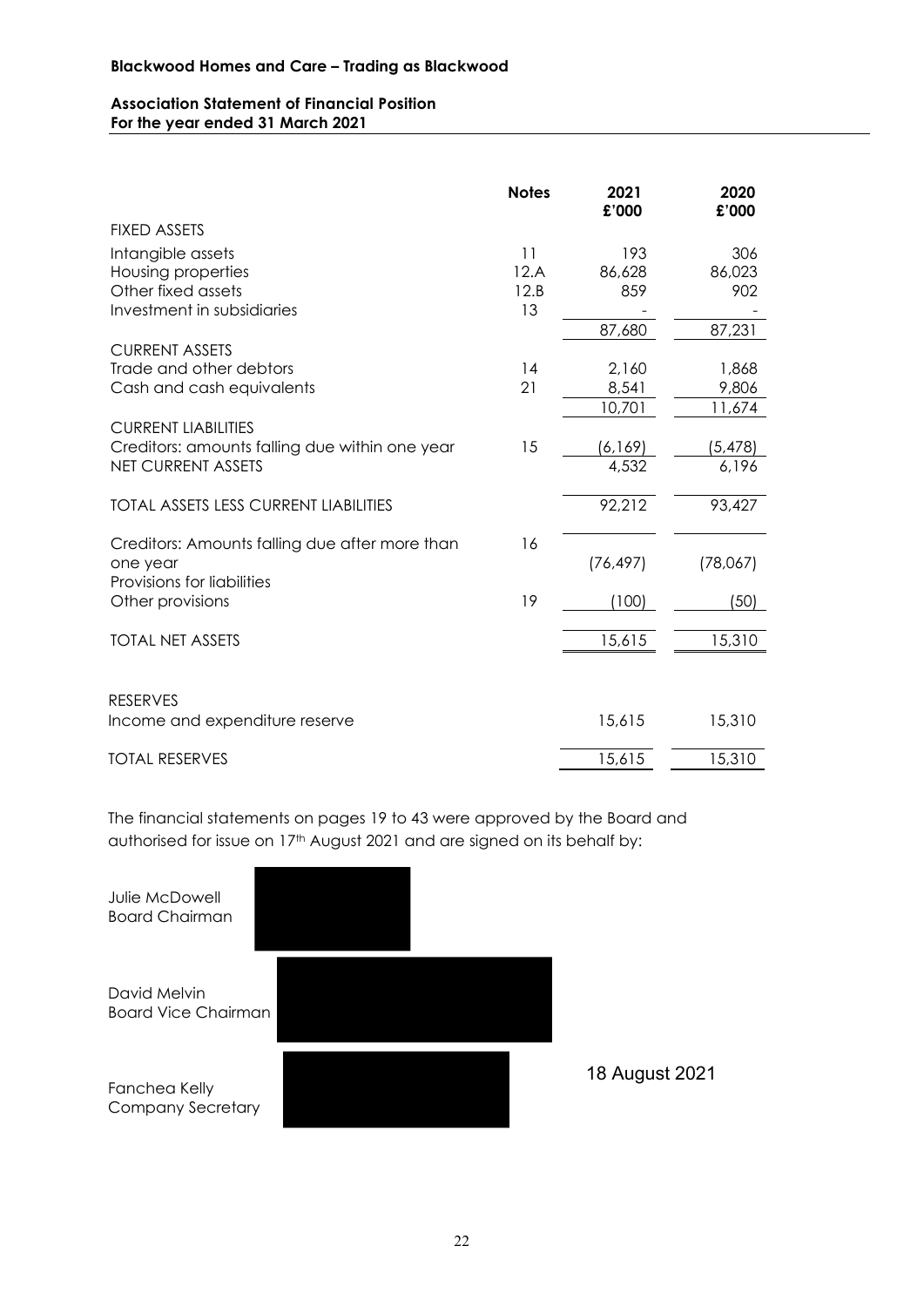# **Statement of Changes in Reserves For the year ended 31 March 2021**

# **Group**

|                                 | Income and<br>expenditure<br>reserve<br>£'000 | Total<br>£'000 |
|---------------------------------|-----------------------------------------------|----------------|
| <b>Balance at 1 April 2019</b>  | 16,146                                        | 16,146         |
| Deficit for the year            | (836)                                         | (836)          |
| Balance as at 31 March 2020     | 15,310                                        | 15,310         |
| Surplus for the year            | 305                                           | 305            |
| <b>Balance at 31 March 2021</b> | 15,615                                        | 15,615         |
|                                 |                                               |                |

# **Association**

|                                    | Income and<br>expenditure<br>reserve<br>£'000 | Total<br>£'000 |
|------------------------------------|-----------------------------------------------|----------------|
| <b>Balance at 1 April 2019</b>     | 16,146                                        | 16.146         |
| Deficit for the year               | (836)                                         | (836)          |
| <b>Balance as at 31 March 2020</b> | 15,310                                        | 15,310         |
| Surplus for the year               | 305                                           | 305            |
| <b>Balance at 31 March 2021</b>    | 15,615                                        | 15,615         |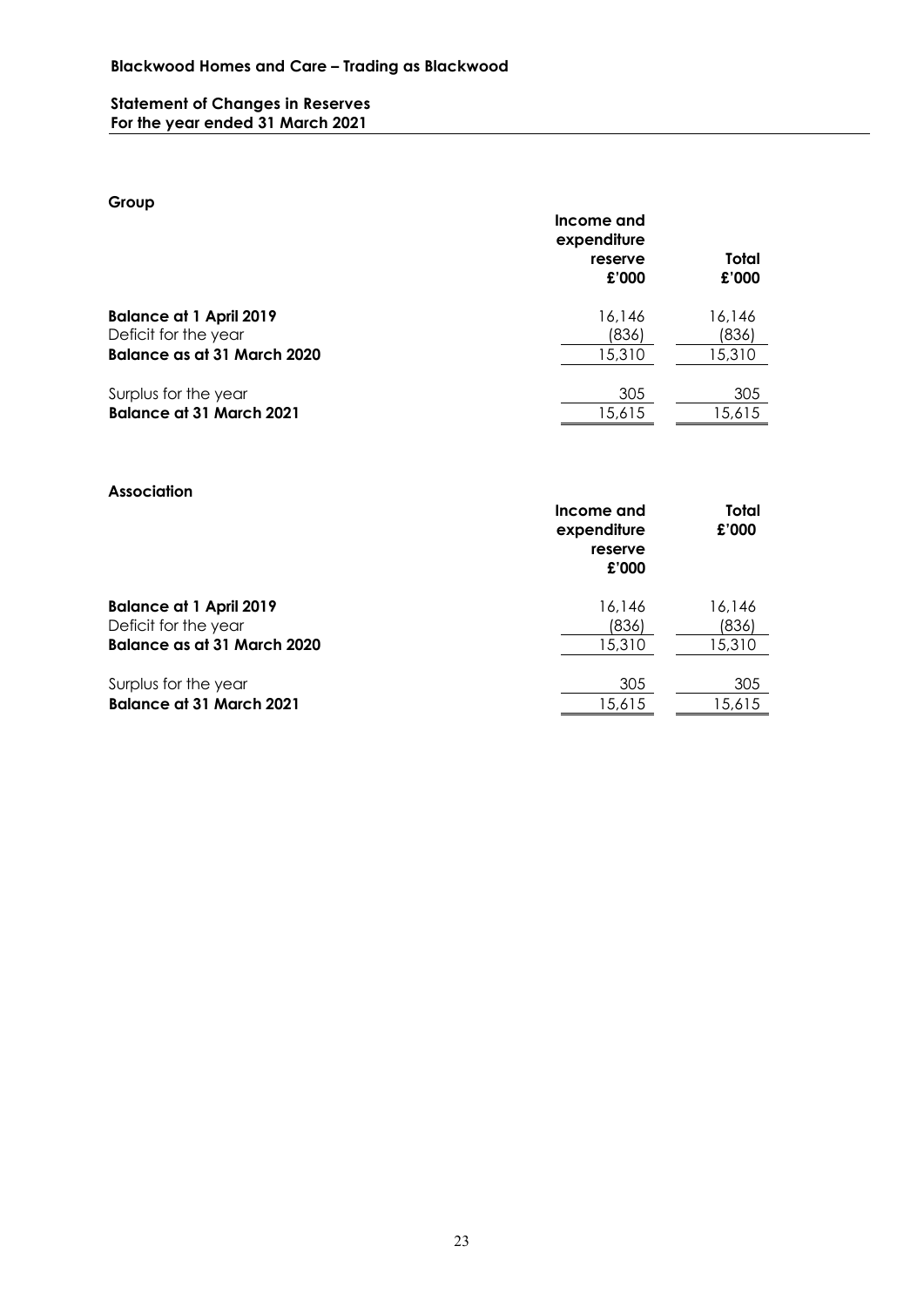# **Statement of Cashflows For the year ended 31 March 2021**

| Group                                                                                                                                                                                                                                             | <b>Notes</b> | 2021<br>£'000                                    | 2020<br>£'000                                      |
|---------------------------------------------------------------------------------------------------------------------------------------------------------------------------------------------------------------------------------------------------|--------------|--------------------------------------------------|----------------------------------------------------|
| Net cash generated from operating activities                                                                                                                                                                                                      | 21           | 3,172                                            | 2,336                                              |
| CASH FLOW FROM INVESTING ACTIVITIES<br>Purchase of intangible fixed assets<br>Purchase of tangible fixed assets<br>Proceeds from sale of tangible fixed assets<br>Grants received<br>Interest received<br>NET CASH (USED IN) INVESTING ACTIVITIES |              | (107)<br>(3,872)<br>116<br>482<br>37<br>(3, 344) | (83)<br>(5, 587)<br>221<br>1,063<br>19<br>(4, 367) |
| CASH FLOW FROM FINANCING ACTIVITIES<br>Interest paid<br>New secured loans<br>Repayments of borrowings<br>NET CASH FROM FINANCING ACTIVITIES                                                                                                       |              | (675)<br>310<br>(728)<br>(1,093)                 | (791)<br>14,880<br>(5,024)<br>9,065                |
| NET INCREASE/(DECREASE) IN CASH AND CASH<br><b>EQUIVALENTS</b><br>CASH AND CASH EQUIVALENTS AT BEGINNING OF YEAR<br>CASH AND CASH EQUIVALENTS AT END OF YEAR                                                                                      | 22<br>21     | (1, 265)<br>9,806<br>8,541                       | 7,034<br>2,772<br>9,806                            |

| <b>Association</b>                                                                                                                                                                                                                                | <b>Notes</b> | 2021<br>£'000                                    | 2020<br>£'000                                      |
|---------------------------------------------------------------------------------------------------------------------------------------------------------------------------------------------------------------------------------------------------|--------------|--------------------------------------------------|----------------------------------------------------|
| Net cash generated from operating activities                                                                                                                                                                                                      | 21           | 3,172                                            | 2,336                                              |
| CASH FLOW FROM INVESTING ACTIVITIES<br>Purchase of intangible fixed assets<br>Purchase of tangible fixed assets<br>Proceeds from sale of tangible fixed assets<br>Grants received<br>Interest received<br>NET CASH (USED IN) INVESTING ACTIVITIES |              | (107)<br>(3,872)<br>116<br>482<br>37<br>(3, 344) | (83)<br>(5, 587)<br>221<br>1,063<br>19<br>(4, 367) |
| CASH FLOW FROM FINANCING ACTIVITIES<br>Interest paid<br>New secured loans<br>Repayments of borrowings<br>NET CASH FROM FINANCING ACTIVITIES                                                                                                       |              | (675)<br>310<br>(728)<br>(1,093)                 | (791)<br>14,880<br>(5,024)<br>9,065                |
| NET INCREASE/(DECREASE) IN CASH AND CASH<br><b>EQUIVALENTS</b><br>CASH AND CASH EQUIVALENTS AT BEGINNING OF YEAR<br>CASH AND CASH EQUIVALENTS AT END OF YEAR                                                                                      | 22<br>21     | (1, 265)<br>9,806<br>8,541                       | 7,034<br>2,772<br>9,806                            |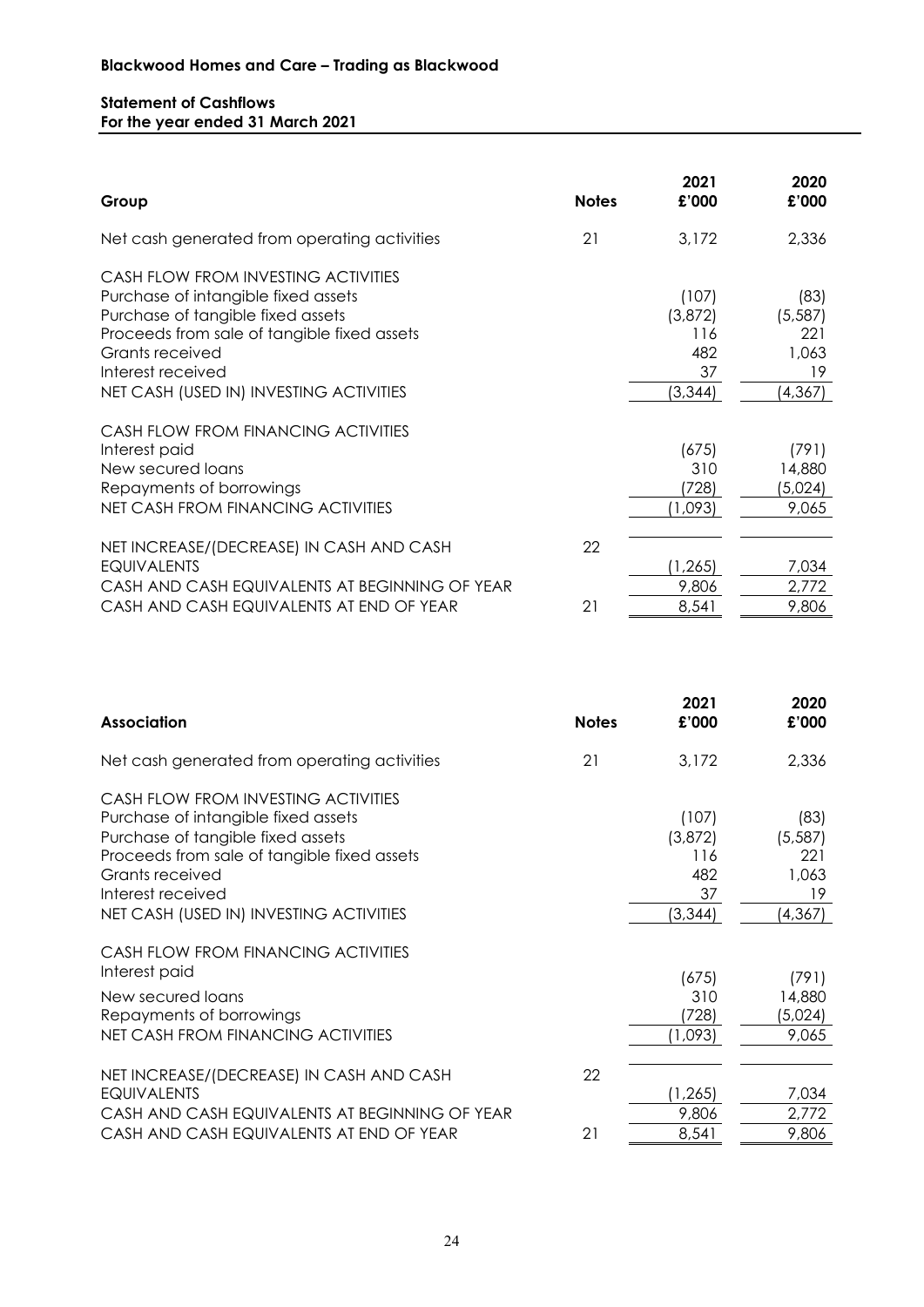## **1. ACCOUNTING POLICIES**

#### **LEGAL STATUS**

The Association is registered in Scotland under the Co-operative and Community Benefit Societies Act 2014 and is registered with the Scottish Housing Regulator under the Housing (Scotland) Act 2010. The Association meets the definition of a Public Benefit Entity.

The address of the Association's registered office and principal place of business is 160 Dundee Street, Edinburgh, EH11 1DQ.

The Association's principal activities are shown on page 4.

These financial statements have been prepared in accordance with the UK Generally Accepted Accounting Practice (UK GAAP) including FRS 102 "The Financial Reporting Standard applicable in the UK and Republic of Ireland ("FRS 102"), the Housing SORP 2018 "Statement of Recommended Practice for Registered Housing Providers" and they comply with the Determination of Accounting Requirements 2019, and under the historical cost convention.

The financial statements are prepared in Sterling and all monetary amounts are rounded to the nearest whole £000.

#### **BASIS OF CONSOLIDATION**

The Group financial statements consolidate the results of Blackwood and its wholly owned subsidiary company Margaret Blackwood Technical Consultants Limited (MBTC) using acquisition accounting. Any intra-group transactions, balances, income and expenses are eliminated in full on consolidation.

#### **CRITICAL ACCOUNTING ESTIMATED AND AREAS OF JUDGEMENT**

Preparation of the financial statements require management to make critical judgements and estimates concerning the future. Estimates and judgements are continually evaluated and are based on historical experience, advice from qualified experts and other factor, including expectations of future events that are believed to be reasonable under the circumstances.

The resulting accounting estimates and assumptions will, by definition, seldom equal the related actual results. The estimates and assumptions that have a significant risk of causing a material adjustment to the carrying amounts of assets and liabilities with the next financial year are included below.

#### *Useful lives of property*

Management reviews its estimate of the useful lives of depreciable assets at each reporting date based on historical experience, advice from qualified experts where required or appropriate and other factors

#### *Components of housing properties*

Housing properties are split between land, structure and major components which require periodic replacement. Replacement or refurbishment of such major components is capitalised and depreciated over the estimated useful life which has been set taking into account professional advice, Blackwood's own Asset Management Strategy and the requirement of the Scottish Housing Quality Standard.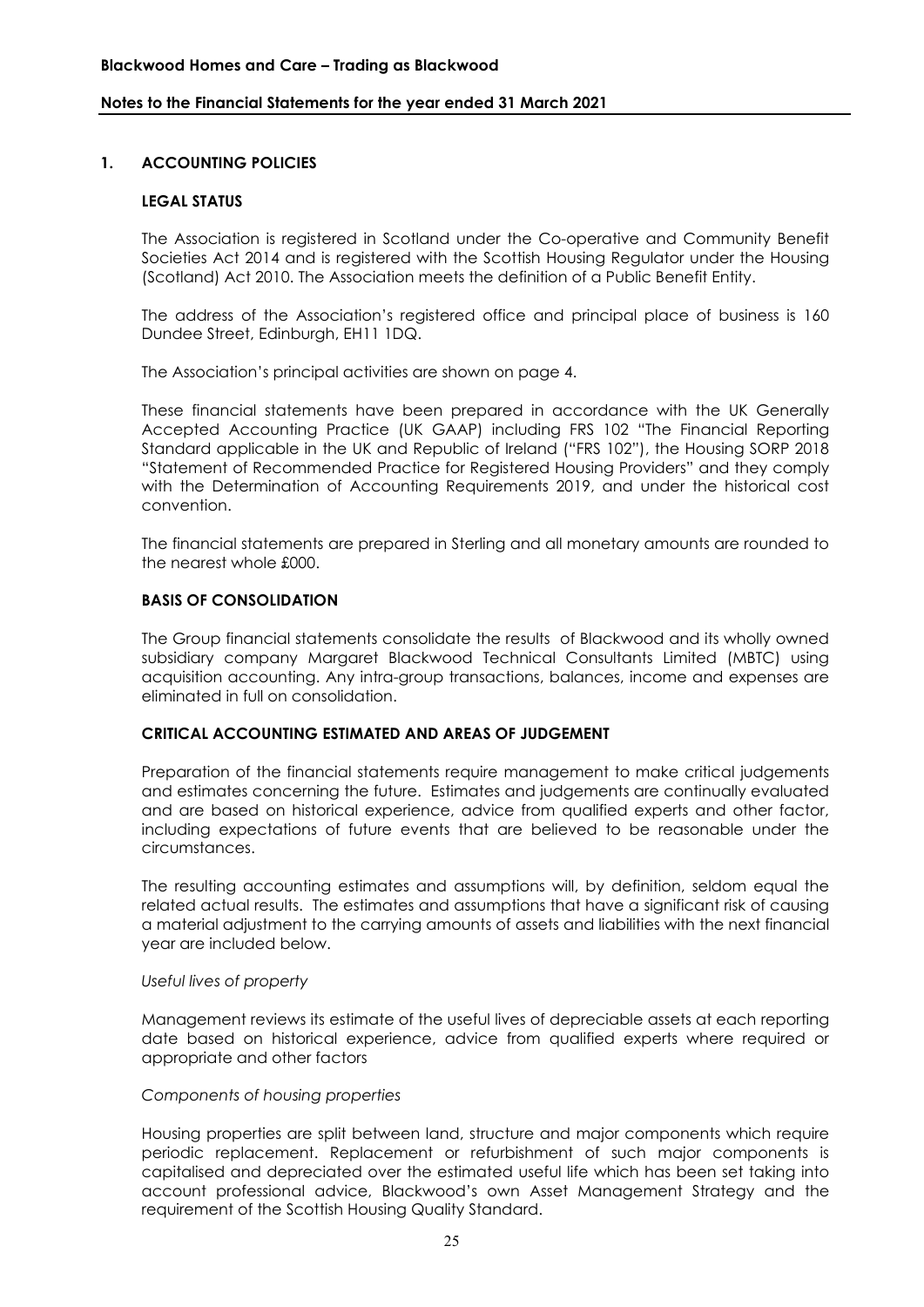## **1. ACCOUNTING POLICIES (continued)**

#### **CATEGORISATION OF LEASES**

In categorising leases as finance leases or operating leases, management makes judgments as to whether significant risks and reward of ownership have transferred to the Association as lessee or the lessee, where the Association is a lessor.

#### **GOING CONCERN**

As set out on Page 10 of its Report, the Board considers the assumption regarding going concern underlying the preparation of Blackwood's Financial Statements to be appropriate.

The Board continues to considered the impact of Covid-19 for it 2021/22 budget and its 5 year financial plan which have been stress tested. This exercise has assessed that there is minimial impact on Blackwood's finances.

On that basis the Board has a reasonable expectation that the Association has adequate resources to continue in operational existence for the foreseeable future. Thus they continue to adopt the going concern basis of accounting in preparing the annual financial statements.

#### **TURNOVER AND REVENUE RECOGNITION**

Turnover comprises rental and service charge income receivable in the period, income from shared ownership first tranche sales, sale of properties built for sale, other services provided at the invoice value (excluding VAT) and revenue grants receivable in the period.

Rental income is recognised from the point when properties under development reach practical completion or otherwise become available for letting, net of any voids.

Income from first tranche sales and sales of properties built for sale is recognised at the point of legal completion of the transaction.

Revenue grants are receivable when the conditions for receipt of agreed grant funding have been met. Charges for support services funded under Supporting People are recognised as they fall due under the contractual arrangements with Administering Authorities.

#### **GOVERNMENT GRANTS**

Government grants include grants receivable from the Scottish Government, local authorities and other government bodies. Government grants are recognised at the fair value of the asset received or receivable when there is reasonable assurance that the grant conditions will be met and the grants will be received.

Government grants received for housing properties are recognised in income over the useful economic life of the structure of the asset and, where applicable, the individual components of the structure (excluding land) on a pro rata basis under the accruals model.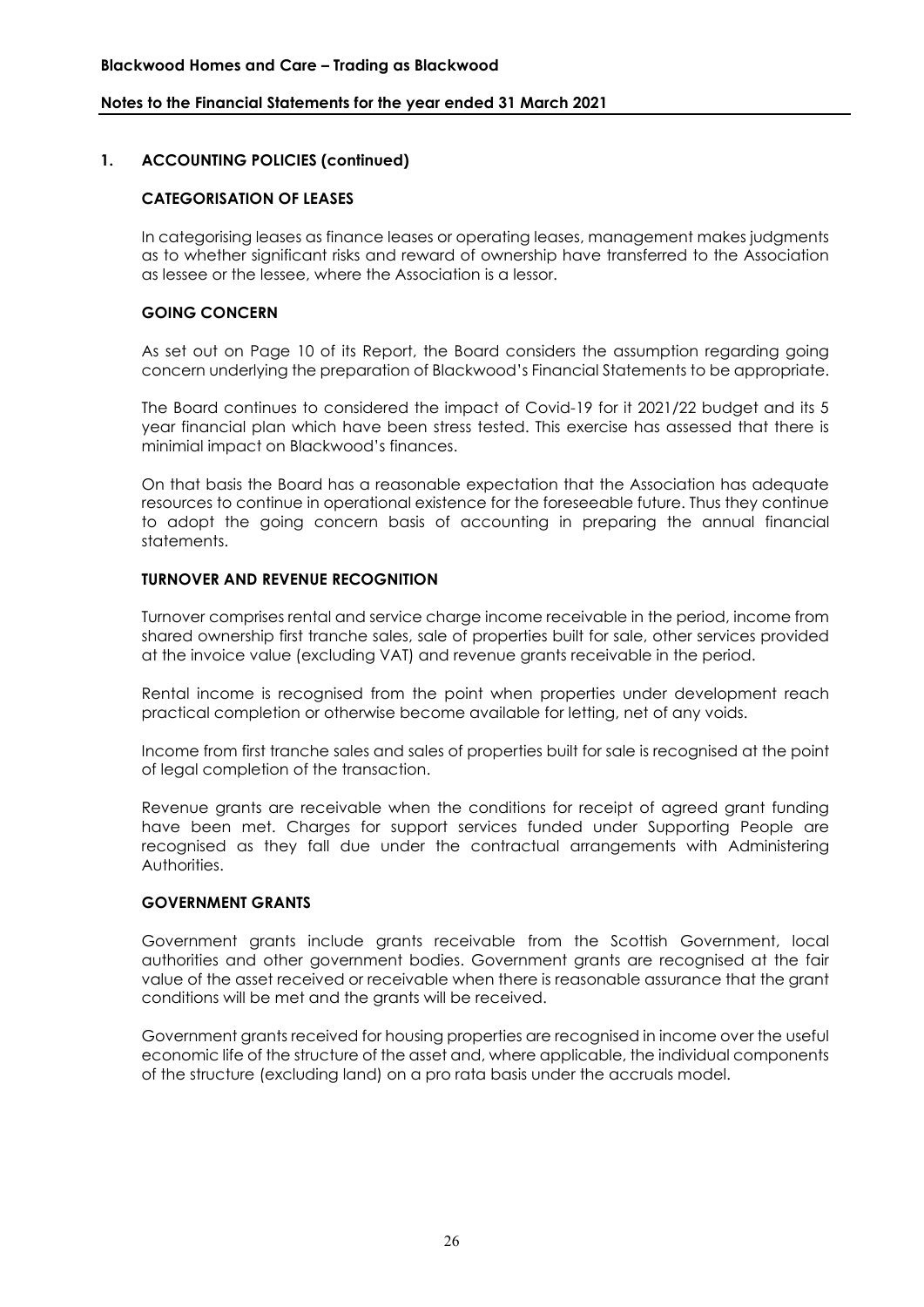# **1. ACCOUNTING POLICIES (Continued)**

On disposal of an asset for which government grant was received, if there is no obligation to repay the grant, then any unamortised grant remaining is derecognised as a liability and recognised as income. Where there is a requirement to repay a grant a liability is included in the Statement of Financial Position to recognise this obligation.

#### **OTHER GRANTS**

Grants received from non-government sources are recognised using the performance model. Grants are recognised as income when the associated performance conditions are met.

# **OTHER INCOME**

Interest income is recognised on an accruals basis.

#### **BORROWING COSTS**

General and specific borrowing costs directly attributable to the acquisition and construction of qualifying properties are added to the cost of those properties until such a time as the properties are ready for their intended use or sale.

All other borrowing costs are expensed as incurred.

# **FIXED ASSETS – INTANGIBLE ASSETS**

Intangible assets purchased other than in a business combination are recognised when future economic benefits are probable and the cost or value of the asset can be measured reliably.

Intangible assets are initially recognised at cost and are subsequently measured at cost less accumulated amortisation and accumulated impairment losses. Intangible assets are amortised to profit or loss on a straight-line basis over their useful lives, as follows:-

Computer Software - 5 years straight line

Amortisation is revised prospectively if there is a significant change in the useful life or residual value. On disposal, the difference between the net disposal proceeds and the carrying amount of the intangible asset is recognised in profit or loss.

#### **FIXED ASSETS – SOCIAL HOUSING PROPERTIES**

Housing properties are properties for the provision of social housing or to otherwise provide social benefit and are principally properties available for rent and shared ownership. In accordance with SORP 2018, Blackwood operates a full component accounting policy in relation to the capitalisation and depreciation of its completed housing stock.

Works to existing properties which replace a component that has been treated separately for depreciation purposes, along with those works that enhance the economic benefits of the assets, are capitalised as improvements. Such enhancements can occur if improvements result in either: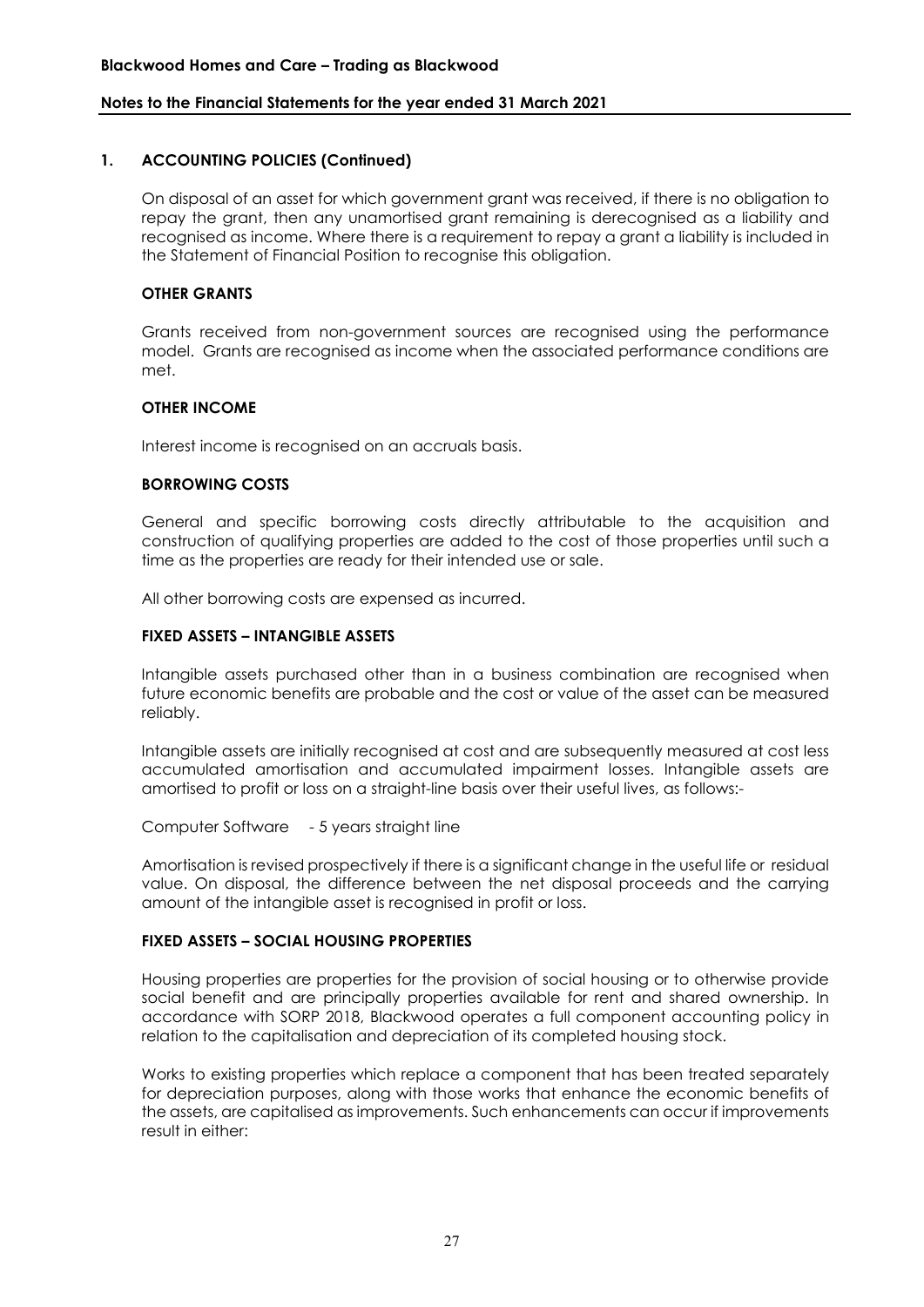#### **1. ACCOUNTING POLICIES (Continued)**

- An increase in rental income;
- A material reduction in future maintenance costs; or
- A significant extension to the life of the property.

Major components are treated as separate assets and depreciated over their useful economic lives or the lives of the structure to which they relate, if shorter at the following rates. Freehold land is not subject to depreciation.

| <b>Component Type</b>                    | <b>Years depreciated</b> |
|------------------------------------------|--------------------------|
| Land                                     | Not depreciated          |
| Structure                                | over 60 years            |
| <b>Electrical wiring</b>                 | over 30 years            |
| Windows and doors                        | over 30 years            |
| Sanitary ware                            | over 30 years            |
| Radiators                                | over 30 years            |
| <b>Storage Heaters</b>                   | over 20 years            |
| Kitchens (Domestic and commercial)       | over 15 years            |
| <b>Boilers (Domestic and commercial)</b> | over 15 years            |
| Lifts                                    | over 30 years            |
| Energy efficiency installations          | over 15 years            |
| Adaptations                              | over 15 years            |
| Floor coverings                          | over 30 years            |
| Fire preventions                         | over 30 years            |
| Wifi network infrastructure              | over 15 years            |

Shared ownership properties are split proportionally between fixed assets and current assets based on the element relating to expected first tranche sales. The first tranche proportion is classed as a current asset and related sales proceeds are included in turnover.

The remaining element is classed as a fixed asset and included in housing properties at cost, less any provisions needed for depreciation or impairment. Where the first tranche has been sold prior to the acquisition of the properties, these are included in fixed assets only.

Shared Ownership properties are depreciated over 60 years. Assets under construction are not depreciated.

#### *New Build*

Housing properties in the course of construction are held at cost and are not depreciated. They are transferred to completed properties when ready for letting.

It is Blackwood's policy to capitalise the following;

- Cost of acquiring land and buildings
- Interest costs directly attributable
- Development expenditure including direct development staff costs
- Other directly attributable internal and external costs

Expenditure on schemes which are subsequently aborted will be written off in the year in which it is recognised that the schemes will not be developed to completion.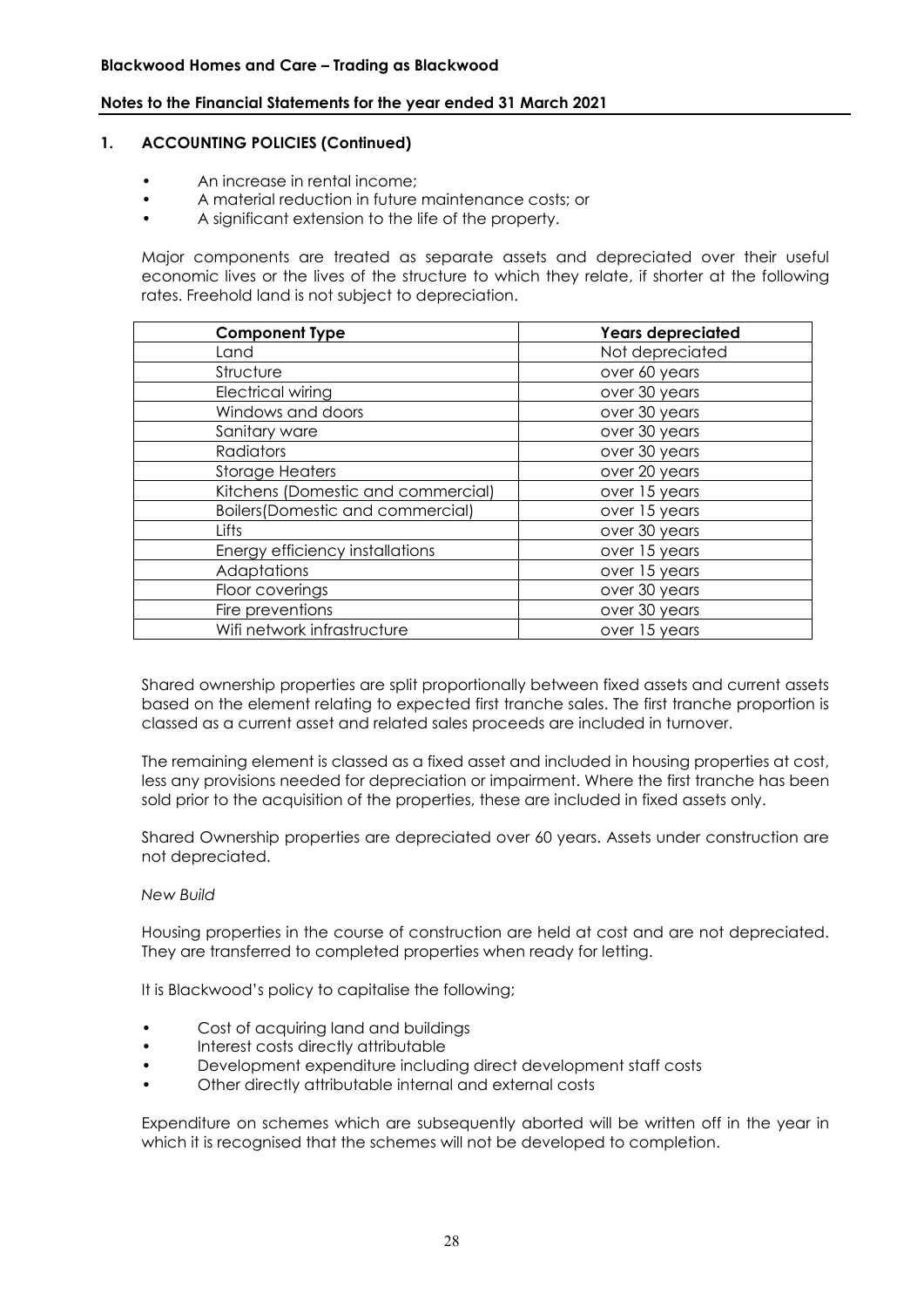#### **1. ACCOUNTING POLICIES (Continued)**

#### **IMPAIRMENT**

An assessment is made at each reporting date of whether there are indications that a fixed asset (including housing properties) may be impaired or that an impairment loss previously recognised has fully or partially reversed. If such indications exist, the RSL estimates the recoverable amount of the asset.

Shortfalls between the carrying value of fixed assets and their recoverable amounts, being the higher of fair value less costs to sell and value-in-use of the asset based on

its service potential, are recognised as impairment losses in the income and expenditure account.

Recognised impairment losses are reversed if, and only if, the reasons for the impairment loss have ceased to apply. Reversals of impairment losses are recognised in income and expenditure. On reversal of an impairment loss, the depreciation or amortisation is adjusted to allocate the asset's revised carrying amount (less any residual value) over its remaining useful life.

#### **OTHER FIXED ASSETS**

For other fixed assets, depreciation is charged on a straight line basis over the expected useful, economic lives of fixed assets less any estimated residual value over the following expected lives. Assets are charged fully for the year in the year in which they are acquired at the following rates;

| Fixtures & fittings | over $5 - 25$ years |
|---------------------|---------------------|
| Computer hardware   | over 3 – 10 years   |

#### **RECOVERABLE AMOUNT OF RENT ARREARS AND OTHER DEBTORS**

Provision is made against rent arrears of current and former tenants as well as other miscellaneous debts to the extent that they are considered potentially irrecoverable. Debts are classed as potentially uncollectable after an assessment of the legislative options available to recover and consideration specific circumstances.

#### **TAXATION**

Blackwood has charitable status and is registered with the Office of Scottish Charities Regulator and is therefore exempt from paying Corporation Tax on charitable activities.

#### **VAT**

Blackwood is not VAT registered, as a large proportion of income, namely rents, is exempt for VAT purposes. Expenditure is shown inclusive of VAT.

#### **DEPOSITS AND LIQUID RESOURCES**

Cash comprises cash in hand and deposits repayable on demand less overdrafts repayable on demand.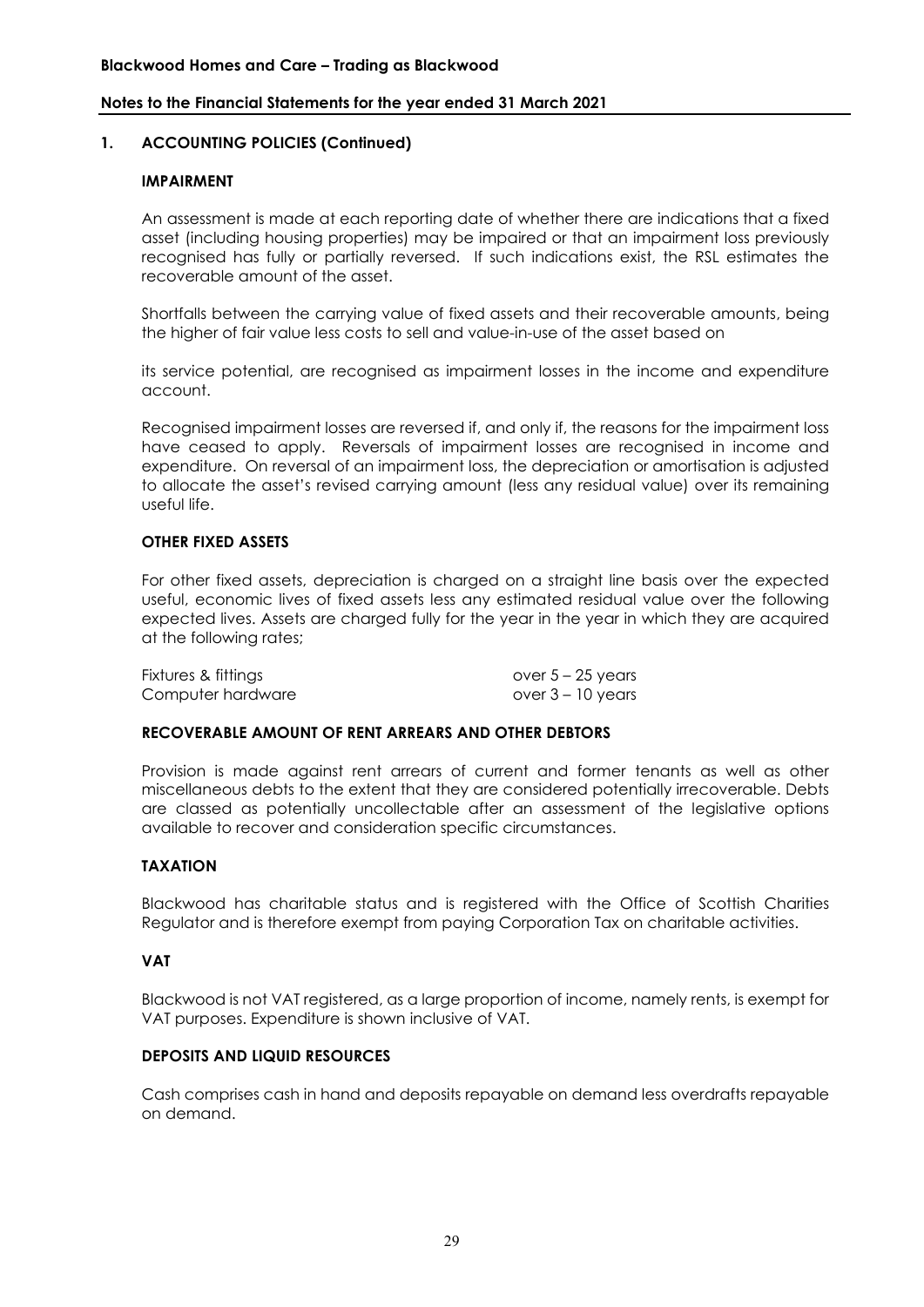#### **1. ACCOUNTING POLICIES (Continued)**

#### **LEASES**

#### *Finance Leases*

An asset and corresponding liability are recognised for leasing agreements that transfer to the RSL substantially all of the risks and rewards incidental to ownership ("finance leases"). The amount capitalised is the fair value of the leased asset or, if lower, the present value of the minimum lease payments payable during the lease term, both determined at inception of the lease. Lease payments are treated as consisting of capital and interest elements. The interest is charged to income and expenditure so as to produce a constant periodic rate of interest on the remaining

balance of the liability.

#### *Operating Leases*

All other leases are operating leases and the annual rentals are charged to income and expenditure on a straight line basis over the lease term.

Rent free periods or other incentives received for entering into an operating lease are accounted for as a reduction to the expense and are recognised, on a straight-line basis over the lease term.

#### **EMPLOYEE BENEFITS**

The costs of short-term employee benefits are recognised as a liability and an expense.

Employees are entitled to carry forward up to 5 days of any unused holiday entitlement at the reporting date. The cost of any unused entitlement is recognised in the period in which the employee's services are received.

The best estimate of the expenditure required to settle an obligation for termination benefits is recognised immediately as an expense when Blackwood is demonstrably committed to terminate the employment of an employee or to provide termination benefits.

#### **RETIREMENT BENEFITS**

For defined contribution schemes the amount charged to income and expenditure is the contributions payable in the year. Differences between contributions payable in the year and contributions actually paid are shown as either accruals or prepayments.

#### **FINANCIAL INSTRUMENTS**

The Association has elected to apply the provisions of Section 11 'Basic Financial Instruments' and Section 12 'Other Financial Instruments Issues' of FRS 102, in full, to all of its financial instruments.

Financial assets and financial liabilities are recognised when the Association becomes a party to the contractual provisions of the instrument and are offset only when the Association currently has a legally enforceable right to set off the recognised amounts and intends either to settle on a net basis, or to realise the asset and settle the liability simultaneously.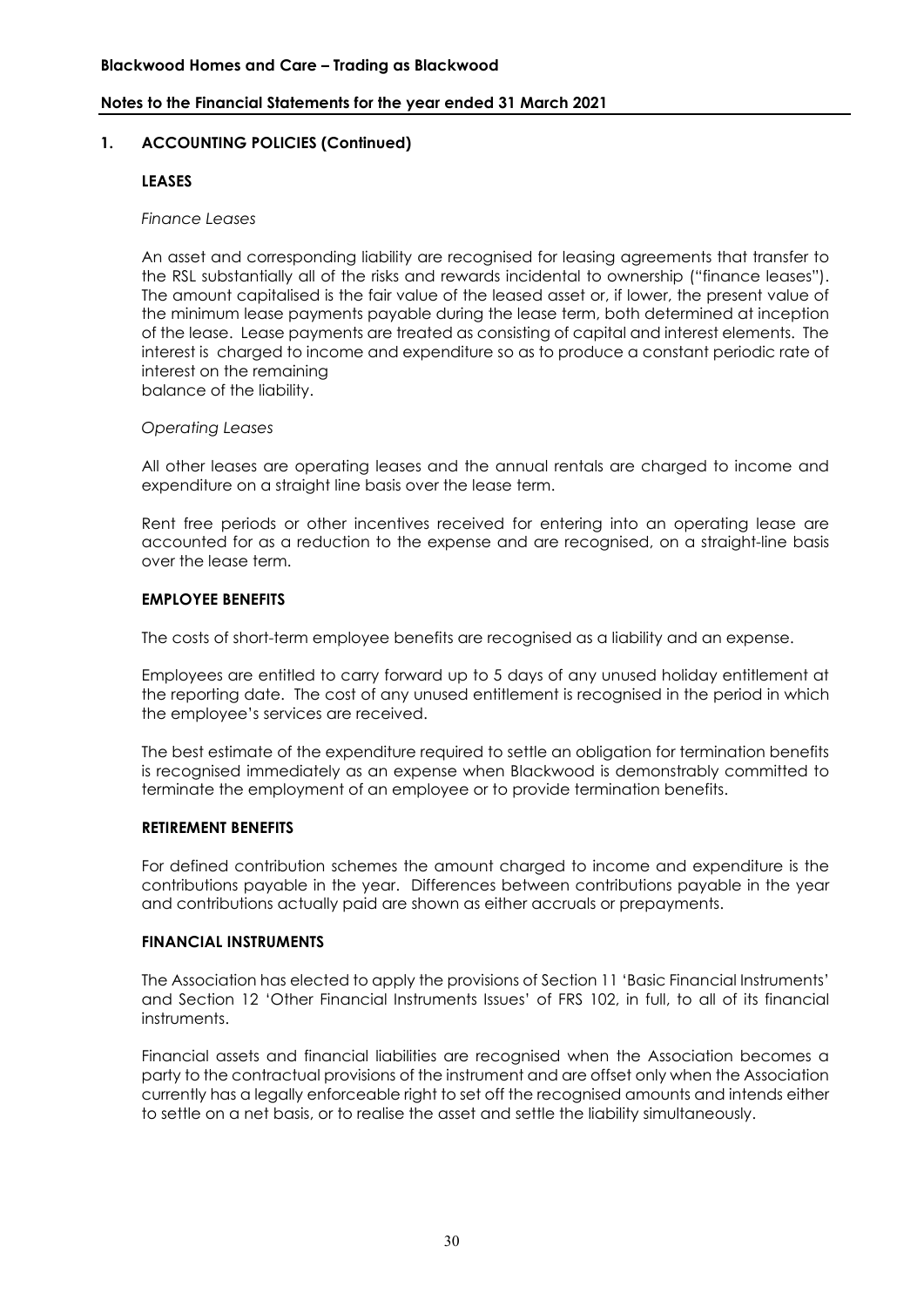#### **Blackwood Homes and Care – Trading as Blackwood**

#### **Notes to the Financial Statements for the year ended 31 March 2021**

#### **1. ACCOUNTING POLICIES (Continued)**

#### **Financial Assets**

#### *Debtors*

Debtors which are receivable within one year and which do not constitute a financing transaction are initially measured at the transaction price. Trade debtors are subsequently measured at amortised cost, being the transaction price less any amounts settled and any impairment losses.

Where the arrangement with a trade debtor constitutes a financing transaction, the debtor is initially and subsequently measured at the present value of future payments discounted at a market rate of interest for a similar debt instrument.

A provision for impairment of debtors is established when there is objective evidence that the amounts due will not be collected according to the original terms of the contract. Impairment losses are recognised in profit or loss for the excess of the carrying value of the trade debtor over the present value of the future cash flows discounted using the original effective interest rate. Subsequent reversals of an impairment loss that objectively relate to an event occurring after the impairment loss was recognised, are recognised immediately in income and expenditure.

#### **Financial liabilities**

#### *Trade creditors*

Trade creditors payable within one year that do not constitute a financing transaction are initially measured at the transaction price and subsequently measured at amortised cost, being the transaction price less any amounts settled.

Where the arrangement with a trade creditor constitutes a financing transaction, the creditor is initially and subsequently measured at the present value of future payments discounted at a market rate of interest for a similar instrument.

#### *Borrowings*

Borrowings are initially recognised at the transaction price, including transaction costs, and subsequently measured at amortised cost using the effective interest method. Interest expense is recognised on the basis of the effective interest method and is included in interest payable and other similar charges.

Debt instruments that do not meet the conditions in FRS 102, paragraph 11.9, are subsequently measured at fair value through income and expenditure.

Commitments to receive a loan are measured at cost less impairment.

A financial asset is derecognised only when the contractual rights to cash flows expire or are settled, or substantially all the risks and rewards of ownership are transferred to another party, or if some significant risks and rewards of ownership are retained but control of the asset has transferred to another party that is able to sell the asset in its entirety to an unrelated third party. A financial liability (or part thereof) is derecognised when the obligation specified in the contract is discharged, cancelled or expires.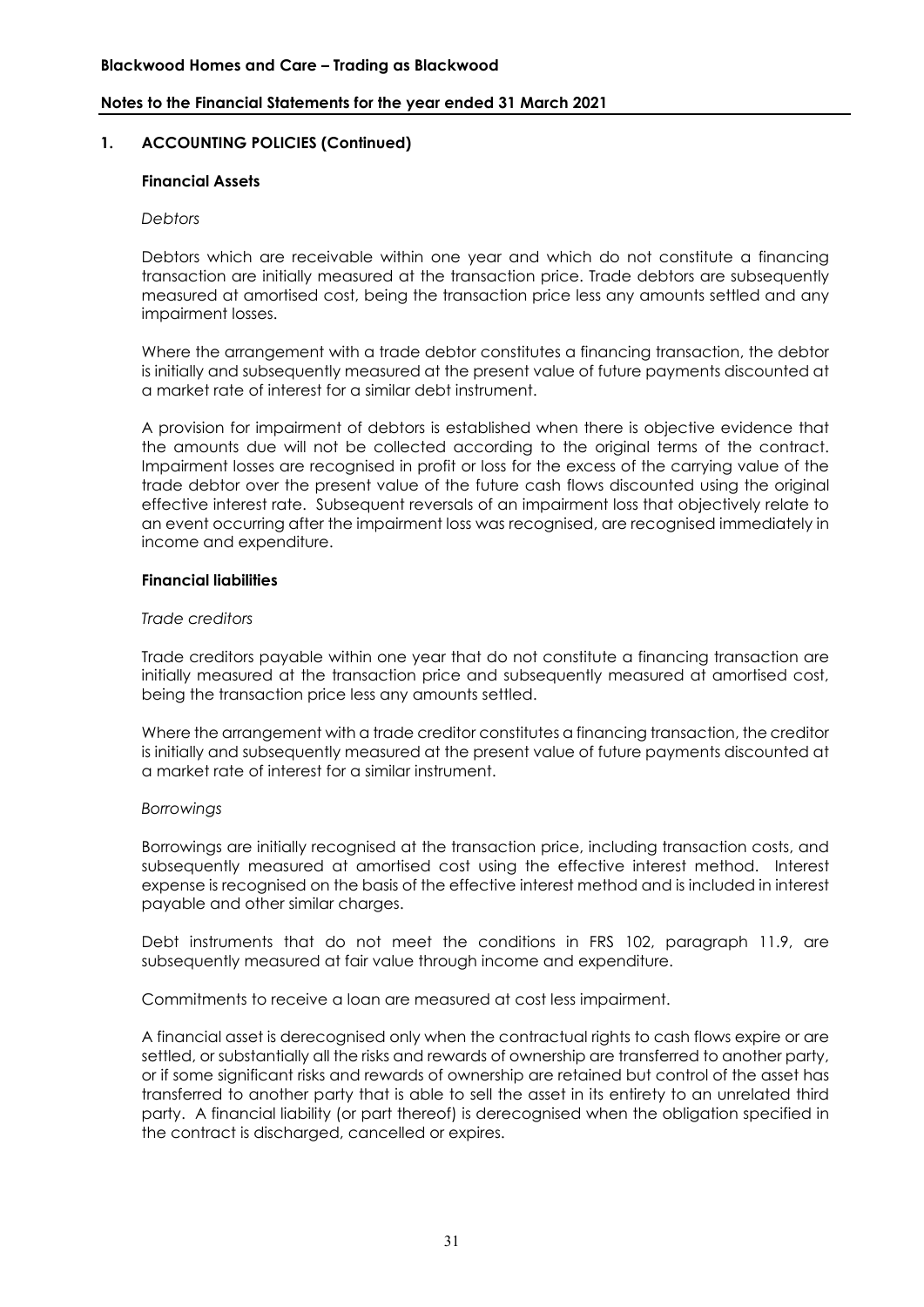#### **1. ACCOUNTING POLICIES (Continued)**

# **PROVISIONS**

Provisions are recognised when Blackwood has an obligation at the reporting date as a result of a past event which it is probable will result in the transfer of economic benefits and that obligation can be estimated reliably.

Provisions are measured at the best estimate of the amounts required to settle the obligation. Where the effect of the time value of money is material, the provision is based on the present value of those amounts, discounted at the pre-tax discount rate that reflects the risks specific to the liability. The unwinding of the discount is recognised within interest payable and similar charges.

#### **RESERVES**

The Association establishes restricted funds for specific purposes where their use is subject to restrictions imposed by third parties.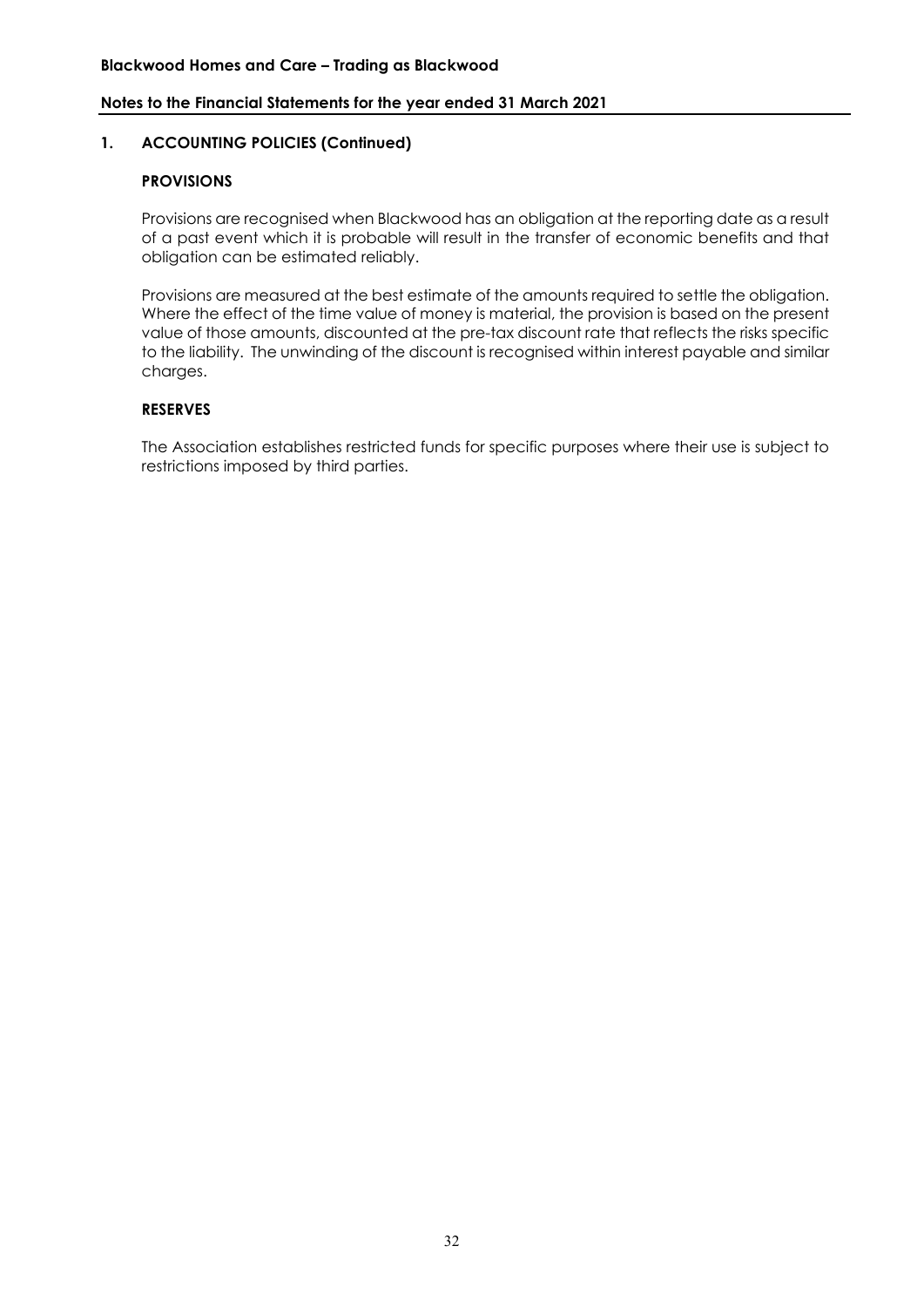#### **2. PARTICULARS OF TURNOVER, OPERATING COSTS AND OPERATING SURPLUS OR DEFICIT Notes**

| <b>Group and Association</b>        |        | <b>Turnover</b><br>£'000 | Operating<br>costs<br>£'000 | Gain on<br>disposal<br>£'000 | 2021<br>Operating<br>surplus/<br>(deficit)<br>£'000 | 2020<br><b>Operating</b><br>surplus/(defici<br>£'000 |
|-------------------------------------|--------|--------------------------|-----------------------------|------------------------------|-----------------------------------------------------|------------------------------------------------------|
| Affordable letting activities       | っ<br>ر | 13,177                   | (12, 238)                   | $\sim$                       | 939                                                 | 159                                                  |
| Other activities                    | 4      | 8,018                    | (8,029)                     | $\overline{\phantom{a}}$     | (11)                                                | (301)                                                |
| Gain on disposal                    | Q      |                          |                             | 15                           | 15                                                  | (10)                                                 |
| <b>Total</b>                        |        | 21,195                   | (20, 267)                   | 15                           | 943                                                 | (152)                                                |
| Total for previous reporting period |        | 18,202                   | (18,344)                    | (10)                         | (152)                                               |                                                      |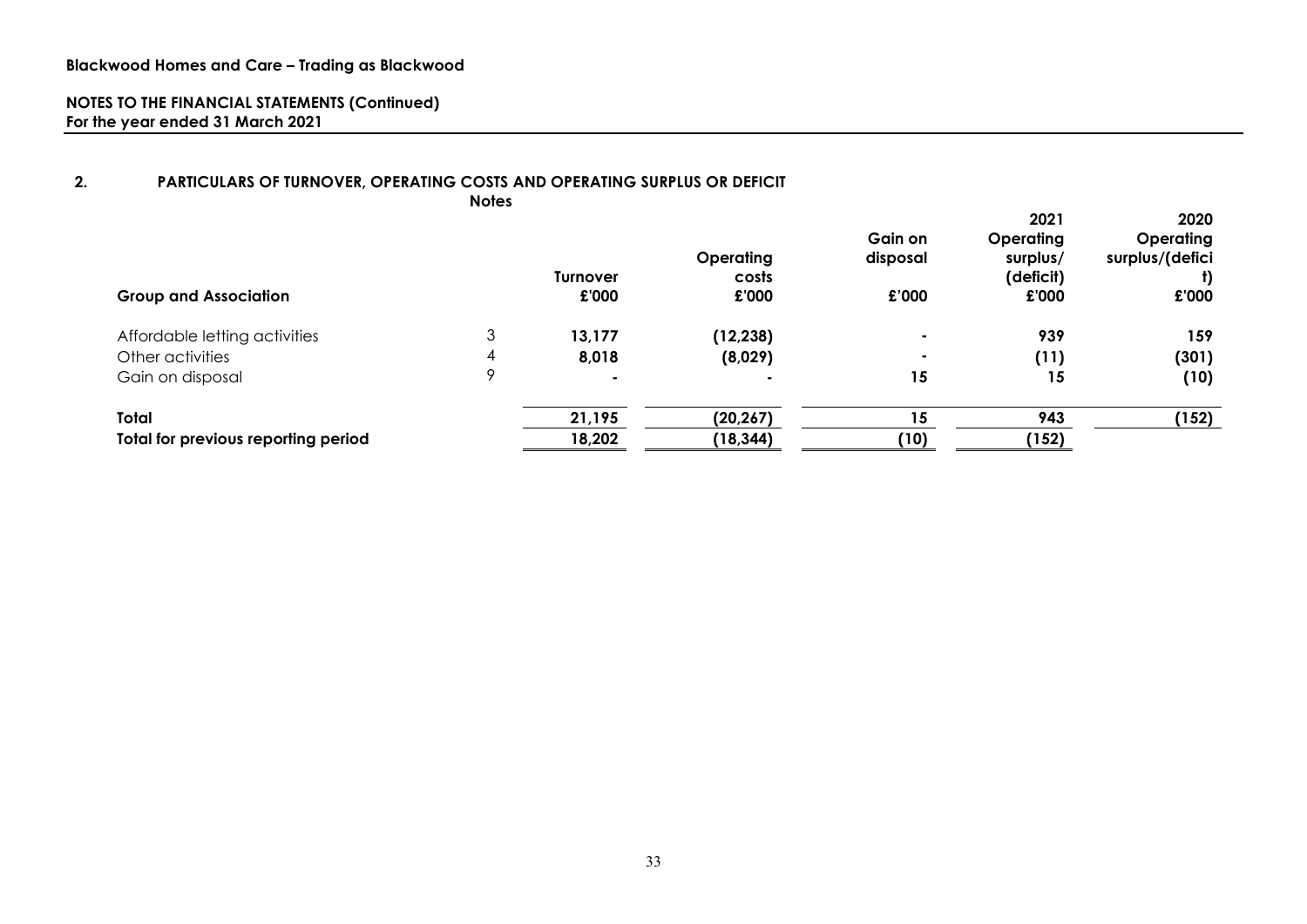# **3. PARTICULARS OF TURNOVER, OPERATING COSTS AND OPERATING SURPLUS OR DEFICIT FROM AFFORDABLE LETTING ACTIVITES**

|                                                                                                 | General<br><b>Needs Social</b><br>Housing | <b>Supported Social</b><br>Housing<br>Accommodation | <b>Shared</b><br>Ownership<br>Housing | Total<br>2021 | Total<br>2020 |
|-------------------------------------------------------------------------------------------------|-------------------------------------------|-----------------------------------------------------|---------------------------------------|---------------|---------------|
| <b>Group and Association</b>                                                                    | £'000                                     | £'000                                               | £'000                                 | £'000         | £'000         |
| Rent receivable net of service charges                                                          | 7,959                                     | 3,050                                               | 10 <sup>°</sup>                       | 11,019        | 11,337        |
| Service charges                                                                                 | 583                                       |                                                     |                                       | 583           | 568           |
| Gross income from rents and service charges                                                     | 8,542                                     | 3,050                                               | 10                                    | 11,602        | 11,905        |
| Less voids                                                                                      | (172)                                     |                                                     |                                       | (172)         | (110)         |
| Net income from rents and service charges                                                       | 8,370                                     | 3,050                                               | 10                                    | 11,430        | 11,795        |
| Grants released from deferred income                                                            | 1,554                                     |                                                     |                                       | 1,555         | 1,546         |
| Revenue grants from Scottish Ministers                                                          |                                           |                                                     |                                       |               |               |
| Other revenue grants                                                                            | 6                                         | 186                                                 |                                       | 192           | 167           |
| Total turnover from affordable letting activities                                               | 9,930                                     | 3,237                                               | 10                                    | 13,177        | 13,508        |
| Management and maintenance administration costs                                                 | 4,205                                     | 361                                                 |                                       | 4,566         | 4,480         |
| Service costs<br>Planned and cyclical maintenance including major                               | 573                                       | 2,566                                               |                                       | 3,139         | 4,237         |
| repairs costs                                                                                   | 264                                       | 67                                                  |                                       | 331           | 408           |
| Reactive maintenance costs                                                                      | 1,158                                     | 26                                                  |                                       | 1,184         | 1,345         |
| Bad debts - rents and service charges                                                           | 102                                       |                                                     |                                       | 102           | 74            |
| Depreciation of affordable let properties                                                       | 2,878                                     | 36                                                  | 2                                     | 2,916         | 2,805         |
| <b>Operating Costs for affordable letting activities</b>                                        | 9,180                                     | 3,056                                               | 2                                     | 12,238        | 13,349        |
| Operating surplus or deficit for affordable letting activities                                  | 750                                       | 181                                                 |                                       | 939           | 159           |
| Operating surplus or deficit for affordable letting activities<br>for previous reporting period | 863                                       | (711)                                               |                                       | 159           |               |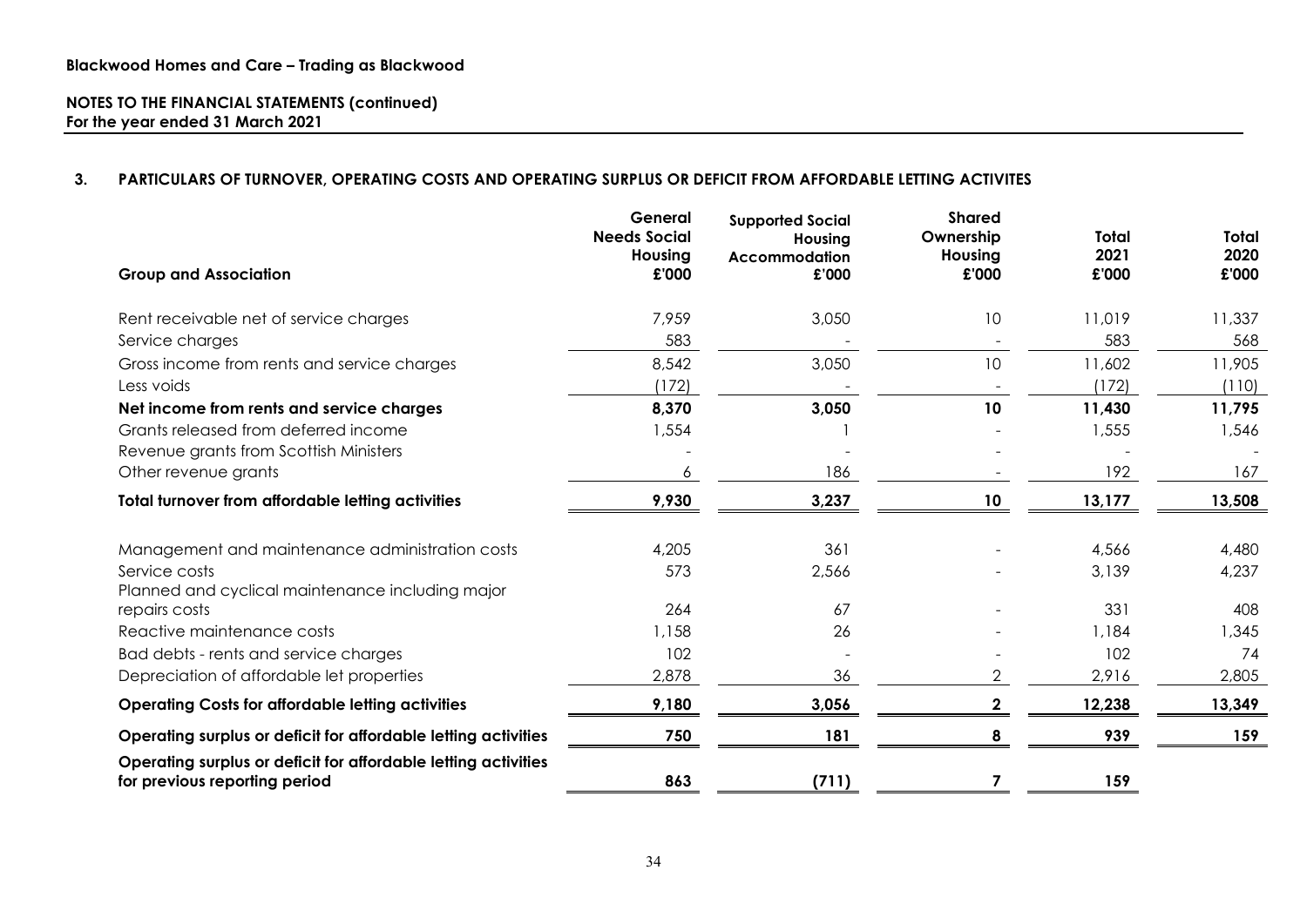# **4. PARTICULARS OF TURNOVER, OPERATING COSTS AND OPERATING SURPLUS OR DEFICIT FROM OTHER ACTIVITES**

| <b>Group and Association</b>                                     | <b>Grants</b><br><b>From</b><br>Scottish<br><b>Ministers</b><br>£'000 | Other<br>revenue<br>grants<br>£'000 | Supporting<br>people<br>income<br>£'000 | Other<br>income<br>£'000 | <b>Total</b><br>turnover<br>£'000 | Operating<br>costs<br>bad debts<br>£'000 | Other<br>operating<br>costs<br>£'000 | Operating<br>surplus or<br>deficit<br>£'000 | Operating<br>surplus or<br>deficit<br>for previous<br>reporting<br>period<br>£'000 |
|------------------------------------------------------------------|-----------------------------------------------------------------------|-------------------------------------|-----------------------------------------|--------------------------|-----------------------------------|------------------------------------------|--------------------------------------|---------------------------------------------|------------------------------------------------------------------------------------|
| Wider role activities                                            |                                                                       |                                     |                                         |                          |                                   |                                          |                                      |                                             |                                                                                    |
| undertaken to support the                                        |                                                                       |                                     |                                         |                          |                                   |                                          |                                      |                                             |                                                                                    |
| community, other than the                                        |                                                                       |                                     |                                         | $\overline{\phantom{a}}$ |                                   |                                          |                                      |                                             |                                                                                    |
| provision, construction,                                         |                                                                       | $\overline{\phantom{a}}$            | $\overline{\phantom{a}}$                | $\overline{\phantom{a}}$ |                                   |                                          | $\blacksquare$                       | $\overline{\phantom{a}}$                    |                                                                                    |
| improvement and                                                  |                                                                       |                                     |                                         |                          |                                   |                                          |                                      |                                             |                                                                                    |
| management of housing                                            |                                                                       |                                     |                                         |                          |                                   |                                          |                                      |                                             |                                                                                    |
| Care activities                                                  |                                                                       | 19                                  | 6,988                                   | 461                      | 7,468                             |                                          | (7, 473)                             | (5)                                         | (340)                                                                              |
| <b>Business Development</b>                                      |                                                                       |                                     |                                         |                          |                                   |                                          |                                      |                                             |                                                                                    |
| activities                                                       |                                                                       |                                     |                                         |                          |                                   |                                          |                                      |                                             |                                                                                    |
| Other Income                                                     | 68                                                                    | 284                                 |                                         | 198                      | 550                               |                                          | (556)                                | (6)                                         | 39                                                                                 |
| <b>Total from other activities</b>                               | 68                                                                    | 303                                 | 6,988                                   | 659                      | 8,018                             |                                          | (8,029)                              | (11)                                        | (301)                                                                              |
| <b>Total from other activities for</b><br>the previous reporting |                                                                       |                                     |                                         |                          |                                   |                                          |                                      |                                             |                                                                                    |
| period                                                           | 19                                                                    | 48                                  | 4,586                                   | 41                       | 4,694                             |                                          | (4,995)                              | (301)                                       |                                                                                    |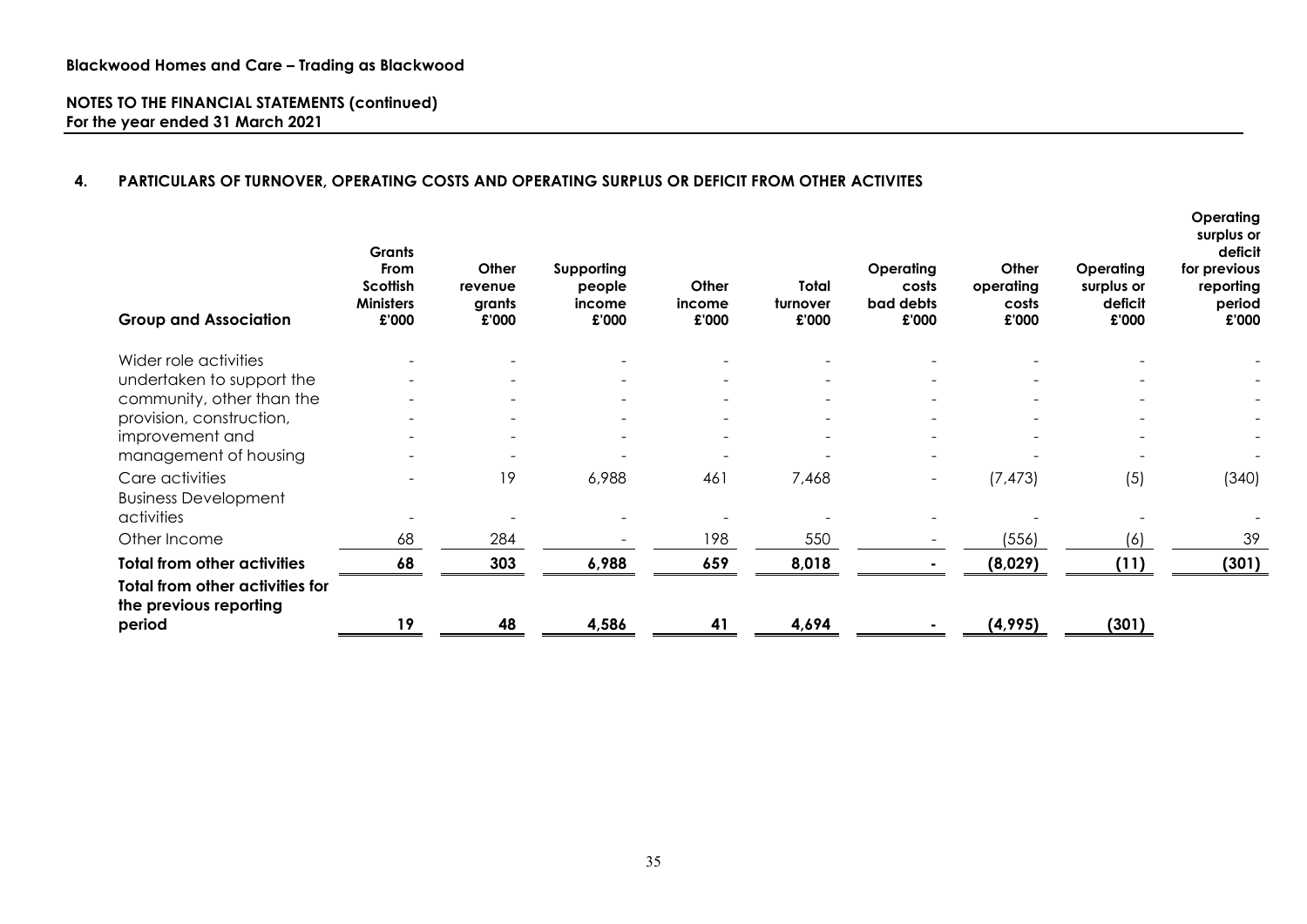# **Blackwood Homes and Care – Trading as Blackwood**

# **NOTES TO THE FINANCIAL STATEMENTS (continued) For the year ended 31 March 2021**

| 5. | <b>ACCOMMODATION IN MANAGEMENT</b>                                                                                                                                                                                                                                 | 2021<br><b>Units</b>          | 2020<br><b>Units</b>      |
|----|--------------------------------------------------------------------------------------------------------------------------------------------------------------------------------------------------------------------------------------------------------------------|-------------------------------|---------------------------|
|    | <b>Group and Association</b>                                                                                                                                                                                                                                       |                               |                           |
|    | General needs housing<br>Shared ownership<br>Supported housing                                                                                                                                                                                                     | 1,560<br>$\overline{2}$<br>47 | 1,537<br>3<br>68          |
|    | <b>TOTAL UNITS IN MANAGEMENT</b>                                                                                                                                                                                                                                   | 1,609                         | 1,608                     |
| 6. | <b>INTEREST RECEIVABLE AND SIMILAR INCOME</b><br><b>Group and Association</b>                                                                                                                                                                                      | 2021<br>£'000                 | 2020<br>£'000             |
|    | Interest on bank deposits                                                                                                                                                                                                                                          | 37                            | 19                        |
|    |                                                                                                                                                                                                                                                                    | 37                            | 19                        |
| 7. | <b>INTEREST PAYABLE AND SIMILAR CHARGES</b><br><b>Group and Association</b>                                                                                                                                                                                        | 2021<br>£'000                 | 2020<br>£'000             |
|    | Interest arising on:<br><b>Bank loans and overdrafts</b><br>Less capitalised                                                                                                                                                                                       | 978<br>(303)                  | 791<br>(88)               |
|    |                                                                                                                                                                                                                                                                    | 675                           | 703                       |
| 8. | <b>OPERATING SURPLUS OR DEFICIT</b>                                                                                                                                                                                                                                | 2021<br>£'000                 | 2020<br>£'000             |
|    | <b>Group and Association</b><br>Operating surplus is stated after charging/(crediting):<br>Depreciation of housing properties<br>Depreciation of other tangible fixed assets<br>Amortisation of other intangible fixed assets<br>Operating lease rentals (note 23) | 2,916<br>294<br>220<br>314    | 2,805<br>236<br>80<br>286 |
|    | Fees payable to RSM UK Audit LLP and its associates in respect of both audit and non-<br>qudit services are as follows:                                                                                                                                            |                               |                           |
|    |                                                                                                                                                                                                                                                                    | 2021<br>£'000                 | 2020<br>£'000             |
|    | <b>Group and Association</b><br>Audit services - statutory audit of the Association<br>Other services :-<br>Audit rolated accurance convices                                                                                                                       | 27                            | 25                        |

27 31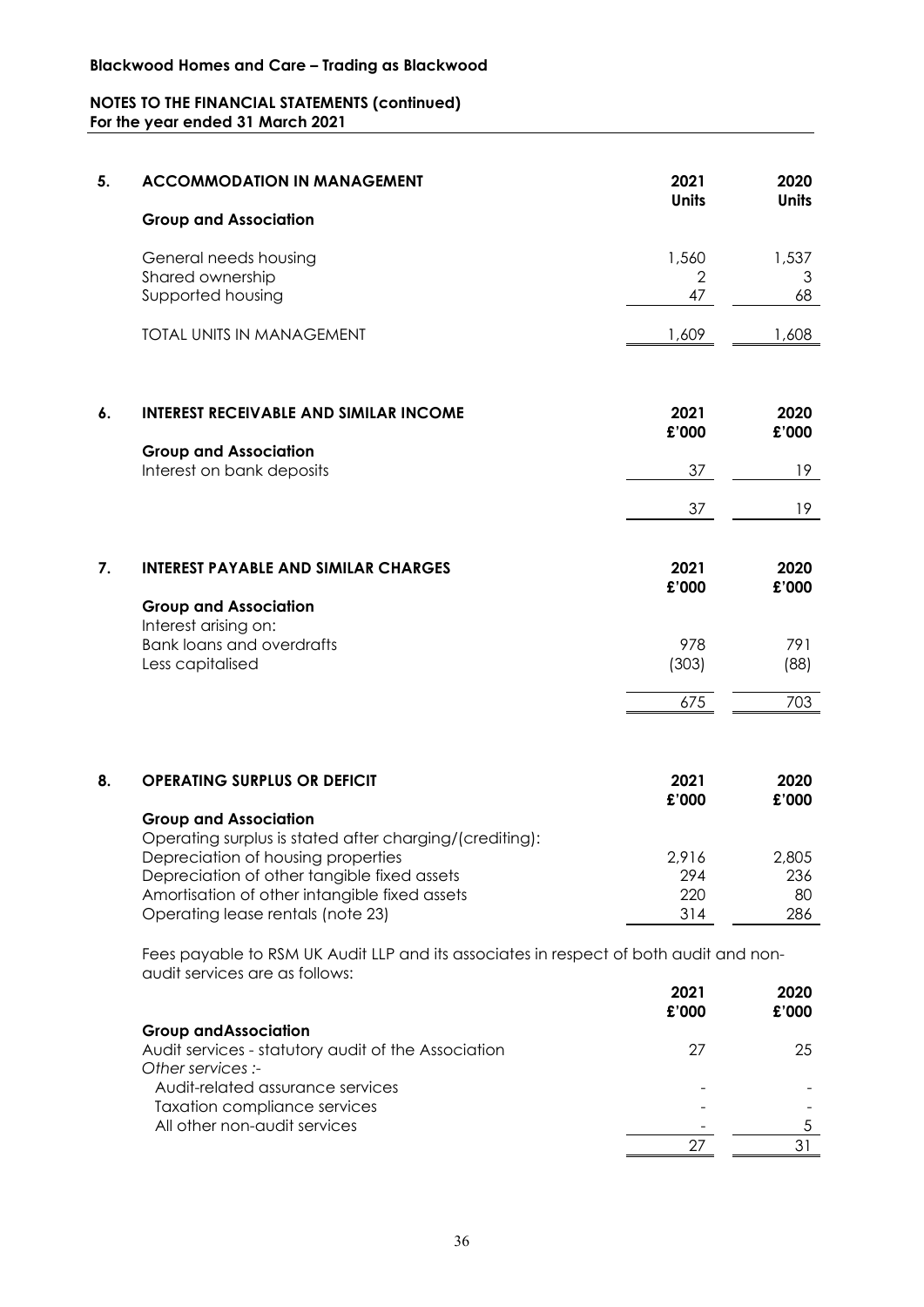| 9.  | SURPLUS/(DEFICIT) ON SALE OF FIXED ASSETS - HOUSING<br><b>PROPERTIES</b><br><b>Group and Association</b>                                                                               | 2021<br>£'000 | 2020<br>£'000 |
|-----|----------------------------------------------------------------------------------------------------------------------------------------------------------------------------------------|---------------|---------------|
|     | Disposal proceeds                                                                                                                                                                      | 116           | 223           |
|     | Carrying value of fixed assets                                                                                                                                                         | (100)         | 232)          |
|     | Surplus/(Deficit)<br>Capital grant repaid                                                                                                                                              | 16            | (10)          |
|     | Surplus/(Deficit)                                                                                                                                                                      | 16            | (10)          |
| 10. | <b>EMPLOYEES</b>                                                                                                                                                                       | 2021<br>£'000 | 2020<br>£'000 |
|     | <b>Group and Association</b><br>The average monthly number of full time equivalent persons<br>(including key management personnel) employed by the<br>Association during the year was: |               |               |
|     | Office and management/administration                                                                                                                                                   | 55            | 51            |
|     | Housing support and care                                                                                                                                                               | 312           | 244           |
|     |                                                                                                                                                                                        | 367           | 295           |
|     | The average monthly number of employees (including key<br>management personnel) employed by the Association during<br>the year was:                                                    |               |               |
|     | Office and management/administration                                                                                                                                                   | 58            | 54            |
|     | Housing support and care                                                                                                                                                               | 410           | 336           |
|     | Staff costs for the above persons:                                                                                                                                                     |               |               |
|     | Wages and salaries                                                                                                                                                                     | 9,791         | 8,074         |
|     | Social security costs                                                                                                                                                                  | 874           | 697           |
|     | Other pension costs                                                                                                                                                                    | 326           | 267           |
|     | Death in Service and permanent health insurance                                                                                                                                        | 30            | 24            |
|     | Temporary and contract staff                                                                                                                                                           | 544           | 1,023         |
|     | Redundancy                                                                                                                                                                             | 21            | 152           |
|     |                                                                                                                                                                                        | 11,586        | 10,237        |

Key management personnel are defined as members of the Board and the Chief Executive and any other person who reports directly to the Chief Executive or directly to the Board and listed on page 3. No emoluments were paid to any member of the Board during the year.

The number of key management personnel who received emoluments (excluding employers' pension contributions) in excess of £60,000 during the reporting period fell within the following bands:

|                                                          | 2021<br>No. | 2020<br>No. |
|----------------------------------------------------------|-------------|-------------|
| £60,000 - £70,000                                        |             |             |
| £70,001 - £80,000                                        |             |             |
| £80,001 - £90,000                                        |             |             |
| £90,001 - £100,000                                       |             |             |
| £100,001-£110,000                                        |             |             |
| £110,000 -£120,000                                       |             |             |
| Aggregate emoluments for the key management personnel    | 410         | 410         |
| The emoluments of the Chief Executive (excluding pension |             |             |
| contributions)                                           | 106         | 107         |
| Aggregate pension contributions in relation to the key   |             |             |
| management personnel                                     | 16          | l 6         |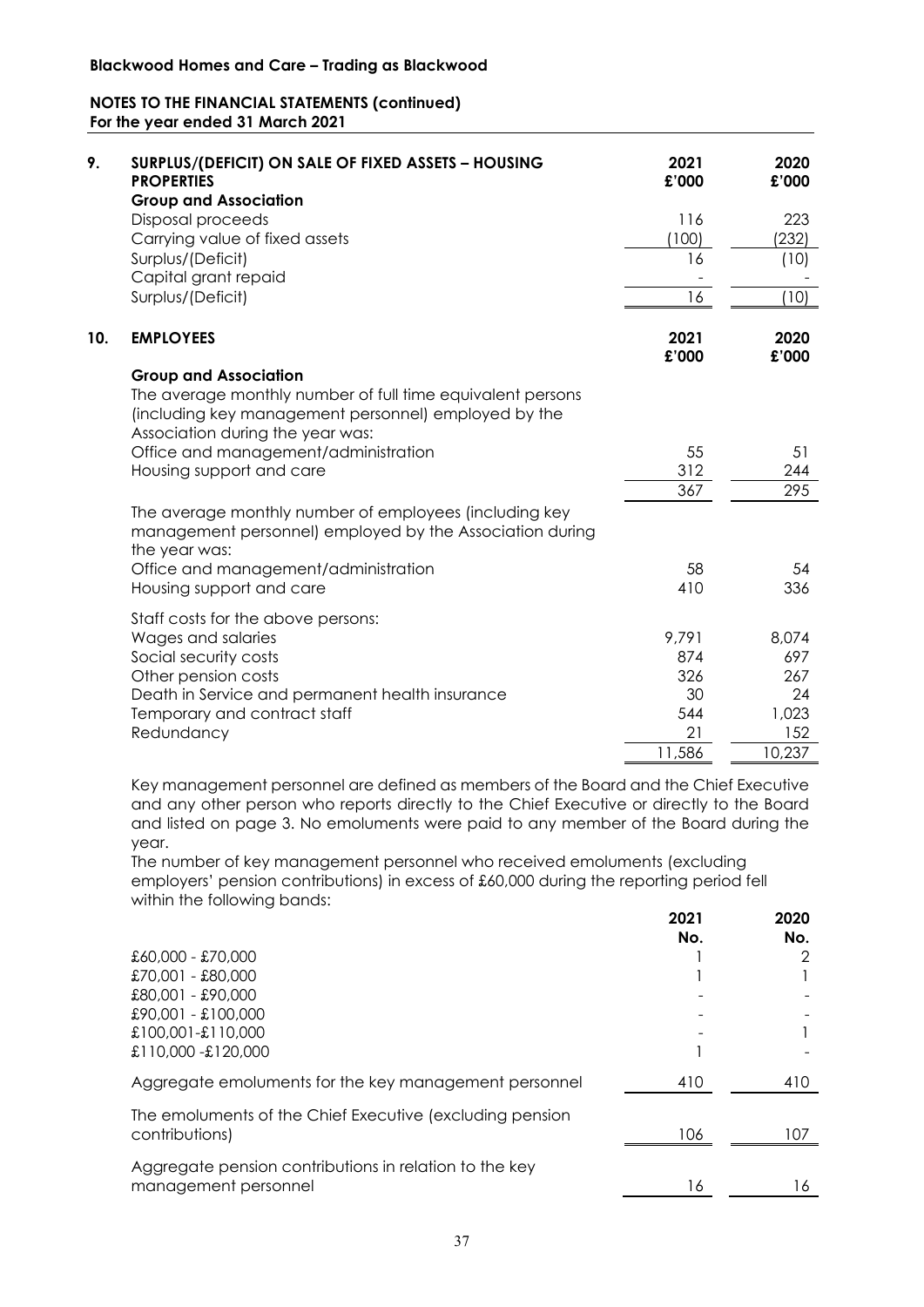| 11.  | <b>INTANGIBLE ASSETS</b>                                    |                                                                        |                                                                        | Computer<br><b>Software</b><br>£'000                               | <b>Total</b><br>£'000                       |
|------|-------------------------------------------------------------|------------------------------------------------------------------------|------------------------------------------------------------------------|--------------------------------------------------------------------|---------------------------------------------|
|      | <b>Group and Association</b>                                |                                                                        |                                                                        |                                                                    |                                             |
|      | Cost                                                        |                                                                        |                                                                        |                                                                    |                                             |
|      | 1 April 2020                                                |                                                                        |                                                                        | 693                                                                | 693                                         |
|      | Additions<br>31 March 2021                                  |                                                                        |                                                                        | 107                                                                | 107                                         |
|      |                                                             |                                                                        |                                                                        | 800                                                                | 800                                         |
|      | Amortisation                                                |                                                                        |                                                                        |                                                                    |                                             |
|      | 1 April 2020                                                |                                                                        |                                                                        | 387                                                                | 387                                         |
|      | Amortisation charged in year                                |                                                                        |                                                                        | 220                                                                | 220                                         |
|      | 31 March 2021                                               |                                                                        |                                                                        | 607                                                                | 607                                         |
|      | Net book value                                              |                                                                        |                                                                        |                                                                    |                                             |
|      | 31 March 2021                                               |                                                                        |                                                                        | 193                                                                | 193                                         |
|      | 31 March 2020                                               |                                                                        |                                                                        | 306                                                                | 306                                         |
|      |                                                             |                                                                        |                                                                        |                                                                    |                                             |
| 12.A | <b>TANGIBLE FIXED ASSETS -</b><br><b>HOUSING PROPERTIES</b> | <b>Social</b><br>housing<br>properties<br>held for<br>letting<br>£'000 | Housing<br>properties<br>for letting<br>under<br>construction<br>£'000 | Completed<br>shared<br>ownership<br>housing<br>properties<br>£'000 | <b>Total housing</b><br>properties<br>£'000 |
|      | <b>Group and Association</b>                                |                                                                        |                                                                        |                                                                    |                                             |
|      | Cost                                                        |                                                                        |                                                                        |                                                                    |                                             |
|      | 1 April 2020                                                | 129,100                                                                | 5,103                                                                  | 148                                                                | 134,351                                     |
|      | Works to existing properties                                | 2,217                                                                  |                                                                        |                                                                    | 2,217                                       |
|      | Works to new properties<br><b>Transfers</b>                 | 5,136                                                                  | 1,404<br>(5, 111)                                                      | (25)                                                               | 1,404                                       |
|      | Disposals                                                   | (306)                                                                  |                                                                        |                                                                    | (306)                                       |
|      | 31 March 2021                                               | 136,147                                                                | 1,396                                                                  | 123                                                                | 137,666                                     |
|      |                                                             |                                                                        |                                                                        |                                                                    |                                             |
|      | <b>Depreciation and impairment</b><br>1 April 2020          | 48,317                                                                 |                                                                        | 11                                                                 | 48,328                                      |
|      | Depreciation charged in                                     | 2,914                                                                  |                                                                        | $\overline{2}$                                                     | 2,916                                       |
|      | year                                                        |                                                                        |                                                                        |                                                                    |                                             |
|      | Transfer                                                    | 11                                                                     |                                                                        | (11)                                                               |                                             |
|      | Released on disposal                                        | (206)                                                                  |                                                                        |                                                                    | (206)                                       |
|      | 31 March 2021                                               | 51,036                                                                 |                                                                        | $\overline{2}$                                                     | 51,038                                      |
|      | Net book value                                              |                                                                        |                                                                        |                                                                    |                                             |
|      | 31 March 2021                                               | 85,111                                                                 | 1,396                                                                  | 121                                                                | 86,628                                      |
|      | 31 March 2020                                               | 80,783                                                                 | 5,103                                                                  | 137                                                                | 86,023                                      |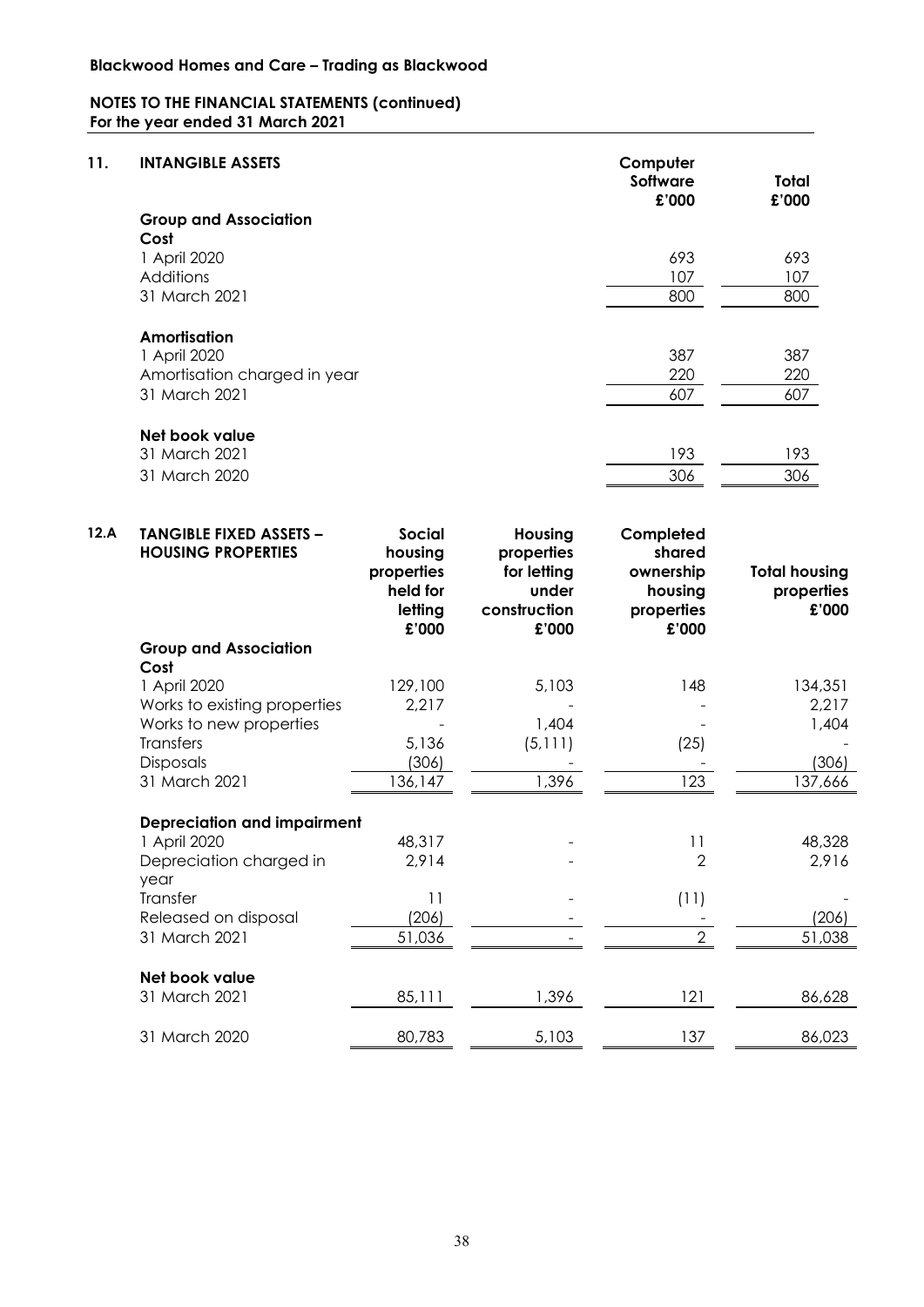#### **12.A TANGIBLE FIXED ASSETS – HOUSING PROPERTIES (continued) Group and Association**

| <b>ULLUP QUA ASSOCIUTION</b><br>EXPENDITURE ON WORKS TO EXISTING PROPERTIES | 2021<br>£'000 | 2020<br>£'000 |
|-----------------------------------------------------------------------------|---------------|---------------|
| Improvement work capitalised                                                | 911           | 883           |
| Replacement component spend capitalised                                     | 1,306         | 1,153         |
| Amounts charged to income and expenditure                                   | 154           | 179           |
| Total major repairs spend                                                   | 2.371         | 2,215         |
| Value of capitalised land                                                   | 12,493        | 12,284        |
| Value of capitalised interest                                               | 462           | 159           |

**Furniture,** 

# **12.B TANGIBLE FIXED ASSETS – OTHER**

| <b>Group and Association</b>       | Computers<br>and Office<br>Equipment<br>£'000 | fixtures<br>and<br>fittings<br>£'000 | Total<br>£'000 |
|------------------------------------|-----------------------------------------------|--------------------------------------|----------------|
| Cost                               |                                               |                                      |                |
| 1 April 2020                       | 1,080                                         | 666                                  | 1,746          |
| Additions                          | 218                                           | 33                                   | 251            |
| <b>Transfers</b>                   |                                               |                                      |                |
| <b>Disposals</b>                   | (1)                                           |                                      | (1)            |
| 31 March 2021                      | 1,297                                         | 699                                  | 1,996          |
| <b>Depreciation and impairment</b> |                                               |                                      |                |
| 1 April 2020                       | 544                                           | 300                                  | 844            |
| Depreciation charged in year       | 189                                           | 105                                  | 294            |
| Released on disposal               | (1)                                           |                                      | (1)            |
| 31 March 2021                      | 732                                           | 405                                  | 1,137          |
| Net book value                     |                                               |                                      |                |
| 31 March 2021                      | 565                                           | 294                                  | 859            |
| 31 March 2020                      | 536                                           | 366                                  | 902            |

# **13. SUBSIDIARY UNDERTAKINGS**

**Association only**

The RSL's subsidiary undertakings are:

| Name of undertaking                                         | Class of<br>shareholding | <b>Proportion of nominal</b><br>value held directly | Nature of<br><b>Business</b> |
|-------------------------------------------------------------|--------------------------|-----------------------------------------------------|------------------------------|
| Margaret Blackwood Ordinary<br><b>Technical Consultants</b> |                          | 100%                                                | Dormant                      |
| Limited (MBTC)                                              |                          |                                                     |                              |

MBTC is exempt from the requirement to prepare individual accounts, and the Directors of the company are exempt from the requirement to deliver a copy of the company's individual accounts to the registrar, by virtue of sections 394A and 488A of the Companies Act 2006.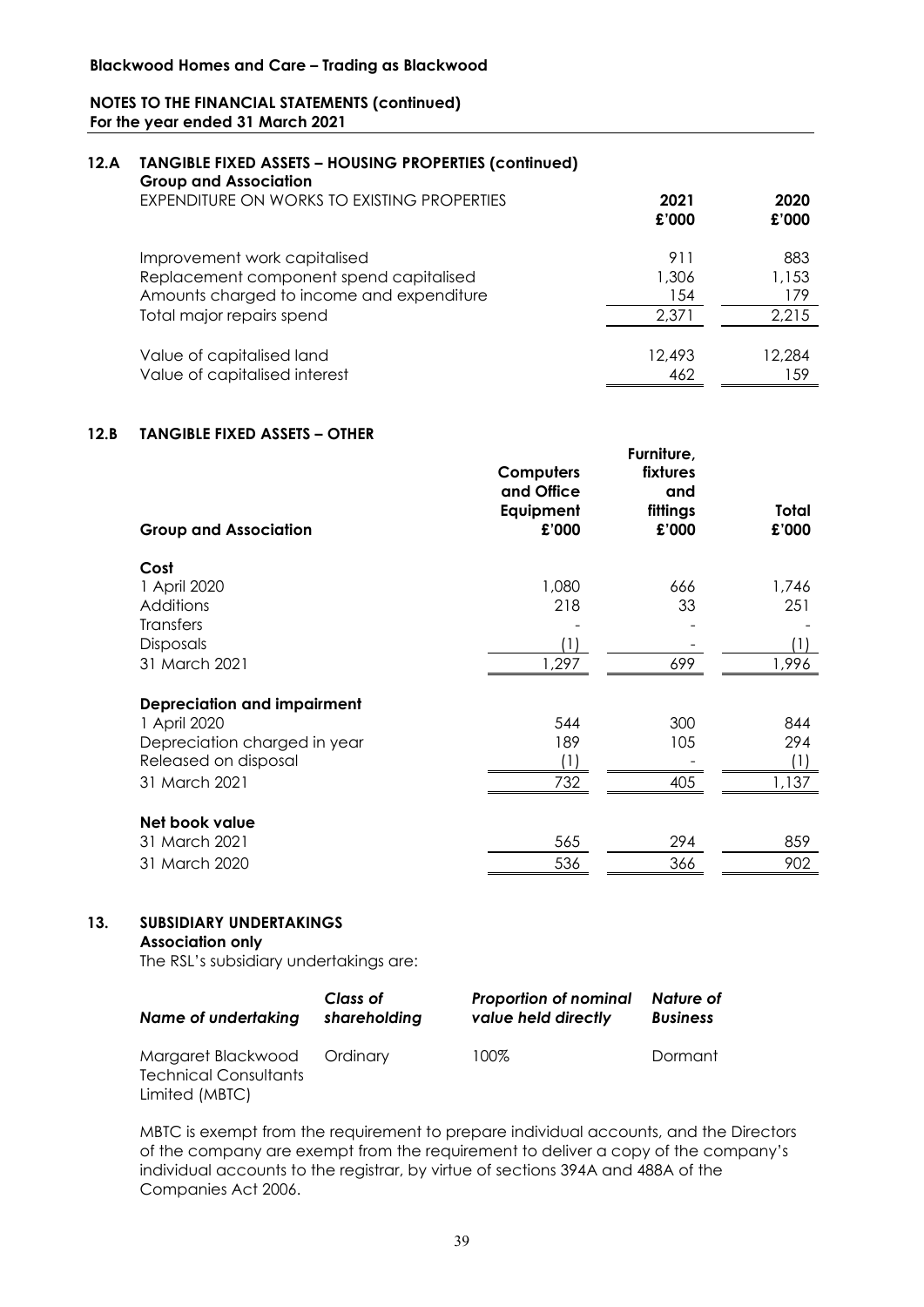| 14. | <b>DEBTORS</b>                                                 | 2021<br>£'000  | 2020<br>£'000   |
|-----|----------------------------------------------------------------|----------------|-----------------|
|     | <b>Group and Association</b>                                   |                |                 |
|     | Amounts falling due within one year:                           |                |                 |
|     | Rent and service charges receivable                            | 267            | 251             |
|     | Less: provision for bad and doubtful debts                     | (122)          | (56)            |
|     |                                                                | 145            | 195             |
|     | Other debtors                                                  | 1,391          | 1,056           |
|     | Prepayments and accrued income                                 | 624            | 617             |
|     |                                                                | 2,160          | 1,868           |
| 15. | <b>CREDITORS: AMOUNTS FALLING DUE WITHIN ONE YEAR</b>          | 2021           | 2020            |
|     |                                                                | £'000          | £'000           |
|     | <b>Group and Association</b>                                   |                |                 |
|     | Debt (note 18)                                                 | 746            | 728             |
|     | Rent and service charges received in advance                   | 259            | 236             |
|     | Other grants received in advance                               |                |                 |
|     | Deferred capital grants (note 17)                              | 1,599          | 1,509           |
|     | Trade creditors                                                | 411            | 845             |
|     | <b>Other Payables</b>                                          | 1,246          | 698             |
|     | Other taxation and social security costs                       | 276            | 141             |
|     | Accruals and deferred income                                   | 1,632<br>6,169 | 1,321<br>5,478  |
|     |                                                                |                |                 |
|     |                                                                |                |                 |
| 16. | <b>CREDITORS: AMOUNTS FALLING DUE AFTER MORE THAN ONE YEAR</b> | 2021<br>£'000  | 2020<br>£'000   |
|     | <b>Group and Association</b>                                   |                |                 |
|     | Debt (note 18)                                                 | 28,988         | 29,395          |
|     | Deferred capital grant (note 17)                               | 47,509         | 48,672          |
|     |                                                                | 76,497         | 78,067          |
|     | Included in creditors are:                                     |                |                 |
|     | Amounts repayable other than by instalments falling due after  |                |                 |
|     | more than five years                                           | 47,509         | 48,672          |
|     | Amounts repayable by instalments falling due after more than   |                |                 |
|     | five years                                                     | 25,918         | 26,314          |
|     |                                                                |                |                 |
| 17. | <b>DEFERRED CAPITAL GRANT</b>                                  | 2021           | 2020            |
|     |                                                                | £'000          | £'000           |
|     | <b>Group and Association</b>                                   |                |                 |
|     | As at 1 April<br>Grant received in the year                    | 50,181<br>482  | 50,664<br>1,063 |
|     | Capital grant released                                         | (1, 555)       | (1, 546)        |
|     | As at 31 March                                                 | 49,108         | 50,181          |
|     |                                                                |                |                 |
|     | Amounts to be released within one year                         | 1,599          | 1,509           |
|     |                                                                |                |                 |
|     | Amounts to be released in more than one year                   | 47,509         | 48,672          |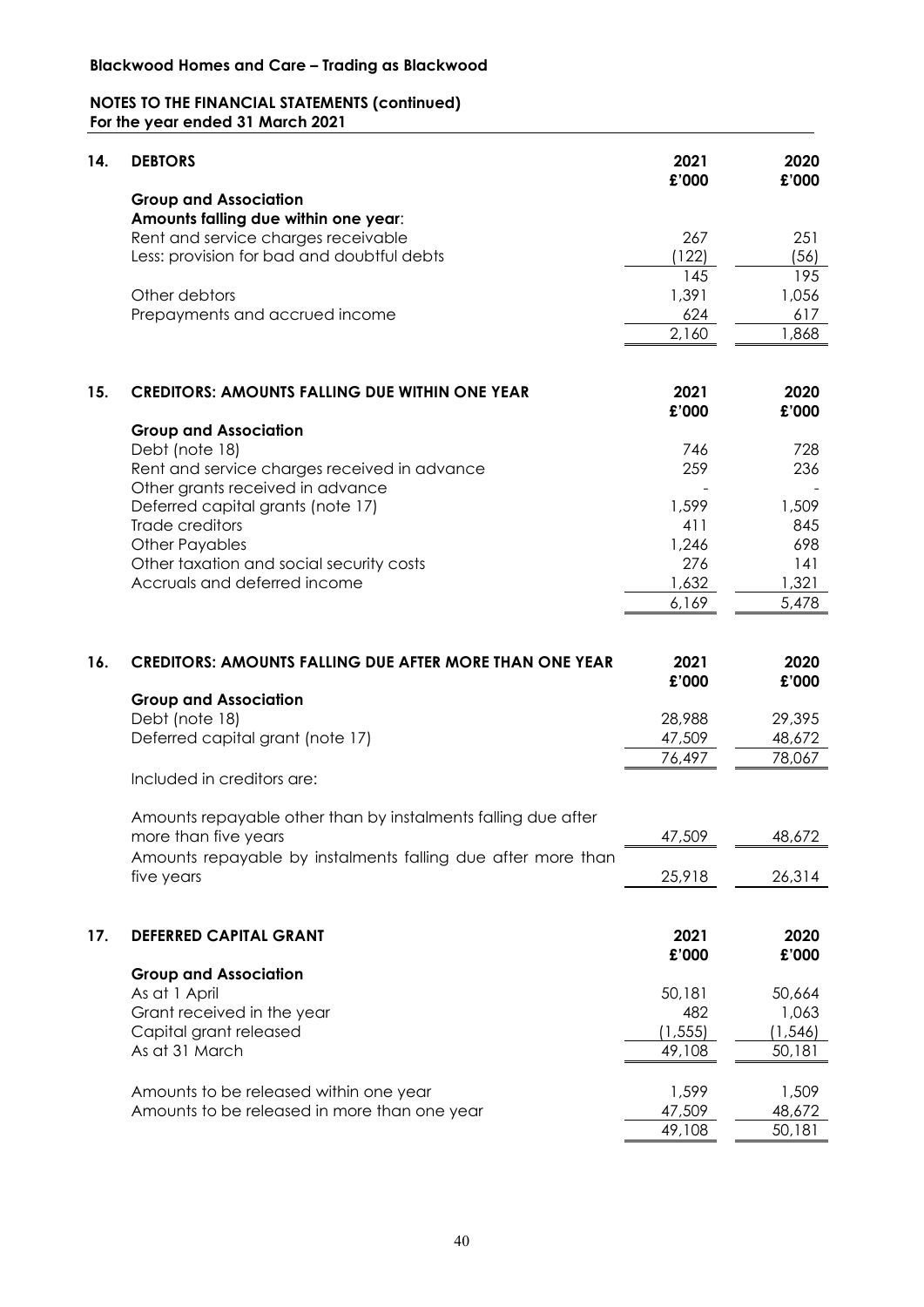| 18. | <b>DEBT ANALYSIS - BORROWINGS</b>                                               | 2021<br>£'000 | 2020<br>£'000 |
|-----|---------------------------------------------------------------------------------|---------------|---------------|
|     | <b>Group and Association</b><br>Creditors: amounts falling due within one year: |               |               |
|     | Bank loans (note 15)                                                            | 746           | 728           |
|     |                                                                                 | 746           | 728           |
|     | Creditors: amounts falling due after more than one year:                        |               |               |
|     | Bank loans (note 16)                                                            | 28,988        | 29,395        |
|     | Total                                                                           | 29.734        | 30,123        |

Borrowings are denominated and repaid in pounds sterling, have contractual interest rates that are either fixed rates or variable rates linked to LIBOR that are not leveraged, and do not contain conditional returns or repayment provisions other than to protect the lender against credit deterioration or changes in relevant legislation or taxation.

The Association makes quarterly repayments of the bank borrowings.

Bank borrowings of £29,734,000 (2020: £30,123,000) are secured against the Association's housing properties.

Based on the lender's earliest repayment date, borrowings are repayable as follows:

| 2021<br>£'000 | 2020<br>£'000 |
|---------------|---------------|
| 746           | 728           |
| 760           | 746           |
| 2,340         | 2,335         |
| 25,888        | 26,314        |
| 29.734        | 30,123        |
|               |               |

# **19. PROVISIONS Holiday**

|                                  | £'000 |
|----------------------------------|-------|
| <b>Group and Association</b>     |       |
| 1 April 2020                     | 50    |
| Utilised in the year             | (50)  |
| Additional Provision in the Year | 100   |
| 31 March 2021                    | 100   |

**pay**

#### Holiday Pay

This represents holiday accrued as a result of services rendered in the current period and which employees are entitled to carry forward. The provision is measured as the statutory cost payable for the period of absence.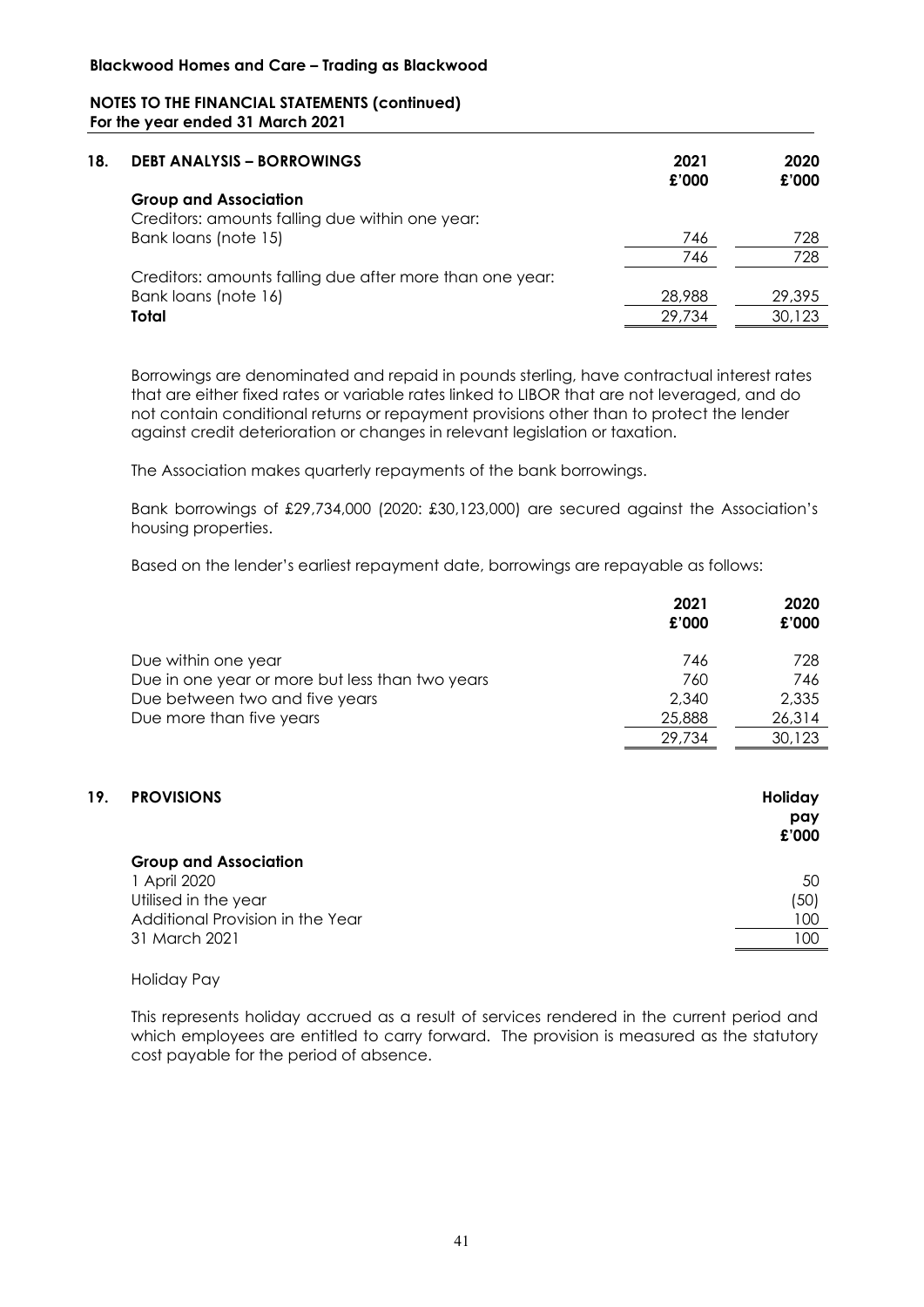# **20. SHARE CAPITAL**

The Association is limited by guarantee and consequently has no share capital. Each of the Association's members agrees to contribute £1 in the event of the Association winding up.

|     |                                                                               | 2021<br><b>Number</b> | 2020<br><b>Number</b> |
|-----|-------------------------------------------------------------------------------|-----------------------|-----------------------|
|     | <b>Association only</b>                                                       |                       |                       |
|     | Number of members                                                             |                       |                       |
|     | 1 April 2020                                                                  | 52                    | 59                    |
|     | Joined during the year                                                        | $\overline{2}$        | $\overline{2}$        |
|     | Left during year                                                              | (4)                   | (9)                   |
|     | 31 March 2021                                                                 | 50                    | 52                    |
| 21. | RECONCILIATION OF SURPLUS/(DEFICIT) TO NET CASH                               | 2021                  | 2020                  |
|     | <b>GENERATED FROM OPERATIONS</b>                                              | £'000                 | £'000                 |
|     | <b>Group and Association</b>                                                  |                       |                       |
|     | (Deficit)/Surplus for the year                                                | 305                   | (836)                 |
|     | Adjustments for non-cash items:                                               |                       |                       |
|     | Depreciation of tangible fixed assets                                         | 3,210                 | 3,041                 |
|     | Depreciation of Intangible Assets                                             | 220                   | 80                    |
|     | Amortisation of Capital Grants                                                | (1, 555)              | (1, 546)              |
|     | Loss/(Gain) on disposal of tangible fixed assets                              | (16)                  | 10                    |
|     | Other amounts deducted from tangible fixed assets<br>Amortisation of loan fee |                       |                       |
|     | Interest receivable                                                           | 29                    | 21                    |
|     | Interest payable                                                              | (37)<br>675           | (19)<br>791           |
|     | Operating cash flows before movements in working capital                      | 2,831                 | 1,542                 |
|     |                                                                               |                       |                       |
|     | Decrease in properties held for sale                                          |                       |                       |
|     | (Increase)/Decrease in trade and other debtors                                | (292)                 | 439                   |
|     | Increase/(Decrease) in trade and other creditors                              | 583                   | 338                   |
|     | Increase/(Decrease) in other provisions                                       | 50                    | 17                    |
|     | <b>Cash generated from operations</b>                                         | 3,172                 | 2,336                 |
|     |                                                                               |                       |                       |
|     | CASH AND CASH EQUIVALENTS                                                     | 2021                  | 2020                  |
|     |                                                                               | £'000                 | £'000                 |
|     | Cash and cash equivalents represents: -                                       |                       |                       |
|     | Cash at bank                                                                  | 8,541                 | 9,806                 |
|     |                                                                               | 8,541                 | 9,806                 |
|     |                                                                               |                       |                       |

# **22. ANALYSIS OF MOVEMENT IN NET DEBT AND RECONCILIATION OF NET CASH FLOW TO MOVEMENT IN NET DEBT**

| <b>Group and Association</b>                             | At 1 April<br>2020<br>£'000     | Cash flow<br>£'000 | At 31<br><b>March 2021</b><br>£'000 |
|----------------------------------------------------------|---------------------------------|--------------------|-------------------------------------|
| Loans due within 1 year<br>Loans due in more than 1 year | (728)<br>(29, 395)<br>(30, 123) | 18 <br>407<br>389  | (746)<br>(28,988)<br>(29, 734)      |
| Cash at bank & in hand<br>Total net debt                 | 9,806<br>(20, 317)              | 1,265)<br>(876)    | 8,541<br>(21,193)                   |